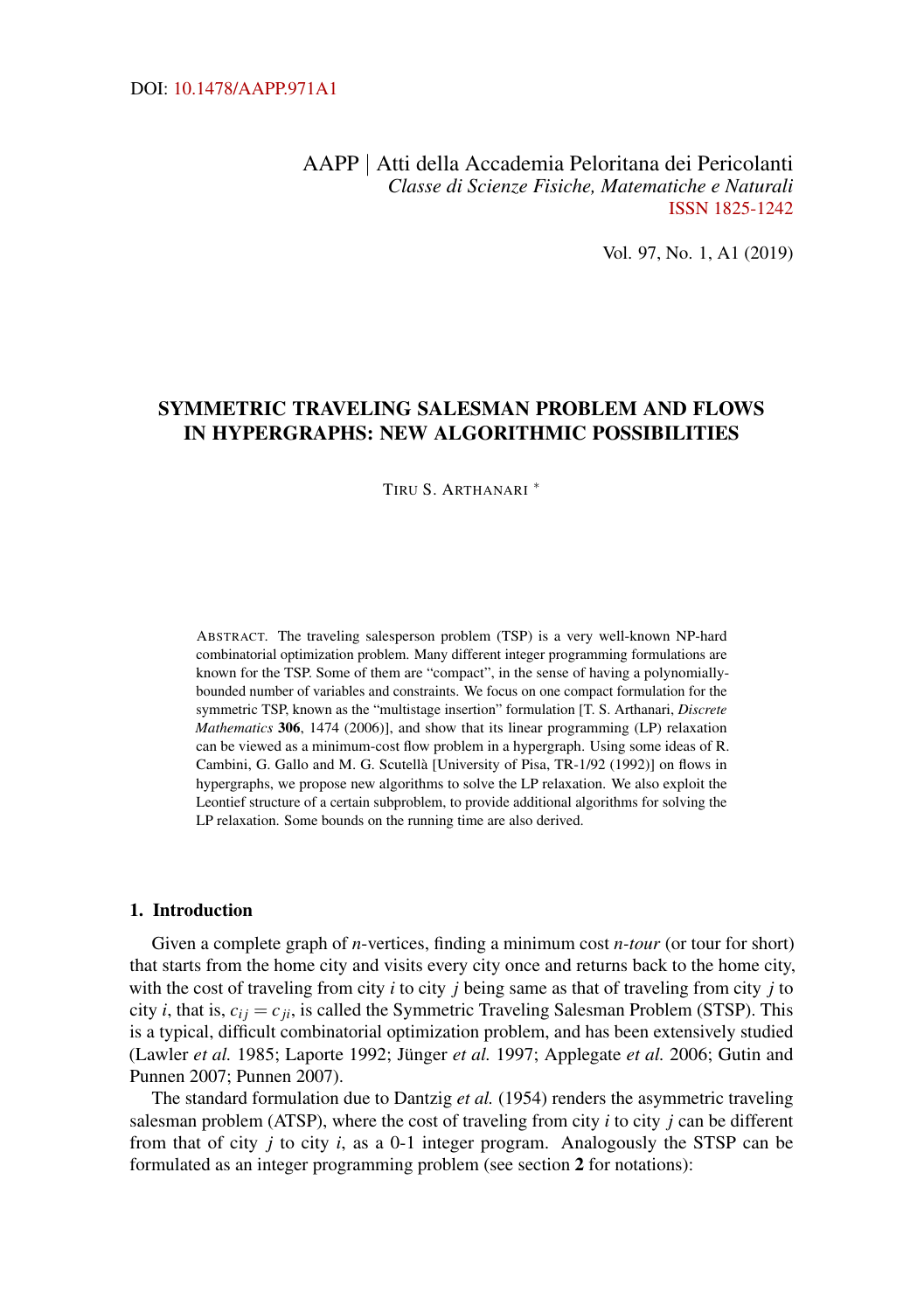$$
\text{minimize } \sum_{e \in E_n} c_e x_e \tag{1}
$$

subject to 
$$
\sum_{e \in \delta(v)} x_e = 2, \ \forall v \in V_n,
$$
 (2)

$$
\sum_{e \in E(K_n[X])} x_e \le |X| - 1, \ \emptyset \ne X \subset V_n,\tag{3}
$$

<span id="page-1-1"></span><span id="page-1-0"></span>
$$
x_e \in \{0, 1\}, \forall e \in E_n. \tag{4}
$$

To arrive at this formulation, Dantzig, Fulkerson and Johnson reason that given any tour the corresponding subgraph satisfies the degree constraints (Eq. [2\)](#page-1-0). But subtours of any *k* vertices also satisfy these constraints; so to eliminate subtours from consideration in the model, we require that for any nonempty subset *X* of *k*-vertices  $(k < n)$ , the number of edges of the tour incident with this subset is strictly less than *k*. Constraints [3](#page-1-1) ensure this, and so they are called subtour elimination constraints. Dantzig, Fulkerson and Johnson also solved a large size TSP to optimality by sequentially adding cutting planes (inequality constraints) to separate the current non-integer solution from the feasible region of the current linear programming problem. This work became seminal for the approaches that followed to solve the STSP. Solving such an optimization problem efficiently is a theoretical challenge (Garey and Johnson [1990\)](#page-31-1).

Polyhedral combinatorics deals with the study of polytopes with the corner points (vertices) corresponding to objects of interest like the tours (Korte and Vygen [2012\)](#page-32-3). A polyhedral approach, like the branch and cut, was used on the largest STSP problem solved to date having 85900 cities using the*Concorde* code (*[Concorde TSP Solver](#page-30-3)* [2018\)](#page-30-3) developed by Applegate *et al.* [\(2006\)](#page-30-1).

A brief account of polyhedral analysis of different formulations of TSP is provided in subsection [2.1](#page-4-0). Naddef [\(2007\)](#page-32-4) succinctly summarizes the comparative strengths of the different models for STSP. Among all the known integer linear programming models, five models emerge and attain the same value for their linear relaxations. These are: the *subtour elimination* formulation of Dantzig, Fulkerson and Johnson, which has an exponentially large number of constraints, Wong's multicommodity flow formulation (Wong [1980\)](#page-33-1), Claus's formulation (Claus [1984\)](#page-30-4), the multistage insertion formulation (MI-formulation) (Arthanari [1982\)](#page-30-5), and Carr's *cycle shrink* formulation (Carr [1995\)](#page-30-6). The multistage-insertion is inspired by dynamic programming recursion - building up a tour step by step. The cycle shrink does the opposite: going from a tour to a node. Not surprisingly, these two formulations are equivalent (see the proof in Arthanari and Usha [2001\)](#page-30-7).

A proof that Wong's (1980) and Claus's (1984) formulations give the same bound as DFJ can be found in (Langevin *et al.* [1990\)](#page-32-5). There are formulations that give even stronger lower bounds (see Gouveia and Voß [1995;](#page-31-2) Öncan *et al.* [2009;](#page-32-6) Godinho *et al.* [2014\)](#page-31-3). But they were found to be computationally not efficient (see section [2.1](#page-4-0)). However, MI-formulation has additional polyhedral properties, which are not shared by other formulations. The integer hull of MI-formulation is the Pedigree polytope. A pedigree is defined as the sequence, (*e*4,..., *en*) of *n*−3 edges selected for inserting nodes 4,...,*n* respectively. In other words, any feasible integer solution to MI-formulation corresponds to a pedigree and vice versa.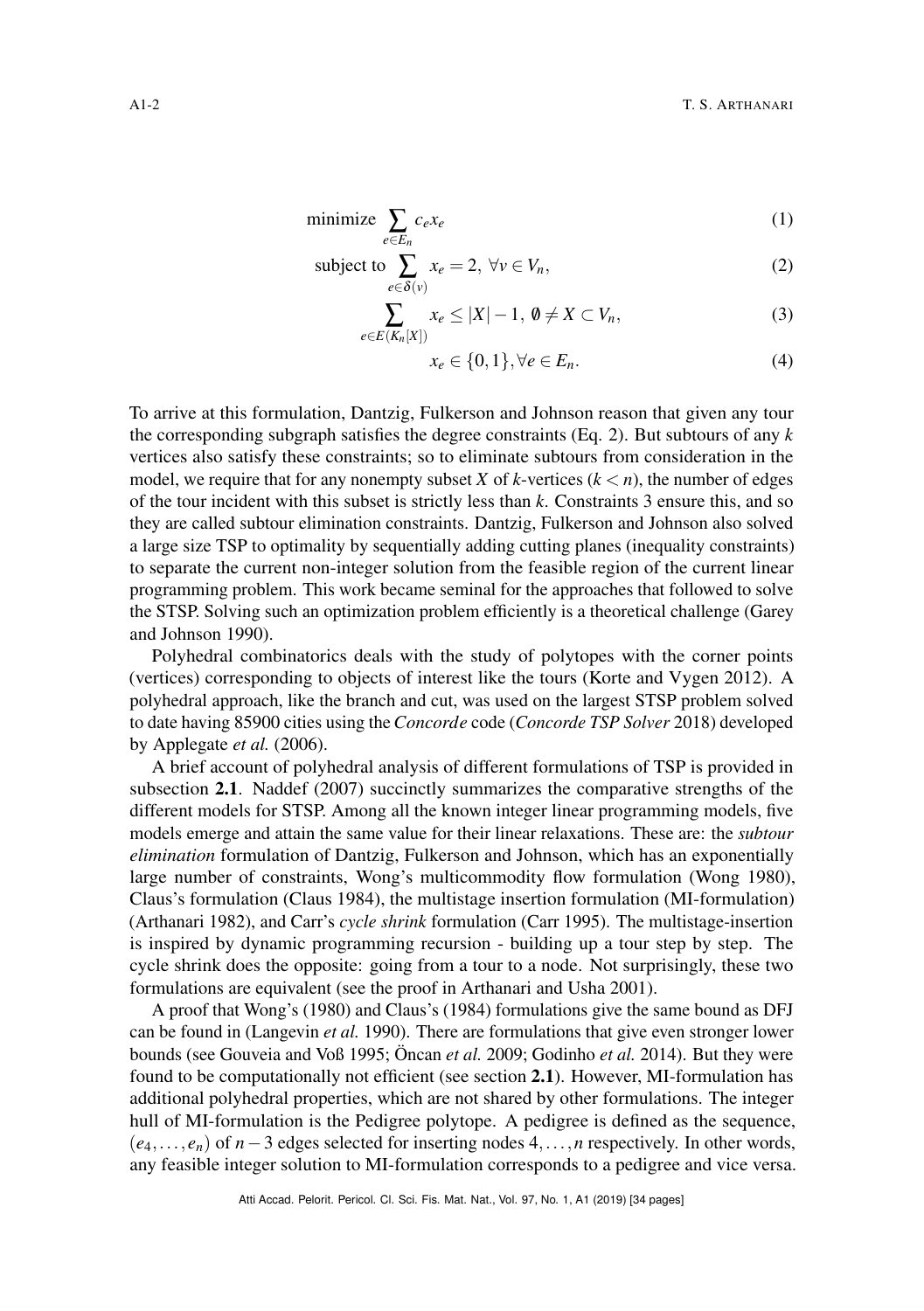The convex set, whose vertices are the  $0-1$  vectors representing pedigrees, is called the pedigree polytope. With the view to understand better the integer hull of MI-formulation, Pedigree polytope and its properties are studied by Arthanari [\(2005,](#page-30-8) [2006,](#page-30-9) [2008\)](#page-30-10) and Haerian Ardekani and Arthanari [\(2008\)](#page-31-4).

Haerian Ardekani [\(2011\)](#page-31-5) as part of her doctoral thesis has compared different formulations of the symmetric traveling salesman problem, including the standard formulation or DFJ formulation with respect to (i) the linear programming (LP) relaxation of the formulation and integrality gap, (ii) number of simplex iterations and (iii) CPU time used to find an optimal continuous solution. It turns out that MI-relaxation has emerged more often than not as the winner as far as the gap is concerned. Also it has shown superiority among those formulations with similar gap by needing fewer number of simplex iterations. Gubb [\(2003\)](#page-31-6) compared 19 formulations of STSP that model the problem from different perspectives, namely, flows, insertions and subtours (some of these are in the list of references: Miller *et al.* [1960;](#page-32-7) Gavish and Graves [1978;](#page-31-7) Fox *et al.* [1980;](#page-31-8) Wong [1980;](#page-33-1) Claus [1984;](#page-30-4) Sherali and Driscoll [2002;](#page-33-3) Sarin *et al.* [2005\)](#page-33-4). He concludes that even among those formulations that are similar in polytope-wise implications, they vary in computational efficiency. MIformulation stands out in this experimental comparison as well. Unfortunately, in both (Haerian Ardekani [2011\)](#page-31-5) and (Gubb [2003\)](#page-31-6) the sizes of the instances from TSPLIB (Reinelt [1991\)](#page-33-5) considered are less than 320. The reason for this limitation arises primarily from the capacity of the commercial LP solver software used. MI-formulation has  $\frac{n(n-1)}{2} + (n-3)$ constraints and  $\tau_n = \sum_{k=4}^n \frac{(k-1)(k-2)}{2}$  $\frac{2}{2}$  variables. In order to solve larger size problems one needs to abandon using general purpose LP algorithms to solve the LP instances that are sparse, with  $0, \pm 1$ -matrices, with the non-zero elements occurring in specific positions that can be given by a formula. In this paper we consider the constraint matrix of MI-formulation for further clue to devise special purpose LP algorithms to exploit completely the structure of the problem matrix.

Section [2](#page-3-0) introduces the notations and preliminaries required. Brief review of the literature on comparisons of different formulations of TSP is given in subsection [2.1](#page-4-0). Subsection [2.2](#page-6-0) introduces concepts from flows on hypergraphs, followed by a brief overview of the Lagrangian relaxation approach and its variants in solving integer programming problems in subsection [2.3](#page-7-0). Subsection [2.4](#page-9-0) introduces Leoitief substitution flow problems. Subsections [2.5](#page-11-0) and [2.6](#page-12-0) introduce MI-formulation and pedigree polytope respectively. Section [3](#page-14-0) discusses the Leontief Substitution flow problem (*LS f P*) and the value iteration algorithm of Jeroslow *et al.* [\(1992\)](#page-32-8) and the new observations made on MI-relaxation problem that relate a sub problem of MI-relaxation to *LSfP*. Section [3.1](#page-17-0) applies Lagrangian relaxation to MI-formulation using the results from previous sections. Section [4](#page-21-0) shows how MI-relaxation problem can be viewed as a minimum cost hypergraph flow problem and specializes the hypergraph simplex method of Cambini *et al.* [\(1992\)](#page-30-11) for solving MIrelaxation problem. Section [5](#page-24-0) gives an account of the computational experiments planned to evaluate the new algorithms suggested in the paper. The last section is devoted to summarize the findings and to conclude the paper.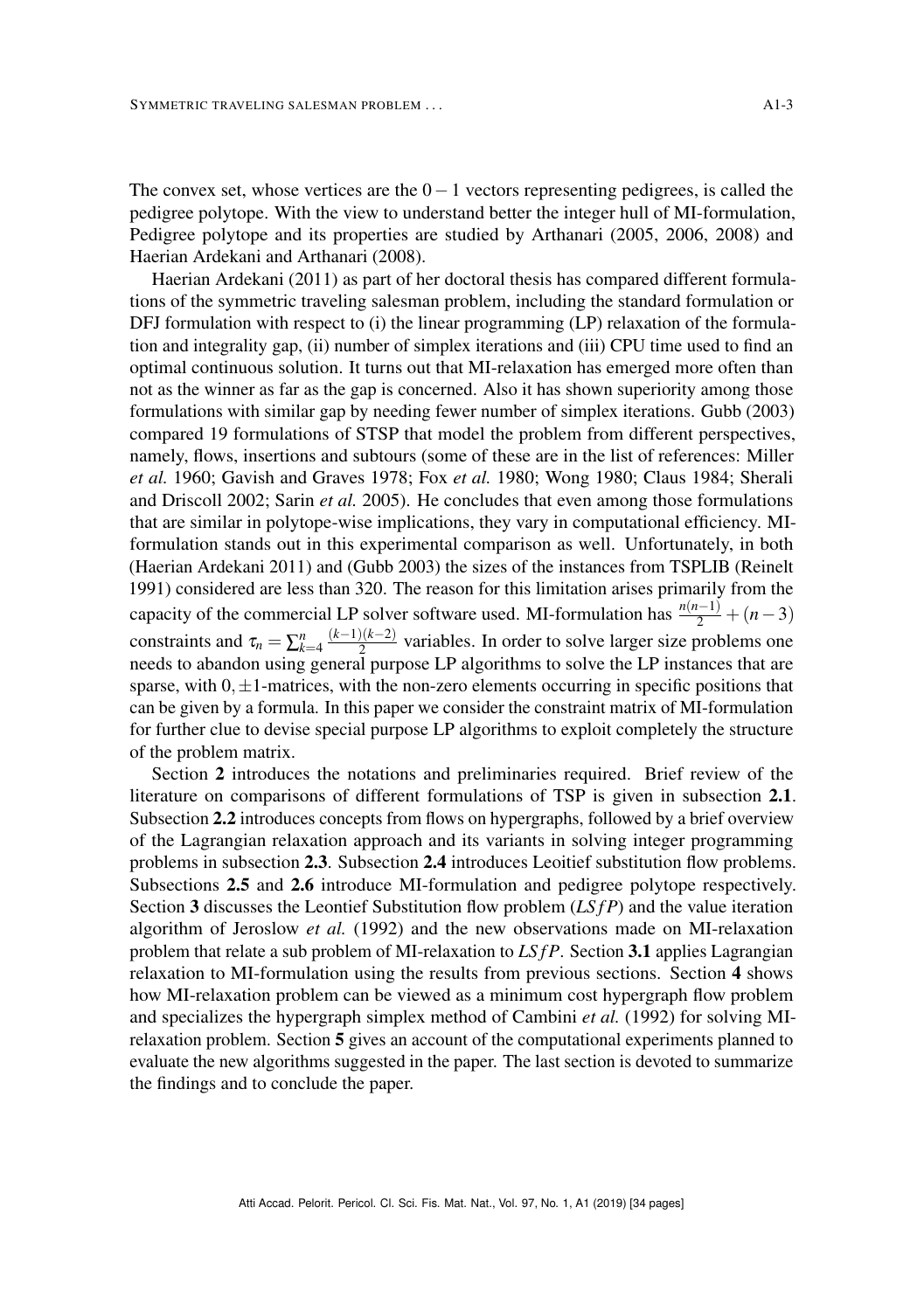#### <span id="page-3-0"></span>2. Notations and preliminaries

Let *R* denote the set of reals. Similarly *Q*, *Z*, *N* denote the rationals, integers and natural numbers respectively, and *B* stands for the binary set of  $\{0, 1\}$ . Let  $R_+$  denote the set of non negative reals. Similarly the subscript  $_+$  is understood with rationals. Let  $R^d$  denote the set of *d* -tuples of reals. Similarly the superscript *<sup>d</sup>* is understood with rationals, etc.

Let  $K_n = (V_n, E_n)$  be the complete graph of  $n \ge 4$  vertices, where  $V_n = \{1, \ldots, n\}$  is the set of vertices labeled in some order, and  $E_n = \{e = (i, j) | i, j \in V_n, i < j\}$  is the set of edges. We denote the elements of  $E_n$  by *e* where  $e = (i, j)$ . Notice that, unlike the usual practice, an edge is assumed to be written with  $i < j$ . Let  $p_k$  denote  $|E_k| = k(k-1)/2$ . Let the elements of  $E_n$  be labeled as follows:  $(i, j) \in E_n$ , has the label,  $l_{ij} = p_{j-1} + i$ .

This means, edges  $(1,2), (1,3), (2,3) \in E_3$  are labeled, 1,2, and 3 respectively. Once the elements in  $E_{n-1}$  are labeled then the elements of  $E_n \setminus E_{n-1}$  are labeled in increasing order of the first coordinate, namely *i*. Let  $\tau_n = \sum_{k=4}^n p_{k-1}$ .

Assume that the edges in  $E_n$  are ordered in increasing order of the edge labels. For a subset  $F \subset E_n$  we write the *characteristic* vector of  $F$  by  $x_F \in R^{p_n}$  where

$$
x_F(e) = \begin{cases} 1 & \text{if } e \in F, \\ 0 & \text{otherwise.} \end{cases}
$$

For a subset  $S \subset V_n$  we write

$$
E(S) = \{(i, j) \mid (i, j) \in E, i, j \in S\}.
$$

Given  $u \in R^{p_n}$ ,  $F \subset E_n$ , we define,

$$
u(F) = \sum_{e \in F} u(e).
$$

For any subset *S* of vertices of  $V_n$ , let  $\delta(S)$  denote the set of edges in  $E_n$  with one end in *S* and the other in  $S^c = V_n \setminus S$ . For  $S = \{i\}$ , we write  $\delta(\{i\}) = \delta(i)$ .

A subset *H* of  $E_n$  is called a *Hamiltonian cycle* in  $K_n$  if it is the edge set of a simple cycle in  $K_n$ , of length *n*. We also call such a Hamiltonian cycle an  $n - t \omega r$  in  $K_n$ . At times we represent *H* by the vector  $(1i_2...i_n1)$  where  $(i_2...i_n)$  is a permutation of  $(2...n)$ , corresponding to *H*. Let  $\mathcal{H}_n$  denotes the set of all *Hamiltonian cycles* ( or *n*−*tours* ) in  $K_n$ .

Let E be a finite set, called the ground set. Let  $\mathscr F$  denote a collection of subsets of E. Let  $c : \mathcal{F} \to \mathbf{R}$  denote a cost function. In an abstract way, a combinatorial optimization problem (COP) can be posed as: Find a  $X \in \mathcal{F}$  that minimizes  $c(X)$ .

Let  $\{0,1\}^{|E|}$  denote the set of all  $0-1$  vectors indexed by **E**. Since any subset of **E** can be given by a  $0-1$  vector, called the incidence vector, the collection  $\mathscr F$  can be equivalently given by a subset *F* of  $\{0,1\}^{|E|}$ . And the convex hull of *F*, denoted by *conv*(*F*), is a 0 − 1 polytope. And the set of vertices of the polytope can be seen as *F*. We specify a combinatorial optimization problem by giving (E,*F*, *c*). For example, finding a Hamiltonian cycle that minimizes a linear objective function over the set of all Hamiltonian cycles ( or *n*−*tours*) in  $K_n$  is a COP. This problem is also known as the *symmetric traveling salesman problem* (STSP).

Here the ground set **E** is the set of edges in a complete graph on *n* vertices,  $E_n$ . *F* is the set of incidence vectors of  $H \in \mathcal{H}_n$ . And we are given  $c \in R^{p_n}$ . Let  $Q_n$  denote the polytope *conv*(*F*). STSP is a typical COP which is known to be *NP*-hard. In polyhedral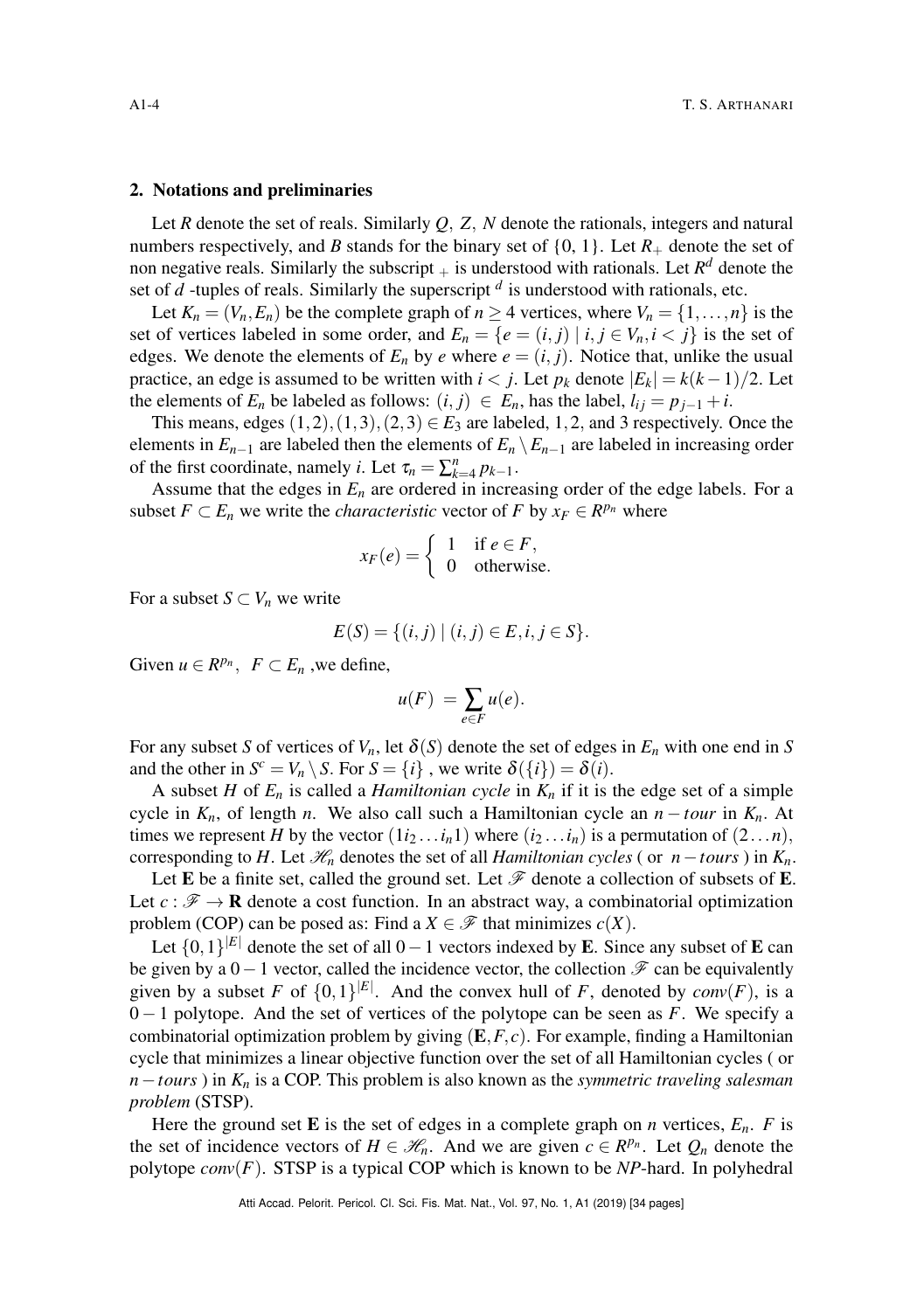combinatorics, *Q<sup>n</sup>* is studied while solving the STSP (see Lawler *et al.* [1985;](#page-32-0) Jünger *et al.* [1997\)](#page-32-2)). Next we take a quick survey of comparison of various formulations of TSP, based on computational and polyhedral perspectives.

<span id="page-4-0"></span>2.1. A brief review of comparisons of different formulations of STSP. Formulations of any integer liner programming problem, can be compared by using polyhedral information. Suppose two different formulations  $F_1$  and  $F_2$  are stated in the same space of variables  $x \in \mathbb{R}^p$  and the problem is to find an optimal integer solution that minimizes an objective function. Let  $P(F_1)$  and  $P(F_2)$  be the polyhedra associated with these formulations. If  $P(F_1) \subset P(F_2)$ , then  $F_1$  is a better formulation than  $F_2$  since the lower bound obtained by solving the LP relaxation of  $F_1$  is as good as or better than the one obtained by solving the LP relaxation of  $F_2$ . In case  $F_3$  is a formulation having the polyhedron

$$
P(F_3) = \{ (x, y) \in R^p \times R^q : Ax + By \le b \},\
$$

where *A*,*B* and *b* have same number of rows, we can use the projection of  $P(F_3)$  into the subspace of *x* variables given by

$$
TP(F_3) = \{x \in R^p : \exists y \in R^q \ni (x, y) \in P(F_3)\}\
$$

to compare it with the formulation  $F_1$ . That is, if  $TP(F_3) \subset P(F_1)$ , then  $F_3$  is a better formulation.

Such polyhedral analyses have been used in the literature to compare a number of existing formulations (Wong [1980;](#page-33-1) Padberg and Sung [1991;](#page-32-9) Gouveia and Voß [1995;](#page-31-2) Arthanari and Usha [2001;](#page-30-7) Orman and Williams [2007;](#page-32-10) Öncan *et al.* [2009;](#page-32-6) Roberti and Toth [2012;](#page-33-6) Godinho *et al.* [2014\)](#page-31-3). In addition to their comparative study using polytope analysis, Öncan *et al.* [\(2009\)](#page-32-6) report some results on the empirical quality of the LP bounds obtained with some of the formulations. They tested these formulations on 10 ATSP instances with number of cities ranging from 30−70, obtained from TSPLIB (Reinelt [1991\)](#page-33-5). They use the relative deviations from the optimal tour lengths, computed as  $100(z_{IP}^* - z_{LP}^*)/z_{IP}^*$ , where  $z_{IP}^*$  is the length of an optimal tour and  $z_{LP}^*$  is the lower bound obtained by solving the LP relaxation of the models. In their study, the formulations by Sherali *et al.* [\(2006\)](#page-33-7) and Claus [\(1984\)](#page-30-4) provide the best bounds. These comparisons are primarily for ATSP formulations.

Gubb [\(2003\)](#page-31-6) considers the polynomial formulations discussed by Öncan *et al.* [\(2009\)](#page-32-6) and three new symmetric formulations and presents computational comparisons on these formulations, including MI-formulation. Randomly generated Euclidean TSP instances with  $n = 100$  were tested along with 10 instances, with number of cities ranging from 30- 70 from TSPLIB (Reinelt [1991\)](#page-33-5). These results were compared with the implications of polyhedral analysis, and the results show that polyhedral analysis by itself does not necessarily show which formulations are faster in practice. Polyhedral analysis gives one aspect, the strength of the LP relaxation, without any insight on the time taken to solve the LP relaxation. Practical comparisons need both, and to link the relationship between them to fully solving for an optimal integral solution.

Gubb concludes based on his computational results that the best polynomial STSP formulation is Multistage Insertion formulation compared to the formulations studied by Öncan *et al.* [\(2009\)](#page-32-6). In general, MI-formulation fully solved the instances and is the fastest; as it is not only as strong as DFJ formulation, but also has a small number of variables compared to other polynomial formulations that are equivalent to DFJ-formulation.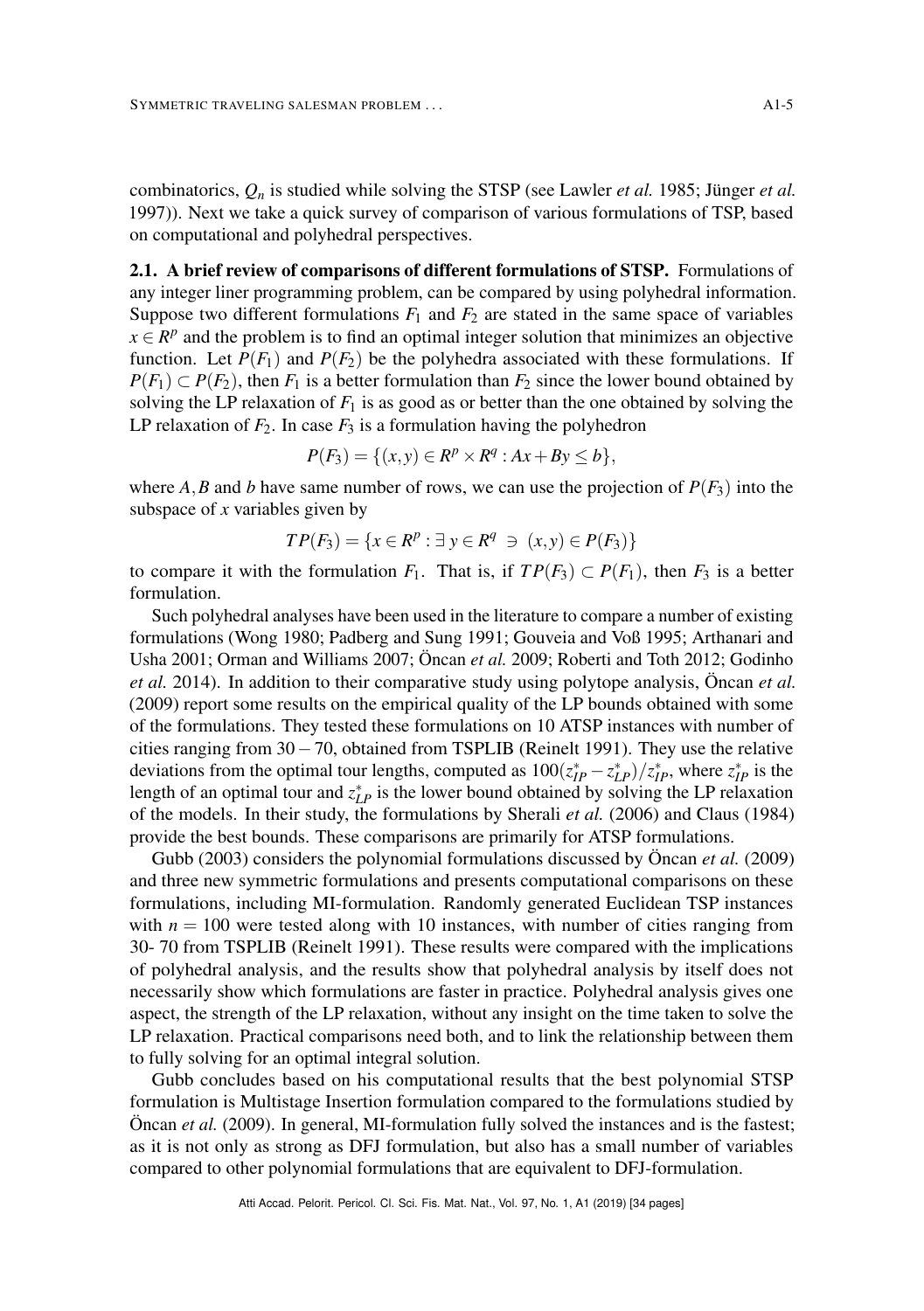Haerian Ardekani [\(2011\)](#page-31-5) compares the performance of LP relaxations of various TSP formulations with that of MI-formulation. Some STSP and ATSP instances from TSPLIB, and some diamond instances by Papadimitriou and Steiglitz [\(1977\)](#page-32-11) are used for this purpose. MI-relaxation outperforms other formulations either in terms of solution time and number of iterations, or the quality of the solutions, on STSP instances from TSPLIB . The solution times and number of Cplex iterations for the MI-formulation are significantly lower than those of other formulations with the same LP relaxation value. Despite their lower solution times, the gap with the optimal solution given by the formulations of Fox *et al.* [\(1980\)](#page-31-8) and Miller *et al.* [\(1960\)](#page-32-7) are considerably higher than that of MI-formulation. The MIformulation performs better than those of Carr [\(1996\)](#page-30-12), Claus [\(1984\)](#page-30-4), and Flood [\(1956\)](#page-31-9) in terms of solution time and number of iterations on TSP instances from TSPLIB. Ardekani notes that for the ATSP instances reported by Gouveia and Pires [\(1999\)](#page-31-10), the gap with the optimal solution for the multi commodity flow (MCF) formulation dominates that of the MI-formulation; however, solution times required by this formulation are notably greater than those of the MI-formulation.

Papadimitriou and Steiglitz designed a series of STSP instances to show how some local search algorithms, in particular the *k*–interchange heuristics, get stuck in local optima and fail to find the optimum. All of these instances have a single global optimum but exponentially many second best local optima that are all appreciably inferior to the global optimum. The instances are made up of some structures called diamonds, and are indexed by the number of diamonds. Ardekani observes that LP relaxation of MI-formulation found the integer solution to all the STSP diamond instances. MI-formulation also outperforms other formulations in terms of LP relaxation value or solution time. Some of the tables from (Haerian Ardekani [2011\)](#page-31-5) are reproduced in Appendix [6](#page-25-0).

Roberti and Toth [\(2012\)](#page-33-6) show that the branch and cut code *FLT* by Fischetti *et al.* [\(2003\)](#page-31-11) and the *Concorde* code (*[Concorde TSP Solver](#page-30-3)* [2018\)](#page-30-3) by Applegate *et al.* [\(2006\)](#page-30-1) were the only two exact methods based on the branch and cut polyhedral approach, that are able to solve, within the imposed time limit, all the 35 instances from TSBLIB and some real world instances to optimality, and are clearly better performing than the other five branch and bound methods considered by them. Largest problem size solved by them is 443. Also, they conclude that *Concorde* is the only one code available to solve very large size instances. *Concorde* and *FLT* work in the space of variables used in DFJ formulation. And such a cutting plane approach needs to ensure the algorithm is able to check whether any subtour elimination constraint is violated and it must be able to solve the LP relaxation efficiently as well. The facet (and adjacency) structure of the tour polytope contained in the subtour elimination polytope plays an important role in the computational difficulty faced by these cutting plane methods. Hence, a new beginning is possible if we choose, instead of working with tours, to work with pedigrees. MI-polytope contains the pedigree polytope and pedigree polytope has nicer adjacency structure (see subsection [2.11](#page-13-0) on Pedigrees).

The main aim of this paper is to provide new algorithmic approaches that might appreciably increase the size of problems solved using MI-relaxation. This is the first step towards taking a different polyhedral approach based on Pedigree polytope to solve STSP problem. So we are not at this stage competing with *Concorde*, but suggest methods based on new results on MI-formulation to solve larger instances of MI-relaxation problem. That is, first step in using a polytope that contains Pedigree polytope, to solve STSP.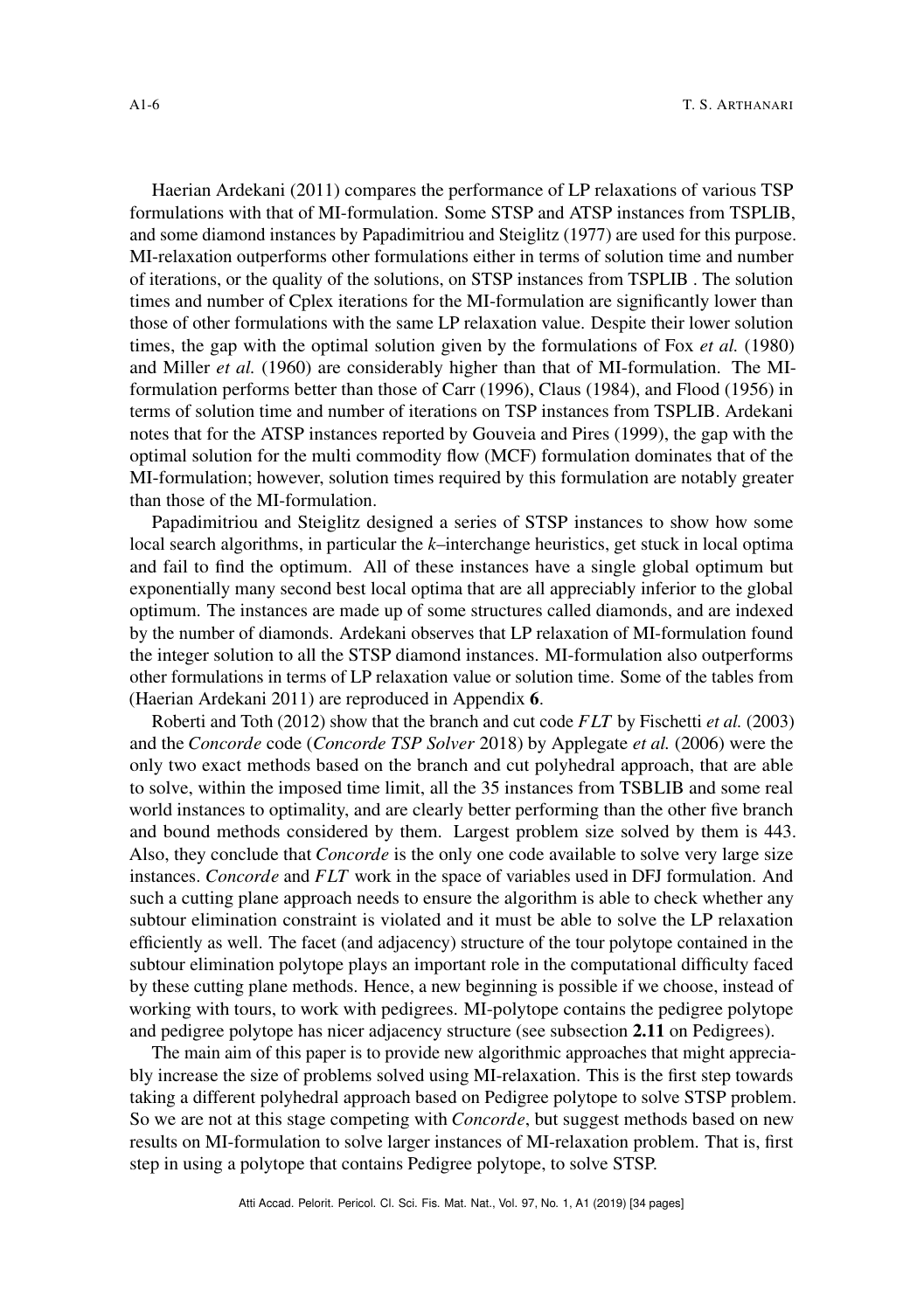Next three subsections give a preliminary account of the concepts and tools used to derive new results on MI-relaxation.

<span id="page-6-0"></span>2.2. Hypergraph and flows. Here we state some of the definitions and concepts from (Cambini *et al.* [1992\)](#page-30-11) and related works.

**Definition 2.1.** A *directed hypergraph* is a pair  $\mathcal{H} = (\mathcal{V}, \mathcal{E})$ , where  $\mathcal{V} = {\nu_1, \nu_2, ..., \nu_n}$ is the set of vertices, and  $\mathscr{E} = \{e_1, e_2, \dots, e_n\}$  is the set of *hyperarcs*. A hyperarc *e* is a pair  $(T_e, h_e)$ , where  $T_e \subset \mathcal{V}$  is the tail of *e* and  $h_e \in \mathcal{V} \setminus T_e$  is its head. A hyperarc that is headless,  $(T_e, \emptyset)$ , is called a *sink* and a tailless hyperarc,  $(\emptyset, h_e)$ , is called a *source*.

Given a hypergraph  $\mathcal{H} = (\mathcal{V}, \mathcal{E})$ , a positive real multiplier  $\mu_{\nu}(e)$  associated with each  $v \in T_e$ , a real demand vector *b* associated with  $\mathcal V$ , and a nonnegative capacity vector *w*, a flow in H is a function  $f : \mathscr{E} \to \mathbb{R}$  which satisfies:

$$
\sum_{e \ni v = h_e} f(e) - \sum_{v \in T_e} \mu_v(e) f(e) = b(v), \ \forall v \in \mathcal{V}
$$
 (conservation), (5)

<span id="page-6-3"></span><span id="page-6-2"></span><span id="page-6-1"></span>
$$
0 \le f_e, \,\forall e \in \mathscr{E} \qquad \qquad \text{(feasibility)}, \tag{6}
$$

$$
f_e \le w(e), \forall e \in \mathscr{E}
$$
 (and capacity). (7)

<span id="page-6-4"></span>*Problem* 2.1. [Minimum cost hypergraph flow problem] Let  $c(e)$  be the cost associated with the hyperarc  $e, \forall e \in \mathcal{E}$ . Find  $f^*$  such that  $\sum_{e \in \mathcal{E}} c(e) f^*(e)$  is a minimum over all  $f$  satisfying the flow constraints [5,](#page-6-1) [6,](#page-6-2) and [7.](#page-6-3)

Notice that this problem generalizes not only the minimum cost flow problem in ordinary networks, but also the minimum cost generalized flow problem.

A directed path  $P_{st}$  from *s* to *t* in H is a sequence  $P_{st} = (v_1 = s, e_1, v_2, e_2, \dots, e_q, v_{q+1} = t)$ , where  $s \in T_{e_1}$ ,  $h_{e_q} = t$ , and  $v_i \in T_{e_i} \cap h_{e_{i-1}}$  for  $i = 2, \ldots, q$ .

If  $s = t$ , then  $P_{st}$ , is a *directed cycle*. When no directed cycle exists, then H is called a *cycle-free* hypergraph. A directed hyperpath,  $\Pi_{St}$  from the source set *S* to the sink *t* in  $\mathcal{H}$  is a minimal cycle-free sub-hypergraph containing both the nodes in *S* and node *t*, and such that each node, with the exception of the nodes in *S* has exactly one entering hyperarc. A hyperarc *e'* is said to be a *permutation* of a hyperarc *e* if  $T_e \cup \{h_e\} = T_{e'} \cup \{h_{e'}\}$ . A hypergraph  $\mathscr{H}^{\prime}$  is a permutation of a hypergraph  $\mathscr{H}$  if its hyperarcs are permutations of the hyperarcs of  $\mathcal{H}$ .

A *directed hypertree* with root set  $R$ , and a set of hyperarcs,  $E_T$ , called tree arcs, is a hypergraph  $\mathcal{T}_R = (R \cup N, E_T)$  such that:

- (1)  $\mathcal{T}_R$  has no isolated vertices, and does not contain any directed cycle;
- $(2)$   $R \cap N = \emptyset$ :
- (3) Each node  $v \in N$  has exactly one entering hyperarc; and
- (4) No hyperarc has a vertex of *R* as its head.

We say that  $\mathcal{T}_R$  is a directed hypertree rooted at  $R$  and  $N$  is called the set of *non-root* vertices. Any non-root vertex not contained in the tail of any tree arc is called a *leaf*. Any permutation of a directed hypertree rooted at *R* yields an undirected hypertree rooted at *R*. It can be shown that  $\mathcal{T}_R$  is a directed hypertree rooted at *R* if and only if

- $\mathcal{T}_R$  has no isolated vertices,
- $R \cap N = \emptyset$  and  $|N| = |E_T| = q$ ,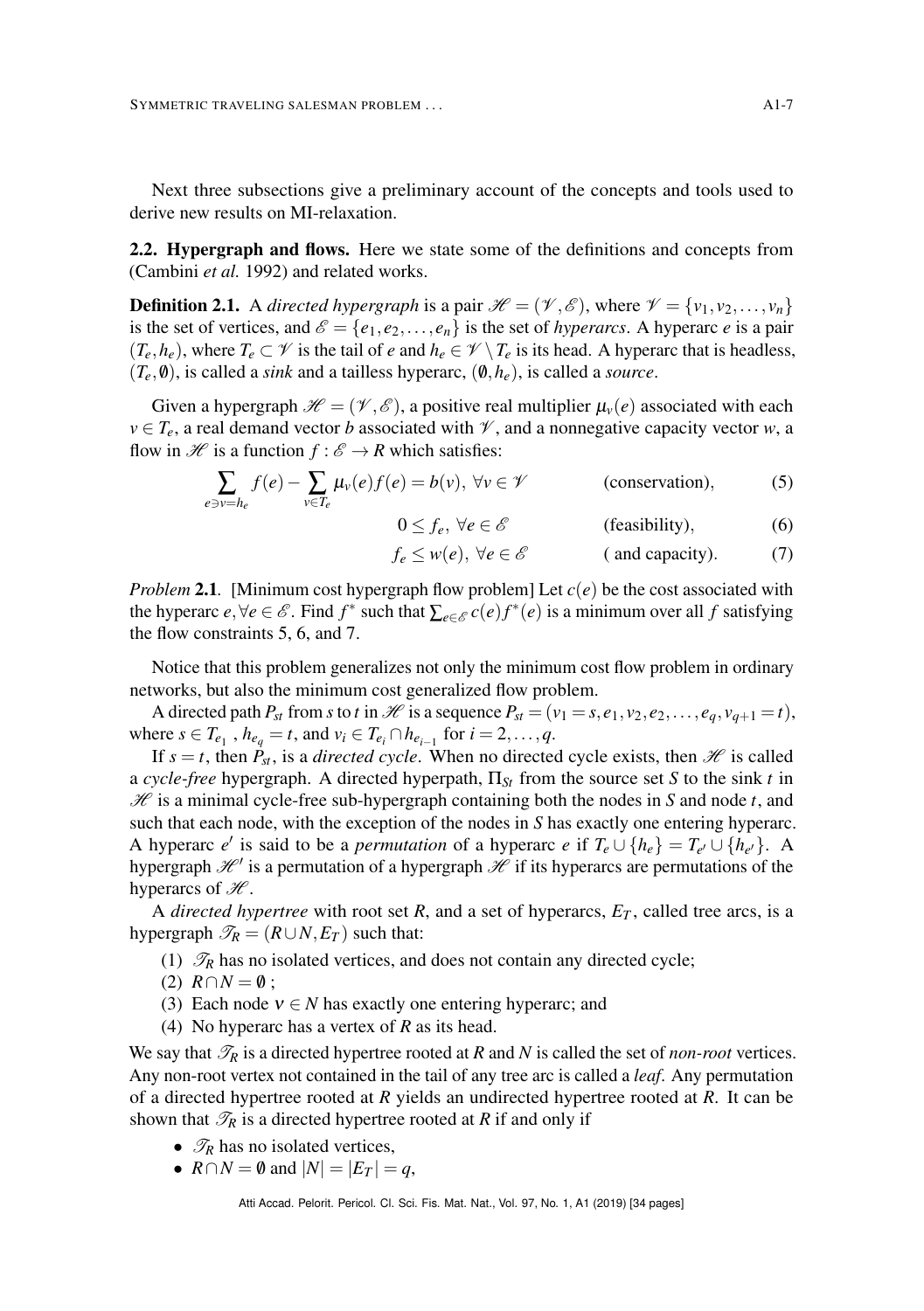- an ordering  $(v_1, v_2, ..., v_q)$  and  $(e_1, e_2, ..., e_q)$  exists for the elements of *N* such that:  $h_{e_j} = v_j$ , and
- $\bullet$  *R*∪{*v*<sub>1</sub>,*v*<sub>2</sub>,...,*v*<sub>*j*−1</sub>} ⊇ *T*<sub>*ei*</sub>, ∀*ej* ∈ *ET*.

<span id="page-7-0"></span>2.3. Lagrangian relaxation and variants. This section briefly collects relevant results and concepts from Lagrangian relaxation approach to finding lower bounds for difficult combinatorial problems. Lagrangian relaxation approach, has found applications in several different areas of practical problems of scheduling (mixed integer and integer programming formulations of the problems are relaxed using this approach). Guignard [\(2003\)](#page-31-12) gives many examples of this nature explaining various new developments and practical implementation tips.

The crucial among the research on Lagrangian relaxation for combinatorial optimization problems were the seminal papers for TSP by Held and Karp [\(1970,](#page-31-13) [1971\)](#page-31-14). Firstly they showed the Lagrangian relaxation based on 1-tree for TSP gives the same bound as the LP relaxation of the standard formulation of TSP. Subsequently Held and Karp introduced the subgradient optimization to solve Lagrangian Dual. Computational experiments with subgradient optimization are known to be successful. Important in Held and Karp's use of Lagrangian relaxation is the creative identification of the sub problem of solving 1-tree minimization, which breaks down to solving a minimum spanning tree problem, that can be efficiently solved. In addition, the lower bound obtained (by solving LD) using 1-tree relaxation, is a tight lower bound for TSP, which goes by the name *HK*-bound (Valenzuela and Jones [1997\)](#page-33-8). For solving large-scale convex optimization problems and for providing lower bounds on the optimal value of discrete optimization problems, researchers have effectively used Lagrangian relaxation and duality results. A key approach in providing efficient computational means to obtain near-optimal dual solutions and bounds on the optimal value of the original problem, since the work of Held and Karp [\(1971\)](#page-31-14), has been *subgradient optimization* or methods based on subgradients. Geoffrion's paper (Geoffrion [1974\)](#page-31-15) is an early work on Lagrangian relaxation and its use in 0−1 programming problems (several other references can be found in Guignard [2003\)](#page-31-12). But computational complexity of subgradient optimization is not known to be a polynomial; however, Bertsimas and Orlin [\(1994\)](#page-30-13) showed the existence of fast polynomial algorithms for solving LD of LP problems, in some structured LP instances guaranteeing solution to the primal problem as well. Theoretically, their method is significantly faster than interior point methods and ellipsoid like methods directly applied to the problem.

Next we give the definitions and results for use in later parts of the paper. Let *P* be the problem min $\{cx \mid Ax \leq b, Dx \leq d, x \geq 0, x \in \mathcal{X}\}\$ . Let  $F(P)$  denote the set of feasible solutions to a given problem *P*. Let  $F^*(P)$  be the set of optimal solutions to *P*. Let  $z(P)$  be the optimal value of the problem *P*. Usually  $\mathscr X$  imposes some integrality restrictions on the solutions of *P*.

Definition 2.2. A Lagrangian relaxation of (*P*) is either

$$
\min_{x} \{ cx + \lambda (Ax - b) \mid Dx \le d, x \in \mathcal{X} \}
$$
\n*or*\n
$$
\min_{x} \{ cx + \lambda (Dx - d) \mid Ax \le b, x \in \mathcal{X} \}
$$

Atti Accad. Pelorit. Pericol. Cl. Sci. Fis. Mat. Nat., Vol. 97, No. 1, A1 (2019) [\[34](#page-33-2) pages]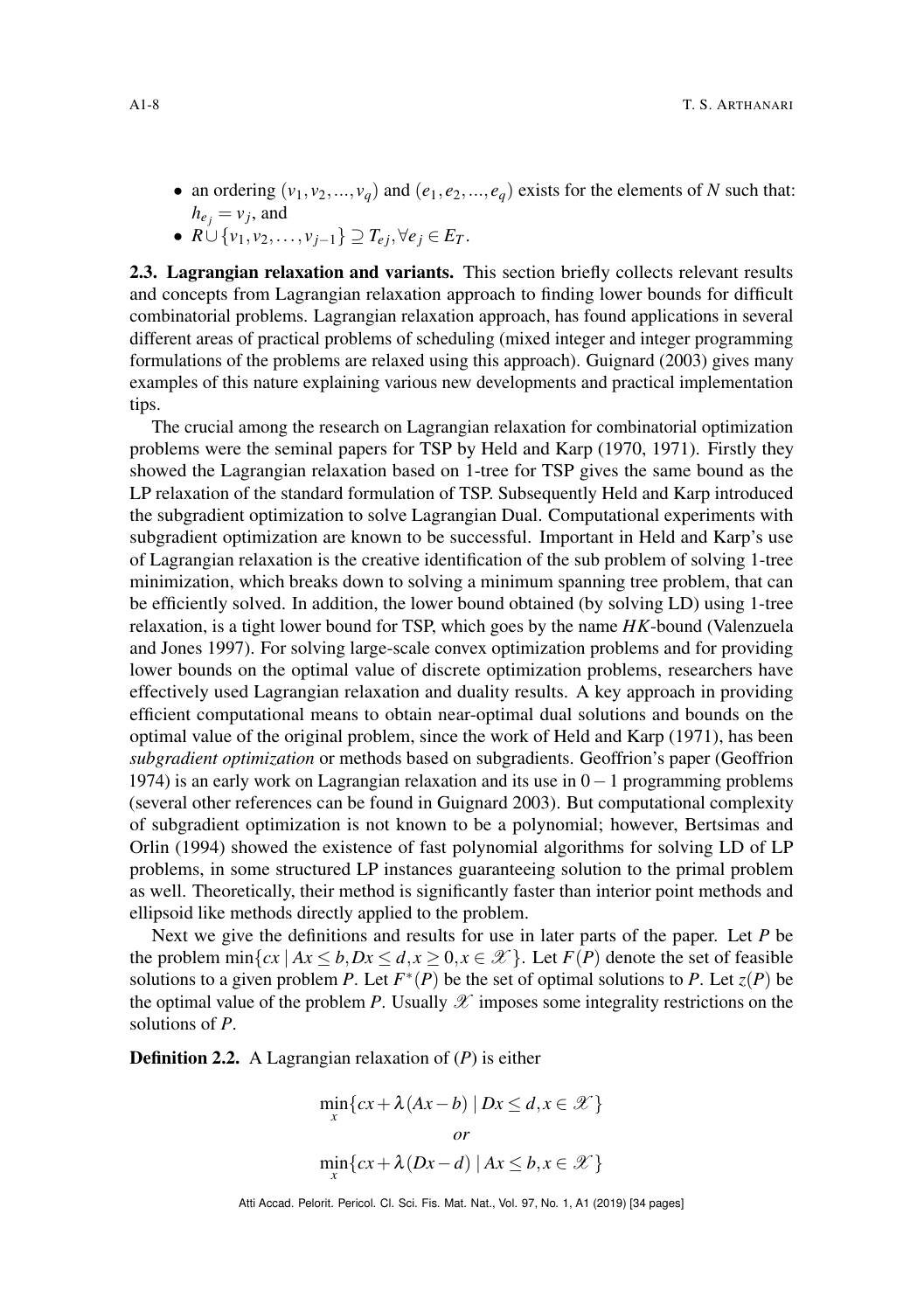depending on which of the set of constraints is relaxed using non negative  $\lambda$ , called Lagrangian multipliers.

To fix ideas, we generally relax those constraints that make the resulting Lagrangian problem easy to solve, we call the remaining constraints, *kept constraints*. Sometimes, both sets when relaxed may result in relatively easier Lagrangian problems. However, both relaxations provide lower bounds on the optimal value of *P*,  $z(P)$ . Let us assume that  $Ax \leq b$ are relaxed unless otherwise specified.

The problem of finding supremum of such lower bounds leads us to Lagrangian Dual (LD) problem. Let us call  $LR_{\lambda}$  Lagrangian relaxation problem under consideration.

Definition 2.3. The LD problem

$$
z(\text{LD}) = \max_{\lambda \geq 0} z(LR_{\lambda})
$$

is called the *Lagrangian Dual* of *P*, relative to the set of constraints relaxed,  $Ax \leq b$ .

Let  $x(\lambda)$  denote an optimal solution of  $LR_{\lambda}$  for some  $\lambda \ge 0$ . If  $x(\lambda)$  is feasible for *P*, then  $cx(\lambda) + \lambda (Ax(\lambda) - b) \leq z(P) \leq cx(\lambda)$ . If in addition  $\lambda (Ax(\lambda) - b) = 0$  then  $x(\lambda)$  is an optimal solution to *P*, as well, *i.e.*,  $z(P) = cx(\lambda)$ . However, if instead of  $Ax \leq b$ , we had  $Ax = b$ , set of equality restrictions, then  $\lambda$  is not required to be nonnegative in Lagrangian problem. In that case if,  $x(\lambda)$  is optimal for Lagrangian problem and is feasible for *P* then it is optimal for *P* as well,  $z(P) = cx(\lambda)$ .

Lagrangian relaxation bound is never worse than the LP bound. However, if  $conv{x \in \mathbb{R}^n}$  $\mathscr{X} \mid Dx \leq d$  = {*x* | *Dx*  $\leq d$  }, then  $z(LP) = z(LD) \leq z(P)$ . This is an important result as, we don't hope to improve the bound if the relaxed problem has integral extreme points. So the reason we relax them emanates from the fact that solving the LP is hard either due to the number of constraints (exponentially many) or basis size (too large for the solver). In such cases solving the LD becomes an alternative approach to calculate the LP bound. In general, Lagrangian solutions, which are feasible integral for the kept constraints may violate one or more of the relaxed constraints. In such a situation, Lagrangian solutions could be used as input for some heuristics that achieve feasibility for the problem *P*. Barahona and Anbil [\(2000\)](#page-30-14) give an averaging method to recover feasible solutions to the primal problem from the solutions to Lagrangian problems.

Suppose  $\mathscr{C} = \text{conv}\{x \in \mathscr{X} \mid Dx \leq d\}$  is a polytope, then  $\mathscr{C}$  has finitely many extreme points,  $x^s$ ,  $s \in S$ , such that

$$
z(\lambda) = \min\{cx + \lambda(Ax - b) \mid Dx \leq d, x \in \mathcal{X}\} = \min_{s \in S} \{cx^{s} + \lambda(Ax^{s} - b)\}.
$$

 $z(\lambda)$  is a piecewise linear concave function, so LD seeks a maximum of a concave function, max  $z(\lambda)$ , that is not differentiable everywhere. At any breakpoint  $\lambda^0$  of  $z(\lambda)$ , we have subgradients *y* ∋

$$
z(\lambda)-z(\lambda^0)\leq \langle y,(\lambda-\lambda^0)\rangle,
$$

where  $\langle y, (\lambda - \lambda^0) \rangle = \sum_i y_i (\lambda_i - \lambda^0)$ .

The set of all subgradients of a concave function  $z(\lambda)$  at a point  $(\lambda^0)$  is called the subdifferential of the function *z* at the point  $\lambda^0$  and is denoted by  $\partial z(\lambda^0)$ . From convex analysis we know the following facts, which we state without proofs: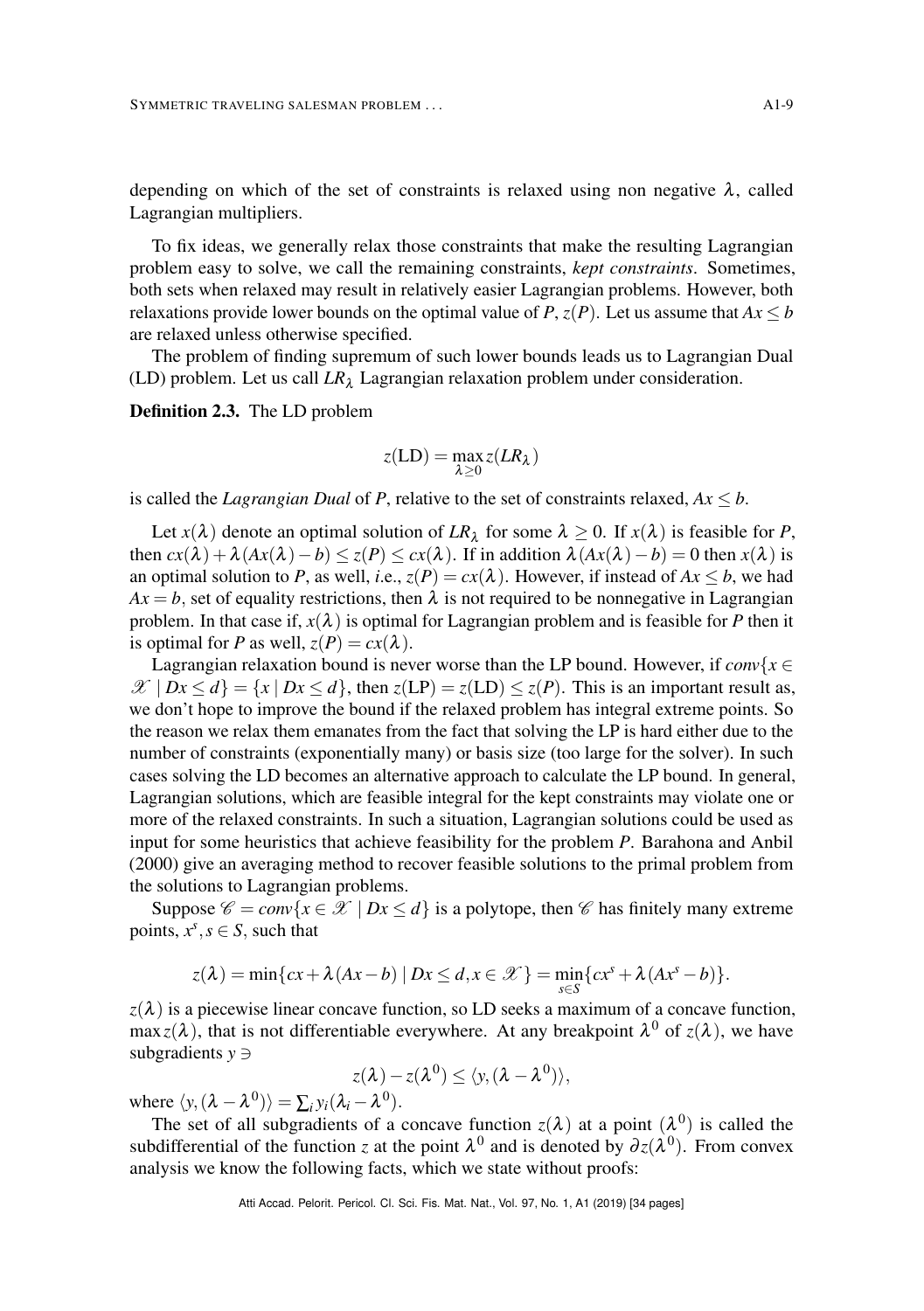**Lemma 2.1.** The subdifferential  $\partial z(\lambda^0)$  is a nonempty, closed, convex and bounded set. And if  $\partial z(\lambda^0)$  is a a singleton set then that is the gradient of  $z(\lambda)$  at  $\lambda^0$ .

**Lemma 2.2.** If  $z(\lambda)$  is not differentiable at  $\lambda^k$ , then  $y^k = (Ax^k - b)^T$  is a subgradient of  $z(\lambda)$  at  $\lambda^k$ . *y*<sup>k</sup> is orthogonal to  $\{\lambda \mid cx^k + \lambda(Ax^k - b) = \eta^k\}$  where  $\eta^k = z(\lambda^k)$ , the optimal value for Lagrangian problem corresponding to  $\lambda^k$ .

To solve LD, Held and Karp used subgradient optimization, in which iteratively *LR*<sup>λ</sup> problems are solved for a sequence of  $\lambda_k$ , choosing the next  $\lambda_{k+1}$  moving a step along a subgradient of  $z(\lambda)$  at  $\lambda_k$ . The step size is an important issue for practical convergence of the subgradient optimization method, though theoretically Poljak [\(1967,](#page-32-12) [1969\)](#page-33-9) has shown that given  $t_i \in R$ ,  $i \in N \ni \sum_{i=1}^{\infty} t_i = \infty$  and  $\lim_{i \to \infty} t_i \to 0$ ; and  $\lambda_{i+1} = t_i \lambda_i$ , we have  $\lim_{\lambda_i \to \infty} z(LR_{\lambda_i}) = z(\text{LD}) = \max_{\lambda \geq 0} z(LR_{\lambda}).$  The choice

$$
\lambda_{k+1} = \lambda_k + \frac{s^k \varepsilon_k (\boldsymbol{\eta}^* - \boldsymbol{\eta}^k)}{||s^k||^2}
$$

where  $s^k$  is the subgradient of  $z(\lambda)$  at  $\lambda^k$ ;  $\varepsilon_k \in (0,2)$ , and  $\eta^*$  is an estimate of the optimal value of LD, was suggested by Held and Karp [\(1971\)](#page-31-14). Other researchers, as Reinelt [\(1994\)](#page-33-10) and Valenzuela and Jones [\(1997\)](#page-33-8), have given alternative step size choices. Subgradient methods use different step-size rules to update Lagrangian multipliers to ensure convergence. For solving nondifferentiable problems Poljak [\(1969\)](#page-33-9) initiated such studies on their convergence properties; under various step-size rules convergence rates have been established by subsequent researchers.

Nedić and Ozdaglar ([2009\)](#page-32-13) report on recent great successes of subgradient methods in networking applications. They study methods for generating approximate primal solutions as a byproduct of subgradient methods applied to LD; they also provide theoretical bounds on the approximation. Recently, Lorena and Narciso [\(2002\)](#page-32-14) and Zamani and Lau [\(2010\)](#page-33-11) have used surrogate information and learning capability respectively in Lagrangian relaxation to outperform Held and Karp's subgradient approach for solving LD. Using step size depending on the previous iterations, with the capacity of expansion or contraction of the step size Zamani and Lau solve Euclidean TSP instances from TSPLIB (Reinelt [1991\)](#page-33-5) and claim that the procedure was very effective.

To solve LD, in addition to subgradient methods and its variations, there are other approaches like the analytic centre cutting-plane method, Volume algorithm, and Bundle method (Guignard [2003;](#page-31-12) Lemaréchal [2003\)](#page-32-15). As cited earlier, Barahona and Anbil [\(2000\)](#page-30-14) give an averaging method called volume algorithm to recover feasible solutions to the primal problem from the solutions to Lagrangian problems.

<span id="page-9-0"></span>2.4. Leontief substitution flow problems. We first state some definitions from Veinott Jr. [\(1968\)](#page-33-12), the classical work on Leontief matrices. Consider  $A \in \mathbb{R}^{m \times n}$ ,  $b \in \mathbb{R}^m$  and  $x \in \mathbb{R}^n$ .

<span id="page-9-1"></span>Definition 2.4 (trivial rows). The ith row (column) of a matrix *A* is called *trivial* if for every column vector  $x \ge 0$  for which  $Ax \ge 0$ , the ith component of  $Ax(x)$  is zero; otherwise the ith row (column) is called *nontrivial*.

Definition 2.5 (pre-Leontief, Leontief matrices). A matrix *A* is called *pre-Leontief* if each column has at most one positive element. A matrix is called Leontief if each column has exactly one positive element and its rows are nontrivial.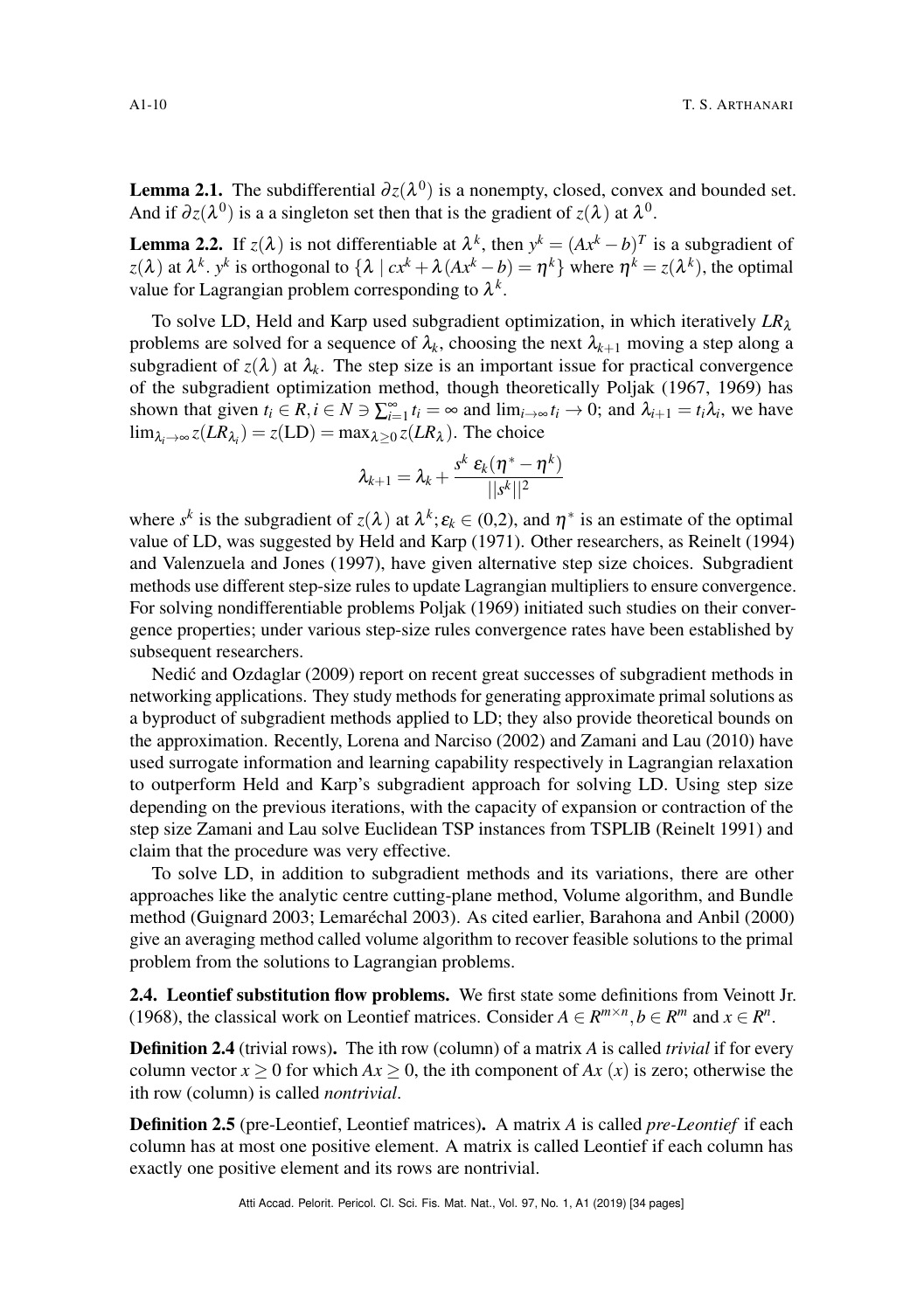**Definition 2.6** (pre-Leontief, Leontief Substitution Systems). The system  $Ax = b, x \ge 0$ with  $b \geq 0$  is called pre-Leontief or Leontief substitution system according as the given matrix is pre-Leontief or Leontief.

## Remarks:

- (1) So the incidence matrix of a hypergraph is pre-Leontief.
- (2) The hypergraph flow problem is a pre-Leontief substitution system in case the demand vector *b* is nonnegative. If in addition the rows are nontrivial, we have a corresponding Leontief substitution system.
- (3) Conversely it is easy to see that given a pre-Leontief system, we can define a corresponding hypergraph flow problem as defined in subsection [2.2](#page-6-0). (Jeroslow *et al.* [1992,](#page-32-8) Lemma 1.1).
- (4) The term *degenerate* hyperarc is used by Jeroslow *et al.* [\(1992\)](#page-32-8) if  $x(e) = 0$  corresponding to a hyperarc *e* in every basic feasible solution to the problem. (Trivial column as in Definition [2.4](#page-9-1).)

**Definition 2.7** (Leontief substitution flow problem (Jeroslow *et al.* [1992\)](#page-32-8)). Given  $C \in$  $R^{|\mathscr{E}|}$ , and a Leontief matrix *A*, we call the minimum cost hypergraph flow problem given by minimize  $\{C_f \mid Af = b, f \ge 0\}$  a Leontief substitution flow problem, in case  $b \ge 0$ .

**Definition 2.8.** (Jeroslow *et al.* [1992\)](#page-32-8). Consider a hypergraph  $\mathcal{H}$ . Let  $v_1, e_1, v_2, e_2$ ,  $\dots, e_k, v_{k+1}$  be a directed cycle where  $v_{k+1} = v_1$  and  $e_i = (T_i, v_{i+1})$ , and  $v_{i-1} \in T_i$ ,  $i = 1, ..., k$ . The gain of this directed cycle is defined by

$$
1/\Pi_{i=1}^k\mu_{v_i}(e_i).
$$

We call a Leontief flow problem defined on a hypergraph  $\mathcal{H}$ , gainfree if the gain of every directed cycle in  $\mathcal{H}$  is  $\leq 1$ .

**Lemma 2.3.** If the incidence matrix of a hypergraph  $\mathcal{H}$  is integral then a Leontief flow problem defined on the hypergraph  $\mathcal{H}$ , is gainfree.

Proof: Proof follows from the definition of gain.

Integrality of the basic feasible solutions to Leontief substitution flow problems is known from Veinott's classical result:

<span id="page-10-0"></span>**Theorem 2.1.** *(Veinott Jr. [1968\)](#page-33-12). Let*  $Ax = b$ ,  $x \ge 0$ *, be a given system. If A is an integral Leontief matrix, the following are equivalent:*

- (1)  $B^{-1}$  *is integral for every*  $B \in \mathcal{B}^*$ ,
- (2)  $det(B) = 1$  *for every*  $B \in \mathcal{B}^*$ ,
- (3) *The extreme points of F*(*b*) *are integral for every nonnegative integral b,*

*where (a)*  $F(b) = \{x \mid Ax = b, x \ge 0\}$ , denotes the solution set of the given system,(b) for a *pre-Leontief matrix A, let* B *be the set of all square full submatrices of A having pre-Leontief transpose and (c)*  $\mathscr{B}^*$  *is the set of all Leontief matrices contained in*  $\mathscr{B}$  *(for a proof see Veinott Jr. [1968,](#page-33-12) p. 17).*

From the definition of unimodular matrices, we know that a unimodular matrix *B* is a square integer matrix with determinant  $+1$  or  $-1$ . And we know that a matrix A is totally unimodular if every square non-singular submatrix is unimodular, *i*.e., every subdeterminant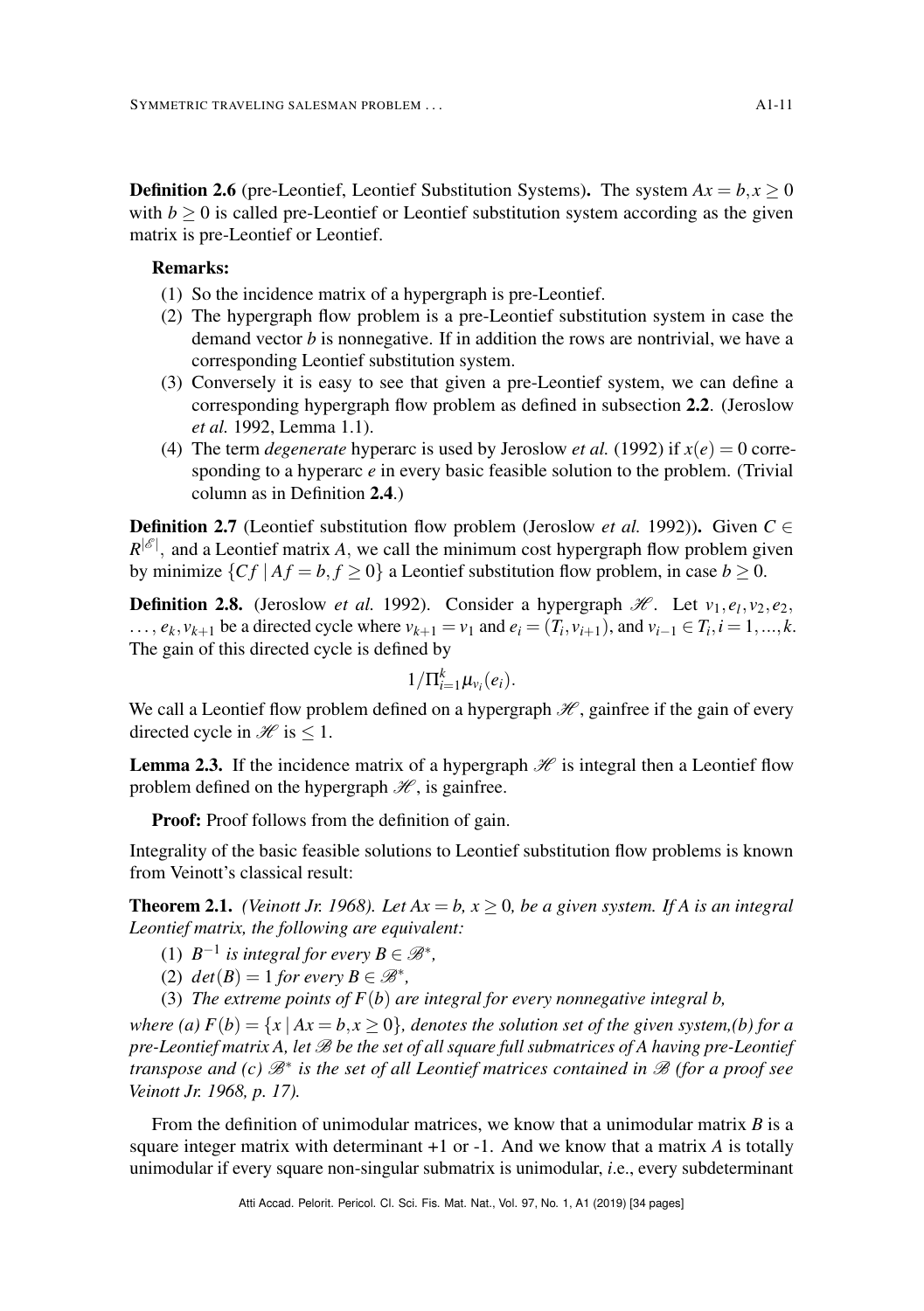of *A* is either  $+1, -1$ , or 0. So if *A* is a totally unimodular matrix then  $a_{ij} = 0$ , or  $\pm 1$ . So pre-Leontief matrices do not satisfy this requirement in general. However, we can understand the implication of Veinott's result better by using the definition of totally dual integrality (TDI) of linear programming problems.

Definition 2.9 (Totally Dual Integral (Edmonds and Giles [1977\)](#page-31-16)). Given an integral *A* and rational *b* the LP  $min\{cx \mid Ax = b, x \ge 0\}$  is totally dual integral (TDI) if the dual problem has an integral optimal solution for every integer vector *c* for which it has an optimal solution.

Jeroslow *et al.* [\(1992\)](#page-32-8) have shown that every Leontief substitution flow problem with an integral *A* and rational *b* is TDI. And using this they prove that if a Leontief substitution flow problem with integral *A*,*b* has an optimal solution then it has an integral optimal solution. Also they indicate how this result can be derived from Veinott's Theorem [2.1](#page-10-0).

<span id="page-11-0"></span>2.5. The multistage insertion formulation. In this subsection we state the MI-formulation given by Arthanari [\(1982\)](#page-30-5) and briefly outline some properties and its connection to pedigrees, and STSP (Arthanari [2005,](#page-30-8) [2006,](#page-30-9) [2008\)](#page-30-10). The standard formulation of the STSP is due to Dantzig, Fulkerson and Johnson (DFJ) (Dantzig *et al.* [1954\)](#page-30-2). As every tour is a 2 matching, and the converse is not true, as a 2 matching could correspond to a subtour, they give a 0−1 programming formulation having *n* equalities and exponentially many inequalities that ensure subtours are eliminated from consideration. Given *n*, relaxing the integer restriction of the DFJ formulation we obtain the subtour elimination polytope (SEP(*n*)).

MI-formulation is based on constructing STSP tours by sequentially inserting nodes into the initial tour of three nodes 1, 2 and 3. Given graph  $K_n$ , starting with tour  $T_3 = [1,2,3,1]$ , nodes from 4 to *n* are inserted sequentially between the nodes of the sub-tour obtained until a complete tour of size *n* is achieved. For all  $1 \le i < j \le k - 1$  and  $4 \le k \le n$ , the decision variables of MI-formulation are defined as follows:

 $x_{ijk} = \begin{cases} 1, & \text{if node } k \text{ is inserted between nodes } i \text{ and } j, \\ 0, & \text{otherwise} \end{cases}$ 0, otherwise.

We also use the equivalent notation  $x_k(e)$  for  $x_{ijk}$  when  $e = (i, j) \in E_{k-1}$ .

Let  $c_{ij}$  be the cost of an edge  $(i, j) \in E_n$ . The insertion of some node *k* between nodes *i* and *j*, would replace the edge  $(i, j)$  with two new edges of  $(i, k)$  and  $(j, k)$  in the tour. This will increase the total cost of the tour by  $C_{ijk} = c_{ik} + c_{jk} - c_{ij}$ . The objective function of MI-formulation is to minimize the total incremental cost. MI-formulation (Arthanari [1982\)](#page-30-5) is:

$$
\min \sum_{k=4}^{n} \sum_{(1 \leq i < j \leq k-1)} C_{ijk} x_{ijk}
$$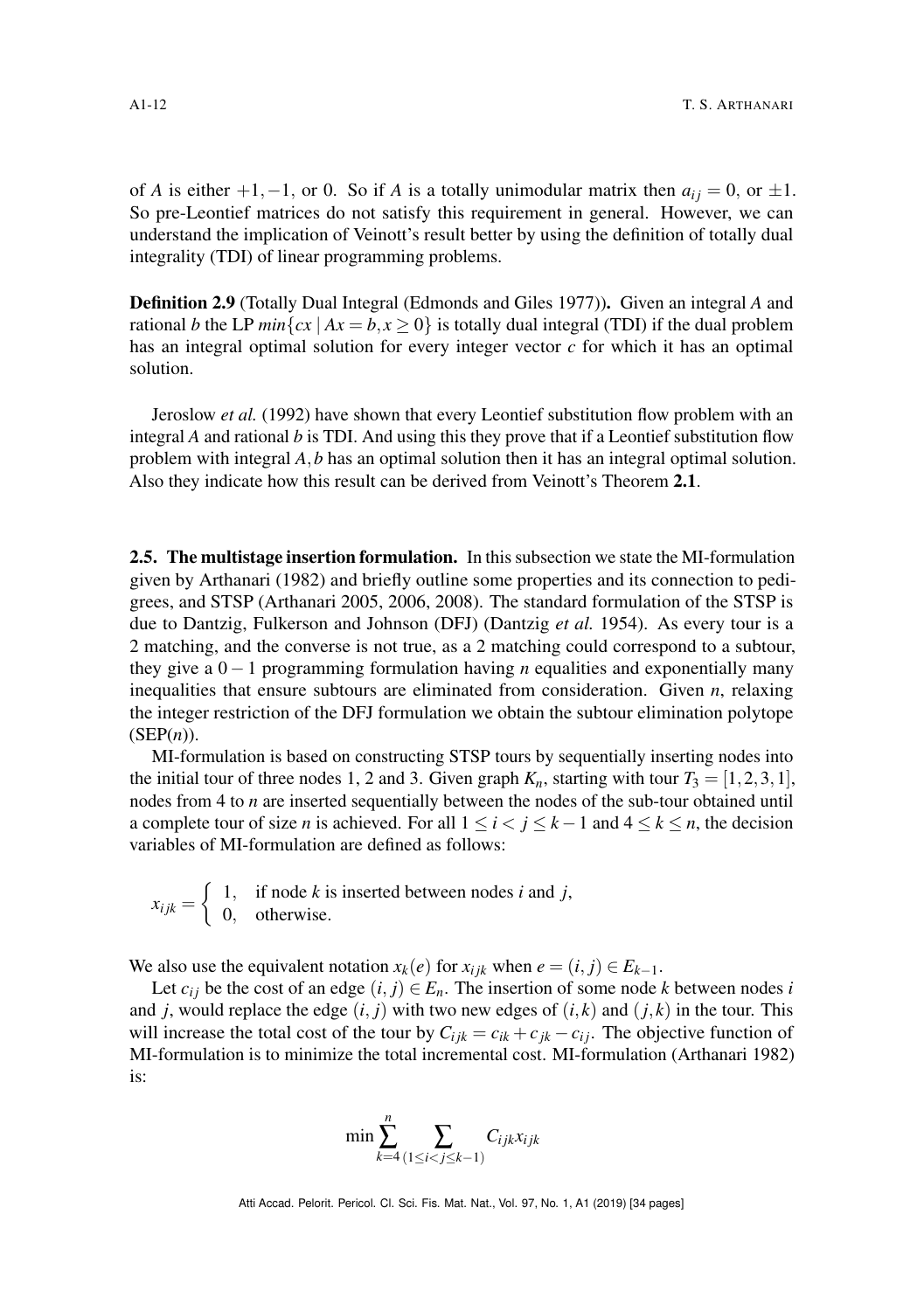subject to:

<span id="page-12-1"></span>
$$
\sum_{1 \le i < j \le k-1} x_{ijk} = 1, \qquad \qquad 4 \le k \le n,\tag{8}
$$

$$
\sum_{k=4}^{n} x_{ijk} \le 1, \qquad \qquad 1 \le i < j \le 3, \tag{9}
$$

$$
-\sum_{r=1}^{i-1} x_{rij} - \sum_{s=i+1}^{j-1} x_{isj} + \sum_{k=j+1}^{n} x_{ijk} \le 0, \qquad 4 \le j \le n-1, 1 \le i < j,
$$
 (10)

$$
x_{ijk} \in \{0, 1\}, \qquad \qquad 4 \le k \le n, 1 \le i < j \le k - 1. \tag{11}
$$

Constraint [\(8\)](#page-12-1) of the model guarantees that each node from 4 to *n* is inserted in some edge. Constraint [\(9\)](#page-12-1) ensures that at most one node is inserted in each of the edges of *T*3. Constraint [\(10\)](#page-12-1) makes sure that a node is inserted into an edge of the subtour only if that edge has been generated through previous insertions and is available.

<span id="page-12-2"></span>By relaxing the integer constraint from MI-formulation and also adding the redundant constraints

$$
-\sum_{r=1}^{i-1} x_{rin} - \sum_{s=i+1}^{n-1} x_{isn} \le 0, i = 1, \dots, n-1,
$$
\n(12)

we obtain MI-relaxation problem (Problem 2 in Arthanari and Usha [2000\)](#page-30-15).

Let the slack variables corresponding to MI-relaxation problem be denoted by  $u_{ij}$ , corresponding to the inequality for edge  $(i, j)$ . It is shown by Arthanari and Usha [\(2000\)](#page-30-15) that for any MI problem instance of size *n*, if for some  $i, j \in V_n$  the slack variable  $u_{ij} = 1$ , then the edge  $(i, j)$  is present in the tour given by the optimal solution of the problem. The polytope corresponding to MI-relaxation problem is called the  $P_{MI}(n)$ . The affine transformation of  $P_{MI}(n)$ , projecting out  $x_{ijk}$  variables, is denoted by  $\mathcal{U}(n)$ . Arthanari and Usha [\(2000\)](#page-30-15) compared  $\mathcal{U}(n)$  with the SEP(*n*), and proved that  $\mathcal{U}(n) \subseteq$  SEP<sub>*n*</sub>. Thus MI-formulation is as tight as the standard DFJ formulation and has only polynomially many constraints. Different formulations of TSP varying in size and in the strength of the LP relaxations have been compared in the literature (Langevin *et al.* [1990;](#page-32-5) Padberg and Sung [1991;](#page-32-9) Gouveia and Voß [1995;](#page-31-2) Orman and Williams [2007;](#page-32-10) Öncan *et al.* [2009;](#page-32-6) Roberti and Toth [2012;](#page-33-6) Godinho *et al.* [2014\)](#page-31-3). In the article by Roberti and Toth [\(2012\)](#page-33-6) we find a diagram that brings out the order relations among the linear relaxations of several polynomial formulations and of DFJ formulation, with respect to strength. Formulations by Dantzig *et al.* [\(1954\)](#page-30-2), Wong [\(1980\)](#page-33-1), Claus [\(1984\)](#page-30-4), and Langevin *et al.* [\(1990\)](#page-32-5) are equivalent, as they all achieve the same LP optimal value. However, they may not be similar in terms of computational burden as notice in the literature (Gubb [2003;](#page-31-6) Öncan *et al.* [2009;](#page-32-6) Haerian Ardekani [2011\)](#page-31-5).

<span id="page-12-0"></span>2.6. Properties of pedigree polytope. Earlier we introduced Hamiltonian cycles in a complete graph of *n* vertices. Now here we introduce the objects called pedigrees. We shall show the 1−1 correspondence between Hamiltonian cycles and pedigrees.

First we define a generator of an edge.

**Definition 2.10.** Edge Generators: Given  $e = (i, j) \in E_n$ ,  $G(e)$  is called the set of generators of *e*, and it is defined as follows: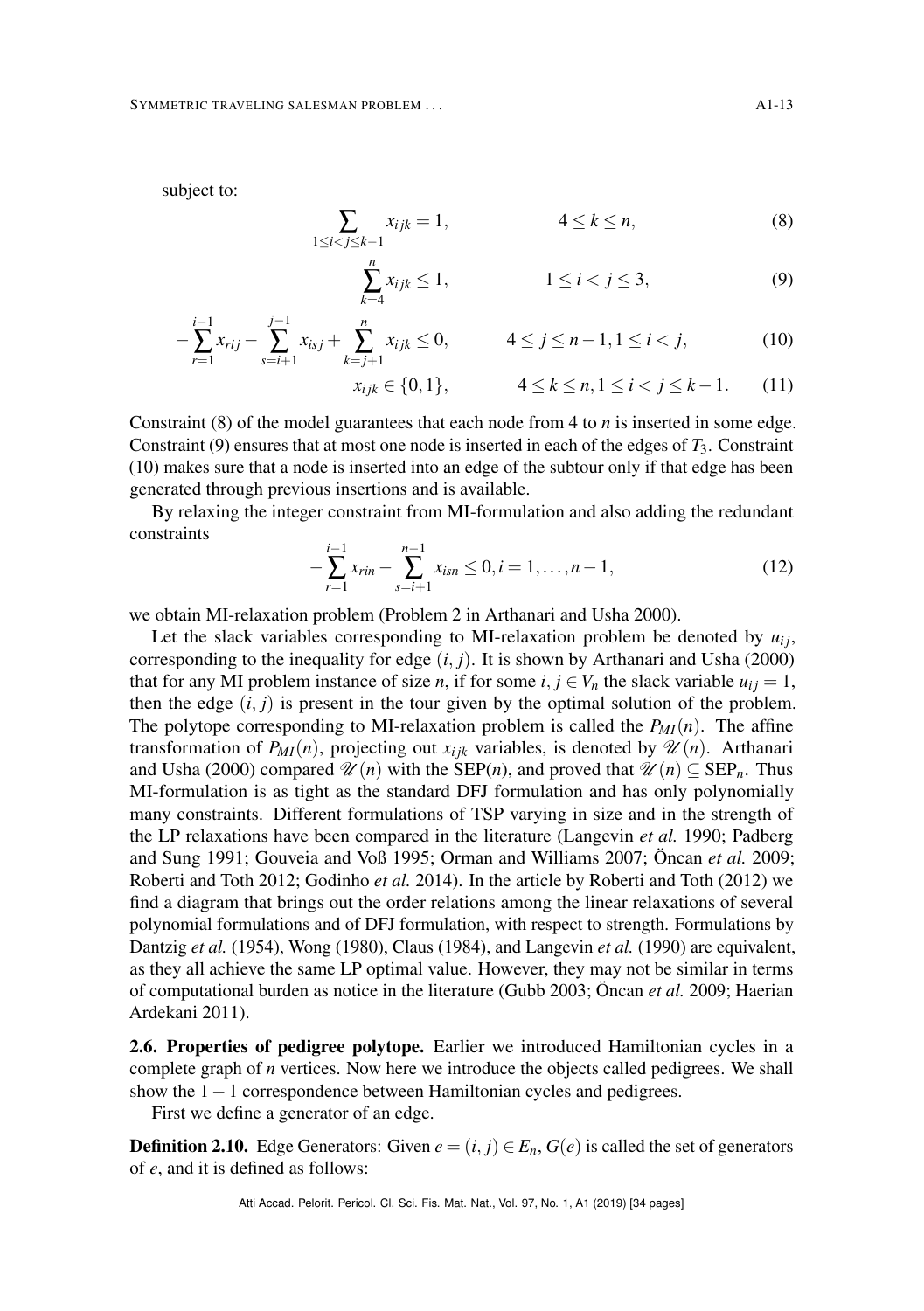$$
G(e) = \begin{cases} \delta(i) \cap E_{j-1}, & \text{if } j \ge 4, \\ E_3 \setminus \{e\}, & \text{otherwise.} \end{cases}
$$

Since an edge  $e = (i, j), j > 3$  is generated by inserting *j* in any  $e'$  in the set  $G(e)$ , the name *generator* is used to denote any such edge.

**Example 2.1.** Consider  $n = 5, e = (1, 5)$ . Here  $j \ge 4$ , so, we have  $G(e) = \delta(i) \cap E_{i-1}$ . Since  $i=1, \delta(1) = \{(1,2), (1,3), (1,4), (1,5)\},$  and  $E_{i-1} = E_4 = \{(1,2), (1,3), (2,3), (1,4), (2,4),\}$  $(3,4)$ . Therefore,  $G(e) = \{(1,2), (1,3), (1,4)\}.$ 

Consider  $e = (2,3)$ . Since  $j \le 3$ , we have  $G(e) = E_3 \setminus \{e\} = \{(1,2), (1,3)\}.$ 

The following is one of the possible ways to define our main object of interest, namely, a pedigree. The other equivalent definitions are given in later sections.

<span id="page-13-0"></span>**Definition 2.11.** Given *n*, consider  $W = (e_4, \ldots, e_n)$ , where  $e_k = (i_k, j_k)$  for  $1 \le i_k < j_k \le$  $k-1, 4 \leq k \leq n$ . *W* is called a pedigree if and only if

- (1)  $e_k$ ,  $4 \le k \le n$ , are all distinct,
- (2)  $e_k$  ∈  $E_{k-1}$ , 4 ≤  $k$  ≤ *n*, and
- (3) for every  $k, 5 \le k \le n$ , there exists a  $e' \in G(e_k)$  such that,  $e_q = e'$ , where  $q =$ *max* $\{4, j_k\}.$

Let  $\mathcal{P}_n$  denote the set of all pedigrees for a given  $n > 3$ . For any  $4 \leq k \leq n$ , given an edge *e* ∈ *E*<sub>*k*−1</sub>, with edge label *l*, we can associate a 0 − 1 vector,  $\mathbf{x}(e) \in B^{p_{k-1}}$ , such that,  $\mathbf{x}(e)$  has a 1 in the *l*th coordinate, and zeros else where. That is,  $\mathbf{x}(e)$  is the indicator of *e*.

Let  $\mathbf{E} = E_3 \times E_4 \dots \times E_{n-1}$  be the ground set. Let  $B^{\tau_n}$  denote the set of all binary vectors with  $\tau_n$  coordinates. That is, here  $\{0,1\}^{|E|} = B^{\tau_n}$ . Then, we can associate an  $X = (\mathbf{x}_4, \dots, \mathbf{x}_n) \in B^{\tau_n}$ , the characteristic vector of the pedigree *W*, where  $(W)_k = e_k$ , the  $(k-3)$ rd component of *W*,  $4 \le k \le n$  and  $\mathbf{x}_k$  is the indicator of  $e_k$ .

Let  $P_n = \{X \in B^{\tau_n} : X \text{ is the characteristic vector of } W, \text{ a pedigree}\}.$  Consider the convex hull of  $P_n$ . We call this the *pedigree polytope*, denoted by  $conv(P_n)$ .

Given a cost vector  $C \in \mathbb{R}^{\tau_n}$ , we wish to find a pedigree  $X^*$  in  $P_n$  that minimizes  $CX^*$ . We have a combinatorial optimization problem, called the pedigree optimization problem (POP). As indicated in the introduction, in section [2.5](#page-11-0) we shall see that the symmetric traveling salesman problem can be posed as a POP.

**Definition 2.12.** Let  $y(e)$  be the indicator of  $e \in E_k$ . Given a pedigree,  $W = (e_4, \ldots, e_k)$ (with the characteristic vector,  $X \in P_k$ ) and an edge  $e \in E_k$ , we call  $(W, e) = (e_4, \ldots, e_k, e)$ an *extension* of *W* in case  $(X, y(e)) \in P_{k+1}$ .

A pedigree  $W = (e_4, \ldots, e_n) \in \mathcal{P}_n$  is such that  $(e_4, \ldots, e_k)$  is a pedigree in  $\mathcal{P}_k$ , for  $4 \leq k \leq n$ . We state this interesting property as a fact below:

Given  $n > 3$ ,  $X = (\mathbf{x}_4, ..., \mathbf{x}_n) \in P_n$ , let *X* restricted to the first  $k - 3$  stage(s), be written as

$$
X/k = (\mathbf{x}_4,\ldots,\mathbf{x}_k).
$$

Fact: Given  $X \in P_n$  and any  $k$  such that  $4 \leq k \leq n$ ,  $X/k$  is in  $P_k$ . Similarly,  $X/(k-1)$  and  $X/(k+1)$  are interpreted as restrictions of X.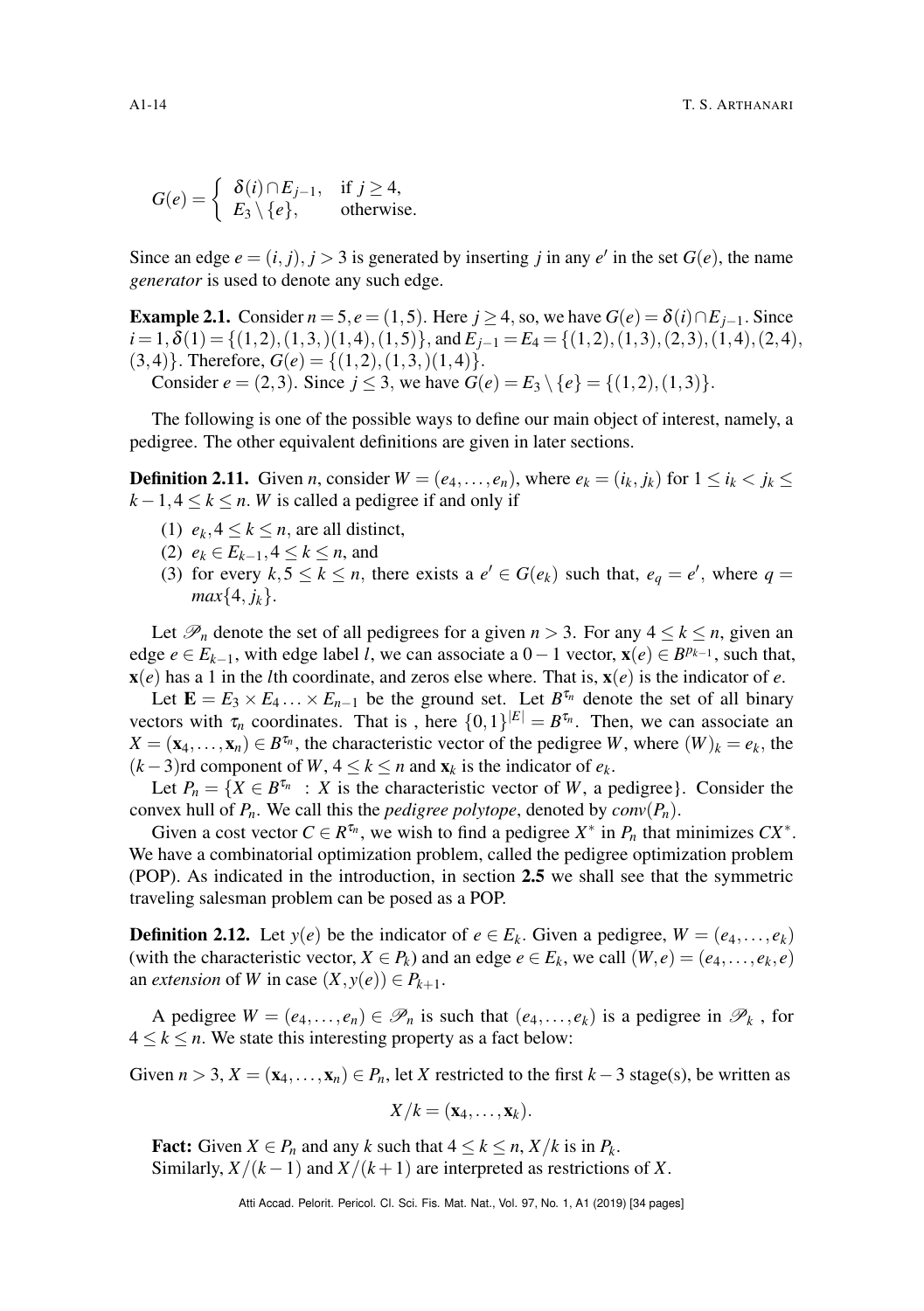Example 2.2. Consider *W* given by

$$
W = (e_4 = (1,3), e_5 = (2,3), e_6 = (3,4), e_7 = (2,5)).
$$

*W* is a pedigree because 1] all the edges are distinct 2]  $e_k \in E_{k-1}, k = 4, \ldots, 7$  and 3]  $e_4 = (1,3)$  is a generator of  $e_5$  and  $e_6 = (3,4)$ . Also  $e_5 = (2,3)$  is a generator of  $e_7 = (2,5)$ .

Let  $e = (3,5) \in E_7$ . Here  $q = 5$ . Then  $(W, e)$  is a pedigree as 1] *e* does not appear in *W*, 2]  $G(e) = \{(1,3),(2,3),(3,4)\}$  and  $e_5 = (2,3)$  is in  $G(e)$ . However, if *e* were  $(2,6)$ , we have  $q = 6$ , and  $G(e) = \{(1,2), (2,3), (2,4), (2,5)\}$ . But  $e_6 = (3,4)$  is not in  $G(e)$ . So  $(W, e)$  is not an extension of W.

Pedigree polytope is the integer hull of MI-relaxation polytope, like the tour polytope is the integer hull of the subtour elimination polytope. Unlike the tour polytope the pedigree polytope has a nicer adjacency structure. Research on pedigree polytopes and their connection to tour polytopes are of interest because in the graph of pedigree polytope, given two pedigrees, whether they are adjacent or not can be checked by a strongly polynomial algorithm as shown by Arthanari [\(2006\)](#page-30-9). Also pedigree polytope is a combinatorial polytope, in the sense of Naddef and Pulleyblank (Naddef and Pulleyblank [1981\)](#page-32-16). Pedigree polytope and its properties are studied by Arthanari [\(2005,](#page-30-8) [2006,](#page-30-9) [2008,](#page-30-10) [2013a](#page-30-16)[,b\)](#page-30-17). Arthanari [\(2013b\)](#page-30-17) establishes that a sufficiency condition for nonadjacency in tour polytope is nonadjacency of the corresponding pedigrees in the pedigree polytope. Also, pedigree polytope as an extension of tour polytope is an extension without hidden vertices (Pashkovich and Weltge [2015\)](#page-32-17). Recently, Makkeh *et al.* [\(2016\)](#page-32-18), based on the characterization of adjacency in Pedigree graph given by Arthanari, study an *adjacency game*. The authors using this game show that the minimum degree for a vertex in a pedigree graph is asymptotically equal to the number of vertices - *i.e.*, asymptotically the graph is almost complete. These properties of pedigree polytope, along with the computational results on MI-relaxation, favour using pedigree approach to solving STSP. And hence the results obtained in the subsequent sections are important in pushing the boundary of solving MI-relaxation instances.

#### <span id="page-14-0"></span>3. MI-relaxation and Leontief substitution flow problem

A special case of the minimum cost hypergraph flow problem discussed in section [2.1](#page-6-4) is the minimum cost gainfree Leontief substitution flow problem. In this section we show that MI-formulation contains a subproblem that is a gainfree Leontief substitution flow problem.

Consider a hypergraph  $\mathcal{H} = (\mathcal{V}, \mathcal{E})$ . We can write the vertex-hyperarc incidence matrix  $M = [m_{v,e}]$  corresponding to  $\mathcal{H}$  as follows:

$$
m_{v,e=(T_e,h_e)} = \begin{cases} 1 & \text{if } v = h_e, \\ -\mu_v(e) & \text{if } v \in T_e, \\ 0 & \text{otherwise.} \end{cases}
$$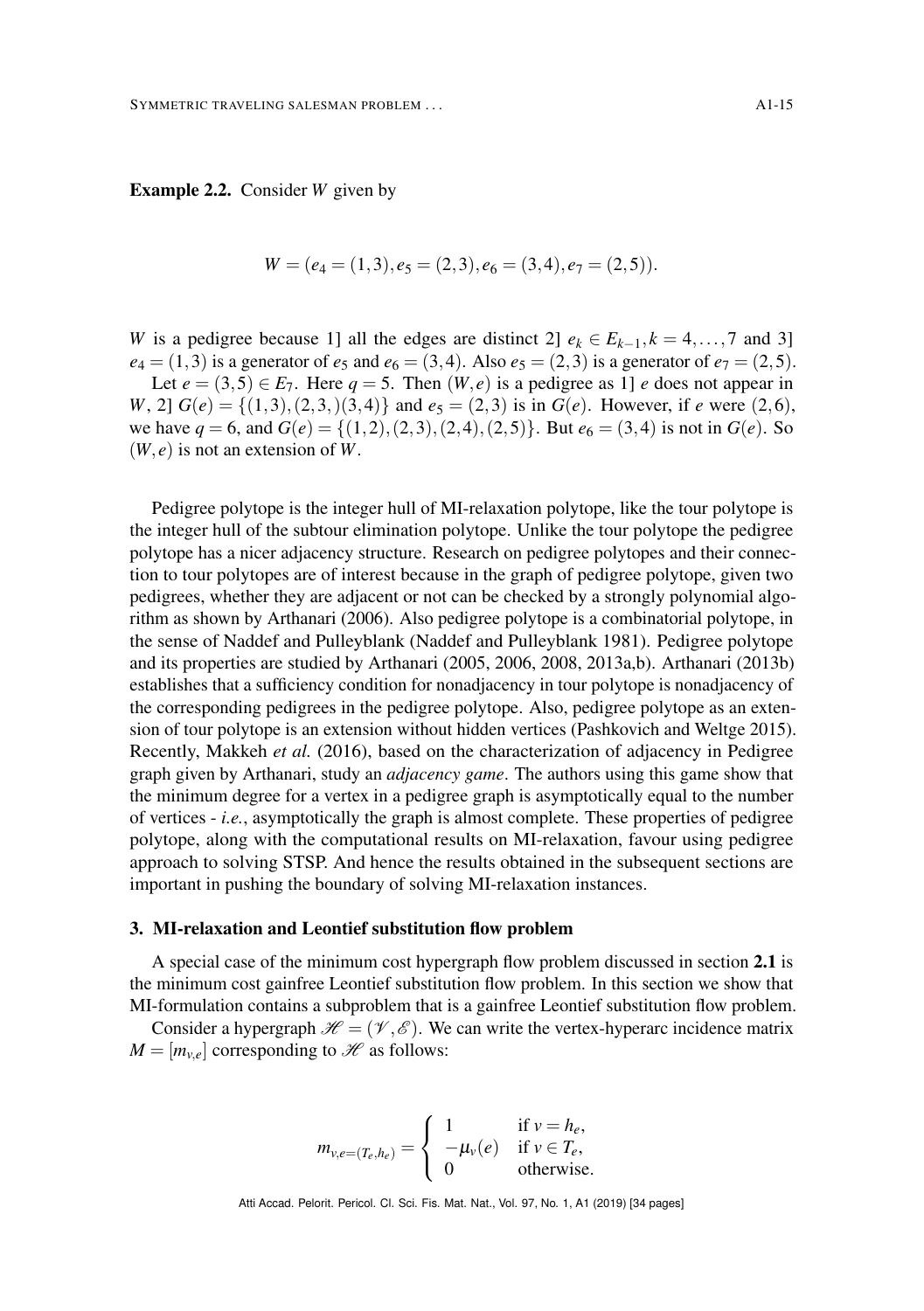We can write the minimum cost hypergraph flow problem [2.1](#page-6-4) equivalently in matrix form as:

$$
\min \sum_{e \in \mathcal{E}} c(e)f(e) \tag{13}
$$

 $Mf = b,$  (14)

$$
f \ge 0, \text{ and } (15)
$$

$$
f \leq w. \tag{16}
$$

Notice that in *M* every column corresponding to a hyperarc has at most one positive element, namely, +1. Such matrices are studied in economics, inventory management and other fields.

We consider now MI-formulation in matrix form after introducing required matrix notations.

<span id="page-15-0"></span>**Definition 3.1.** In general, let  $E_{[n]}$  denote the matrix corresponding to Eq. [\(8\)](#page-12-1); let  $A_{[n]}$ denote the matrix corresponding to the inequalities [\(9,](#page-12-1) [10](#page-12-1) & [12\)](#page-12-2). Let  $\mathbf{1}_r$  denote the row vector of  $r$  1's. Let  $I_r$  denote the identity matrix of size  $r \times r$ . Then we can write recursively,

$$
E_{[n]} = \left( \begin{array}{cccc} \mathbf{1}_{p_3} & \ldots & 0 & 0 \\ \vdots & \vdots & \vdots & \vdots \\ 0 & \ldots & \mathbf{1}_{p_{n-2}} & 0 \\ 0 & 0 & \ldots & \mathbf{1}_{p_{n-1}} \end{array} \right) = \left( \begin{array}{cccc} E_{[n-1]} & 0 \\ \mathbf{0} & \mathbf{1}_{p_{n-1}} \end{array} \right).
$$

To derive a similar expression for  $A_{[n]}$  we first define

$$
A^{(n)} = \left(\begin{array}{c} I_{p_{n-1}} \\ -M_{n-1} \end{array}\right)
$$

where  $M_i$  is the  $i \times p_i$  node-edge incidence matrix. Then

$$
A_{[n]} = \left( \begin{array}{cccc} A^{(4)} & | & A^{(5)} & | & & | & A^{(n)} \\ & | & & | & \ddots & | \\ \hline \bm{0} & | & \bm{0} & | & & \end{array} \right) = \left( \begin{array}{cccc} A_{[n-1]} & | & A^{(n)} \\ \hline \bm{0} & | & & \end{array} \right).
$$

Observe that  $A^{(n)}$  is the submatrix of  $A_{[n]}$  corresponding to  $\mathbf{x}_n$ . The number of rows of  $0's$  is decreasing from left to right.

MI-formulation can be recast in matrix notation as:

Find 
$$
X^* \ni CX^* = \min\{CX|X \ni E_{[n]}X = \mathbf{1}_{n-3}, A_{[n]}X \le \begin{bmatrix} \mathbf{1}_3 \\ 0 \end{bmatrix}, X \in \{0,1\}^{\tau_n}\}.
$$

Atti Accad. Pelorit. Pericol. Cl. Sci. Fis. Mat. Nat., Vol. 97, No. 1, A1 (2019) [\[34](#page-33-2) pages]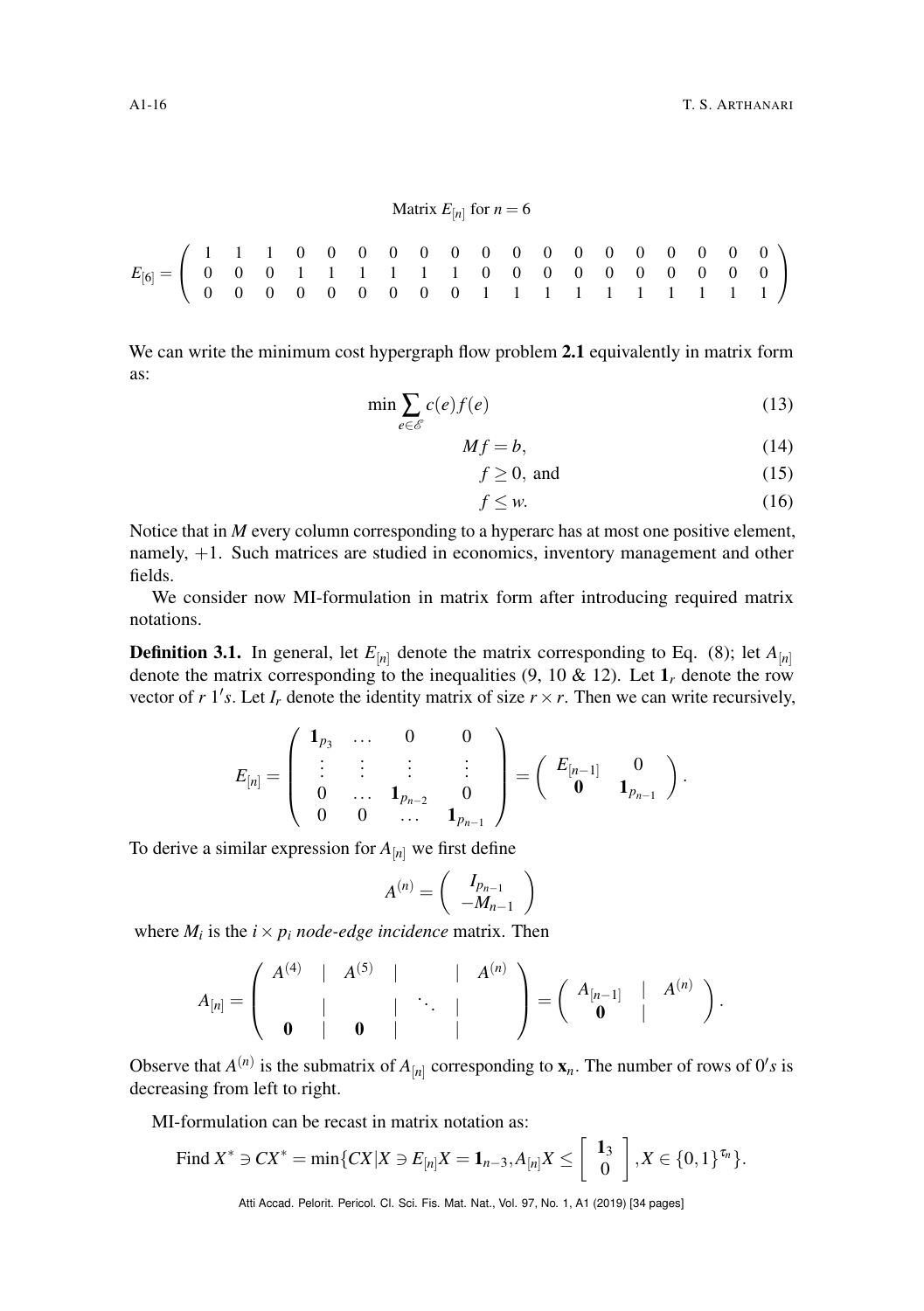|             |              |                  |              |              |              |              |              |              |              |              | Matrix $A_{[n]}$ for $n = 6$ |              |              |              |                |                          |                          |              |              |  |
|-------------|--------------|------------------|--------------|--------------|--------------|--------------|--------------|--------------|--------------|--------------|------------------------------|--------------|--------------|--------------|----------------|--------------------------|--------------------------|--------------|--------------|--|
|             |              | $\mathbf{0}$     |              |              | $\mathbf{0}$ | $\mathbf{0}$ | $\mathbf{0}$ |              | 0            |              | $\mathbf{0}$                 | $\mathbf{0}$ | 0            | $\mathbf{0}$ | 0              | $\mathbf{0}$             | $\mathbf{0}$             | 0            | $\mathbf{0}$ |  |
|             | $\mathbf{0}$ |                  | $\mathbf{0}$ | $\mathbf{0}$ |              | $\mathbf{0}$ | $\mathbf{0}$ | $\mathbf{0}$ | $\bf{0}$     | 0            |                              | $\mathbf{0}$ | $\mathbf{0}$ | $\mathbf{0}$ | $\mathbf{0}$   | $\mathbf{0}$             | $\mathbf{0}$             | 0            | $\mathbf{0}$ |  |
|             | 0            | $\mathbf{0}$     |              | $\mathbf{0}$ | $\mathbf{0}$ |              | $\mathbf{0}$ | $\mathbf{0}$ | $\mathbf{0}$ | $\mathbf{0}$ | $\mathbf{0}$                 |              | $\mathbf{0}$ | $\mathbf{0}$ | $\mathbf{0}$   | $\mathbf{0}$             | $\mathbf{0}$             | $\mathbf{0}$ | $\mathbf{0}$ |  |
|             | $\sim$       | -                |              | $\mathbf{0}$ | $\mathbf{0}$ | $\mathbf{0}$ |              | 0            | $\mathbf{0}$ | $\mathbf{0}$ | $\mathbf{0}$                 | $\mathbf{0}$ |              | $\mathbf{0}$ | $\mathbf{0}$   | $\mathbf{0}$             | $\mathbf{0}$             | $\mathbf{0}$ | $\mathbf{0}$ |  |
|             | $-1$         | $\mathbf{0}$     | $^{-1}$      | $\mathbf{0}$ | $\mathbf{0}$ | $\mathbf{0}$ | $\mathbf{0}$ |              | $\bf{0}$     | 0            | $\mathbf{0}$                 | $\mathbf{0}$ | 0            |              | $\mathbf{0}$   | $\mathbf{0}$             | $\mathbf{0}$             | $\mathbf{0}$ | $\mathbf{0}$ |  |
|             | $\mathbf{0}$ | $^{-1}$          | $^{-1}$      | $\mathbf{0}$ | $\mathbf{0}$ | $\mathbf{0}$ | $\mathbf{0}$ | $\mathbf{0}$ |              | 0            | $\mathbf{0}$                 | $\mathbf{0}$ | 0            | $\mathbf{0}$ |                | $\mathbf{0}$             | $\mathbf{0}$             | 0            | $\mathbf{0}$ |  |
|             | $\mathbf{0}$ | $\mathbf{0}$     | $\mathbf{0}$ | $-1$         | - 1          | $\mathbf{0}$ | $^{-1}$      | $\mathbf{0}$ | $\bf{0}$     | 0            | $\mathbf{0}$                 | $\mathbf{0}$ | 0            | $\mathbf{0}$ | 0              |                          | $\mathbf{0}$             | 0            | $\mathbf{0}$ |  |
| $A_{[6]} =$ | $\mathbf{0}$ | $\mathbf{0}$     | $\mathbf{0}$ | $-1$         | $\mathbf{0}$ | - 1          | $\mathbf{0}$ | -1           | $\bf{0}$     | 0            | $\mathbf{0}$                 | $\mathbf{0}$ | 0            | $\mathbf{0}$ | $\mathbf{0}$   | $\mathbf{0}$             |                          | $\mathbf{0}$ | $\mathbf{0}$ |  |
|             | $\mathbf{0}$ | $\mathbf{0}$     | $\Omega$     | $\Omega$     | - 1          | $-1$         | $\Omega$     | $\mathbf{0}$ | - 1          | $\Omega$     | $\mathbf{0}$                 | $\mathbf{0}$ | 0            | $\mathbf{0}$ | $\mathbf{0}$   | $\mathbf{0}$             | $\mathbf{0}$             |              | $\mathbf{0}$ |  |
|             | $\mathbf{0}$ | $\boldsymbol{0}$ | $\mathbf{0}$ | $\mathbf{0}$ | $\mathbf{0}$ | $\mathbf{0}$ | - 1          | -            | -            |              | $\mathbf{0}$                 | 0            | $\mathbf{0}$ | $\mathbf{0}$ | $\mathbf{0}$   | $\mathbf{0}$             | 0                        | $\mathbf{0}$ |              |  |
|             | $\mathbf{0}$ | $\mathbf{0}$     | $\mathbf{0}$ | $\mathbf{0}$ | $\mathbf{0}$ | $\mathbf{0}$ | $\mathbf{0}$ | $\mathbf{0}$ | $\bf{0}$     | -            | $-1$                         | $\mathbf{0}$ | $-1$         | $\mathbf{0}$ | $\overline{0}$ | - 1                      | $\mathbf{0}$             | $\mathbf{0}$ | $\mathbf{0}$ |  |
|             | $\mathbf{0}$ | $\mathbf{0}$     | $\mathbf{0}$ | $\mathbf{0}$ | $\mathbf{0}$ | $\mathbf{0}$ | $\mathbf{0}$ | $\mathbf{0}$ | $\mathbf{0}$ | - 1          | $\mathbf{0}$                 | $-1$         | $\mathbf{0}$ | - 1          | $\mathbf{0}$   | $\mathbf{0}$             | $^{-1}$                  | $\mathbf{0}$ | $\mathbf{0}$ |  |
|             | $\mathbf{0}$ | $\mathbf{0}$     | $\mathbf{0}$ | $\mathbf{0}$ | $\mathbf{0}$ | $\mathbf{0}$ | $\mathbf{0}$ | $\mathbf{0}$ | $\bf{0}$     | 0            | $-$                          | -1           | $\mathbf{0}$ | $\mathbf{0}$ | - 1            | $\mathbf{0}$             | $\mathbf{0}$             | $^{-1}$      | $\mathbf{0}$ |  |
|             | $\mathbf{0}$ | $\mathbf{0}$     | $\mathbf{0}$ | $\mathbf{0}$ | $\mathbf{0}$ | $\mathbf{0}$ | $\mathbf{0}$ | $\mathbf{0}$ | $\bf{0}$     | 0            | $\mathbf{0}$                 | $\mathbf{0}$ | $-1$         | $-1$         | $-1$           | $\mathbf{0}$             | $\mathbf{0}$             | $\mathbf{0}$ | $^{-1}$      |  |
|             | $\mathbf{0}$ | $\mathbf{0}$     | $\mathbf{0}$ | $\mathbf{0}$ | $\mathbf{0}$ | $\mathbf{0}$ | $\mathbf{0}$ | $\mathbf{0}$ | $\mathbf{0}$ | $\mathbf{0}$ | $\mathbf{0}$                 | $\mathbf{0}$ | $\mathbf{0}$ | $\mathbf{0}$ | 0              | $\overline{\phantom{a}}$ | $\overline{\phantom{a}}$ | -            | -            |  |

Observe that the elements of the constraint matrix of MI-formulation are  $0, \pm 1$ ; the right hand side is a nonnegative integer vector and there are two  $+1$ 's in each column corresponding to any  $x_{ijk}$ , once in  $E_{[n]}$  and another time in  $A_{[n]}$ . And so, unfortunately this problem does not correspond to a gainfree Leontief substitution flow problem.

Definition 3.2. We say *X* is a *pre-solution* to MI-relaxation if *X* satisfies the inequalities [9,](#page-12-1) [10](#page-12-1) and [12.](#page-12-2) In addtion if *X* is non negative we say *X* is a *feasible pre-solution*. Equivalently, *X* is a pre-solution to MI-relaxation problem means

$$
A_{[n]}X+I_{P_n}u=\left[\begin{array}{c} \mathbf{1}_3\\ 0 \end{array}\right].
$$

So a feasible pre-solution *X*, if in addition satisfies Eq. [8,](#page-12-1) we have a feasible solution to MI-relaxation.

Define

$$
\mathcal{X}(n) = \{ X \mid E_{[n]} X = \mathbf{1}_{n-3} \}
$$
\n
$$
(17)
$$

$$
\mathscr{U}(n) = \{u \in \mathbb{R}^{p_n}, u \ge 0 \mid \exists X \in \mathscr{X}(n) \ni A_{[n]}X + I_{p_n}u = \left[\begin{array}{c} 1_3\\ 0 \end{array}\right], X \ge 0\}
$$
(18)

*Remark* 3.1*.* If X is a pre-solution to MI-relaxation, then pre-multiplying both sides of  $A_{[n]}X + I_{p_n}u = \begin{bmatrix} 1 & 1 \\ 0 & 1 \end{bmatrix}$ 0 by *c* and noting that  $cA_{[n]}$  is indeed  $-C$ , we get  $cu = c \begin{bmatrix} 1 & 1 \\ 0 & 1 \end{bmatrix}$ 0  $\Big] + CX.$ So, it is seen that the objective function of MI-formulation is equivalent to *cu* but for the constant  $c_{12} + c_{13} + c_{23}$ . So we can equivalently write MI -relaxation problem as Problem [3.1](#page-17-1).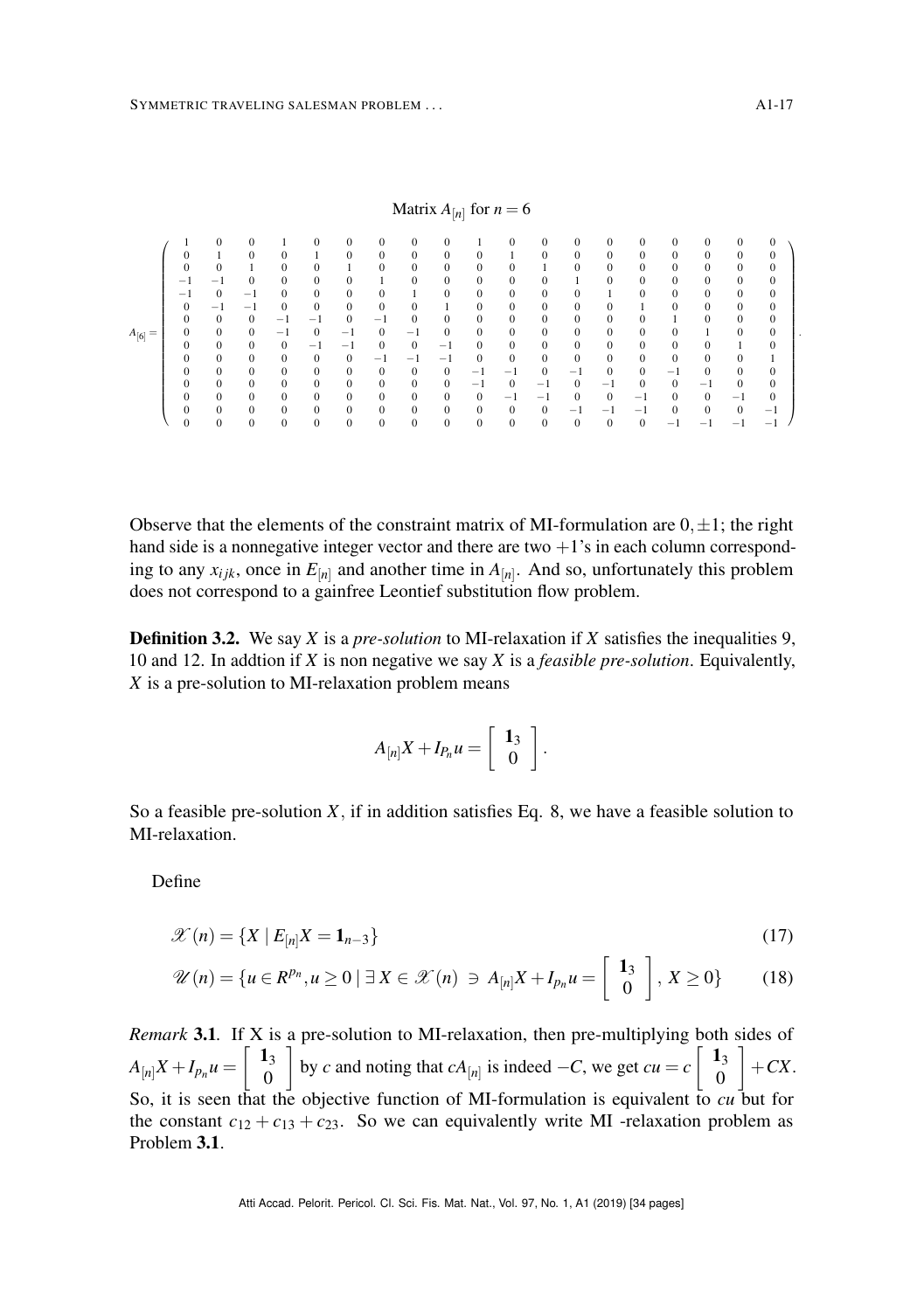## <span id="page-17-1"></span>*Problem* 3.1*.*

$$
minimise cu
$$
 (19)

subject to 
$$
A_{[n]}X + I_{pn}u = \begin{bmatrix} 1_3 \\ 0 \end{bmatrix}
$$
 (20)

<span id="page-17-2"></span>
$$
X \ge 0\tag{21}
$$

<span id="page-17-6"></span><span id="page-17-4"></span><span id="page-17-3"></span>
$$
u \ge 0 \tag{22}
$$

$$
X \in \mathcal{X}(n). \tag{23}
$$

Now notice that the system given by Eqs. [20,](#page-17-2) [21](#page-17-3) and [22](#page-17-4) corresponds to a gainfree Leontief substitution system, as (a) the system matrix,  $A_{[n]}, I_{p_n}$  is a pre-Leontief matrix, (b) all the rows of this system are nontrivial, (c) elements of the system matrix are  $\pm 1$  or 0, (hence gainfree) and (d) the right hand side is a nonnegative integer vector. Therefore a feasible pre-solution *X* to MI-relaxation with the corresponding *u* provides us a solution  $(X, u)$  to this system. And the basic feasible solutions of this system are integral, by an application of Veinott's Theorem [2.1](#page-10-0) and using the directed hypertree corresponding to the basis. Thus we have Theorem [3.1](#page-17-5).

<span id="page-17-5"></span>Theorem 3.1. *Consider Problem [3.1](#page-17-1) excluding the restriction [23](#page-17-6)*

$$
minimize \; cu, subject \; to \; A_{[n]}X + I_{p_n}u = \left[\begin{array}{c} 1_3 \\ 0 \end{array}\right], X, u \geq 0.
$$

We have a gainfree Leontief substitution flow problem, and every feasible basis is integral.

We shall use this fact subsequently to devise algorithms based on Lagrangian relaxation of the equality constraints [23.](#page-17-6) In section [2.3](#page-7-0) we reviewed the literature on Lagrangian relaxation. We apply some of the approaches and tips to solve Problem [3.1](#page-17-1).

We next propose different algorithms based on Lagrangian relaxation as applied to MI-relaxation problem.

<span id="page-17-0"></span>3.1. Lagrangian relaxation of Multiple Choice Constraints. Consider Problem [3.1](#page-17-1). We could rewrite it using Lagrangian multipliers corresponding to the multiple choice constraints given by Eq. [\(23\)](#page-17-6) as:

<span id="page-17-7"></span>*Problem* 3.2. [Lagrangian Relaxation problem: *LR*<sub>λ</sub>]

minimise 
$$
cu + \sum_{k=4}^{n} \lambda_k \left( \sum_{1 \le i < j < k} x_{ijk} - 1 \right)
$$
 (24)

subject to 
$$
A_{[n]}X + I_{p_n}u = \begin{bmatrix} 1_3 \\ 0 \end{bmatrix}
$$
 (25)

<span id="page-17-8"></span>
$$
X \ge 0 \tag{26}
$$

$$
u \ge 0 \tag{27}
$$

 $\lambda$  real. (28)

As observed earlier in Theorem [3.1](#page-17-5), Problem- $LR_{\lambda}$  is a gainfree Leontief flow problem and so we can apply the strongly polynomial value iteration algorithm from (Jeroslow *et al.* [1992\)](#page-32-8). Thus Lagrangian subproblem for a given  $\lambda$  is not only easy to solve but also provides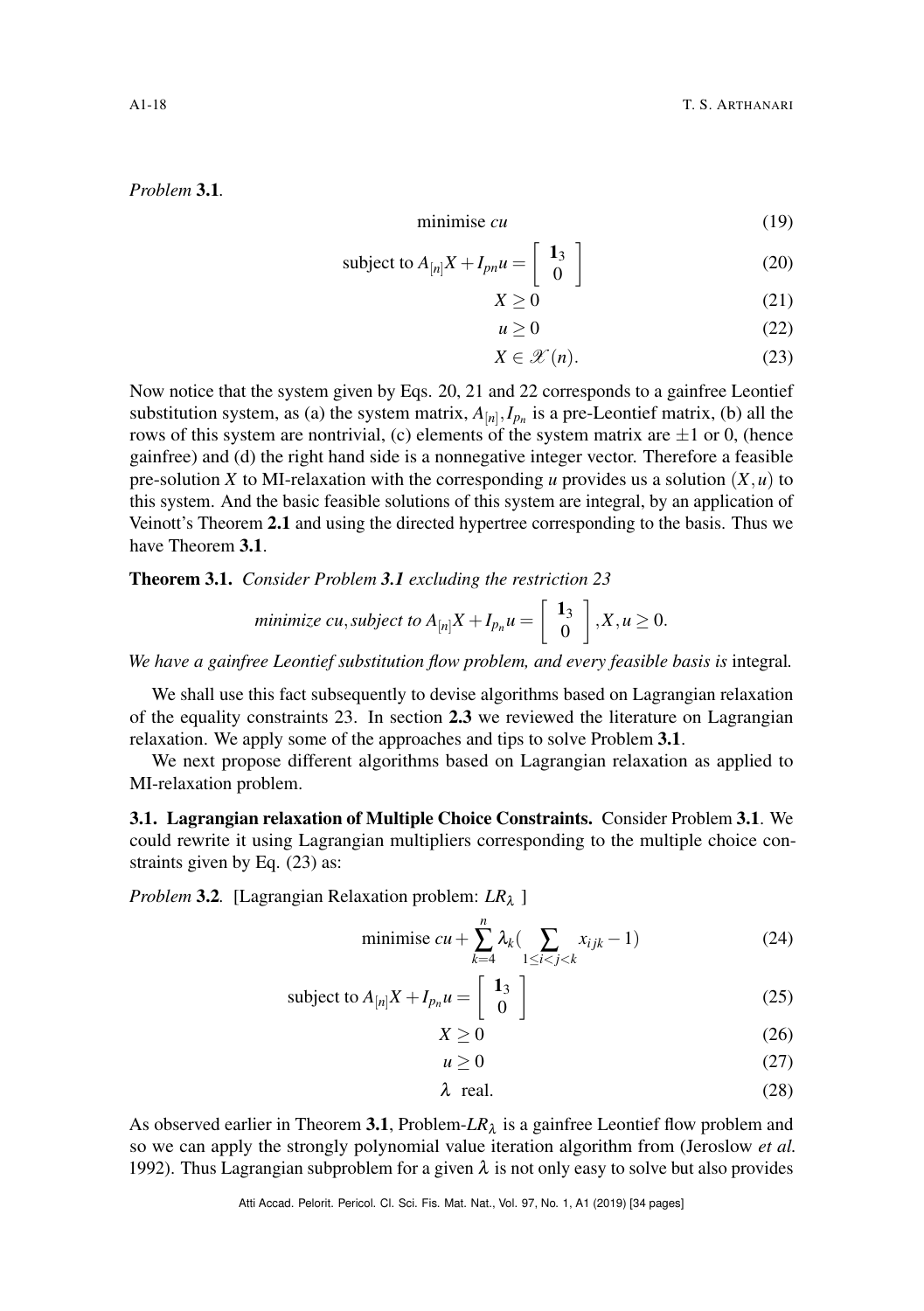an integer optimal solution. Now to solve LD, we could resort to subgradient optimization or other approaches.

**[3.2.](#page-17-7) Value iteration algorithm for Problem 3.2.** Consider the dual of the Problem  $LR_\lambda$ for a given  $\lambda$ . We introduce variable  $\pi_{i}$  for each row of Eq. [\(25\)](#page-17-8),  $\forall$  1  $\leq i \leq j \leq n$ . For each hyperarc  $({{(i,k),(j,k)}},(i,j))$  corresponding to the variable  $x_{ijk}$  we have a dual constraint; for each hyperarc  $(\emptyset, (i, j))$  corresponding to the slack variable  $u_{ij}$  we have an upper bound constraint for the dual variable,  $\pi_{ij}$  as follows:

$$
\pi_{ij} \leq \lambda_k + \pi_{ik} + \pi_{jk}, \ \forall \ 1 \leq i < j < k; \ k = 4, \dots, n,\tag{29}
$$

$$
\pi_{ij} \le c_{ij}, \ \forall 1 \le i < j \le n. \tag{30}
$$

In the paper by Jeroslow *et al.* [\(1992\)](#page-32-8) we have a strongly polynomial successive approximation scheme. This is based on the Bellman-Ford method (see, for instance, Chapter 7 of Korte and Vygen [2012\)](#page-32-3), which finds either a negative cost cycle or *s*−*t* shortest paths for a given  $s \in G$ , a directed graph with edge costs. We specialize the value iteration algorithm for this specific gainfree Leontief flow problem at hand and get Algorithm [1.](#page-18-0) Let *M* be a sufficiently large positive value, which is used to initialize the solution.

Algorithm 1 Algorithm: Value Iteration for *LR*<sup>λ</sup>

INPUT:  $c_{ij}$ , cost coefficient for  $u_{ij} \forall 1 \le i < j \le n, \lambda_k$ , for  $k = 4, \ldots, n$ . OUTPUT:  $k_{(i,j)}^*, t[ij] \; \forall \; 1 \leq i < j \leq n.$  Dual solution to  $LR_\lambda$ , that is,  $\pi_{ij}^{t[ij]} \; \forall \; 1 \leq i < j < j$  $k \leq n$ .  $\text{Step 1 } \pi_{ij}^0 \leftarrow M; t[i] \leftarrow 0; \forall (i, j) \in E_n; t \leftarrow 0;$ Step 2 Iterative Step: while some  $\pi_{ij}^t$  changed; **do**  $t \leftarrow t + 1;$ for  $(i, j) \in E_n$  do  $\bar{k} = argmin\{\lambda_k + \pi^{t-1}_{ik} + \pi^{t-1}_{jk}| 4 \leq k \leq n\};$  $\pi_{ij}^t = \min\{\pi_{ij}^{t-1}, \lambda_{\bar{k}} + \pi_{i\bar{k}}^{t-1}\}$  $\frac{a^{t-1}}{i\bar{k}}+\pi^{t-1}_{j\bar{k}}$  $^{t-1}_{j\bar{k}}$ ,  $c_{ij}$ }; if  $\pi_{ij}^{t-1} > \pi_{ij}^t$  then  $k^*_{(i,j)} \leftarrow \bar{k};$  $t[i j] \leftarrow t$ end if end for end while  ${\sf return}\ \ k^*_{(i,j)}, t[ij], \pi^{t[ij]}_{ij} \ \forall \ 1 \leq i < j \leq n.$ 

<span id="page-18-0"></span>Lemma 3.2 of (Jeroslow *et al.* [1992\)](#page-32-8) asserts that, given a Leontief flow problem for a Leontief directed hypergraph  $\mathcal{H} = (\mathcal{V}, \mathcal{E})$ , if there is a basic feasible flow  $\bar{f}$  having acyclic support with a hyperarc directed into every nontrivial vertex, and a complementary dual solution feasible for the dual, then for all nontrivial vertex in  $\mathcal V$ , their value iteration algorithm finds this dual solution after at most  $|\mathcal{V}|$  iterations. So we have a strongly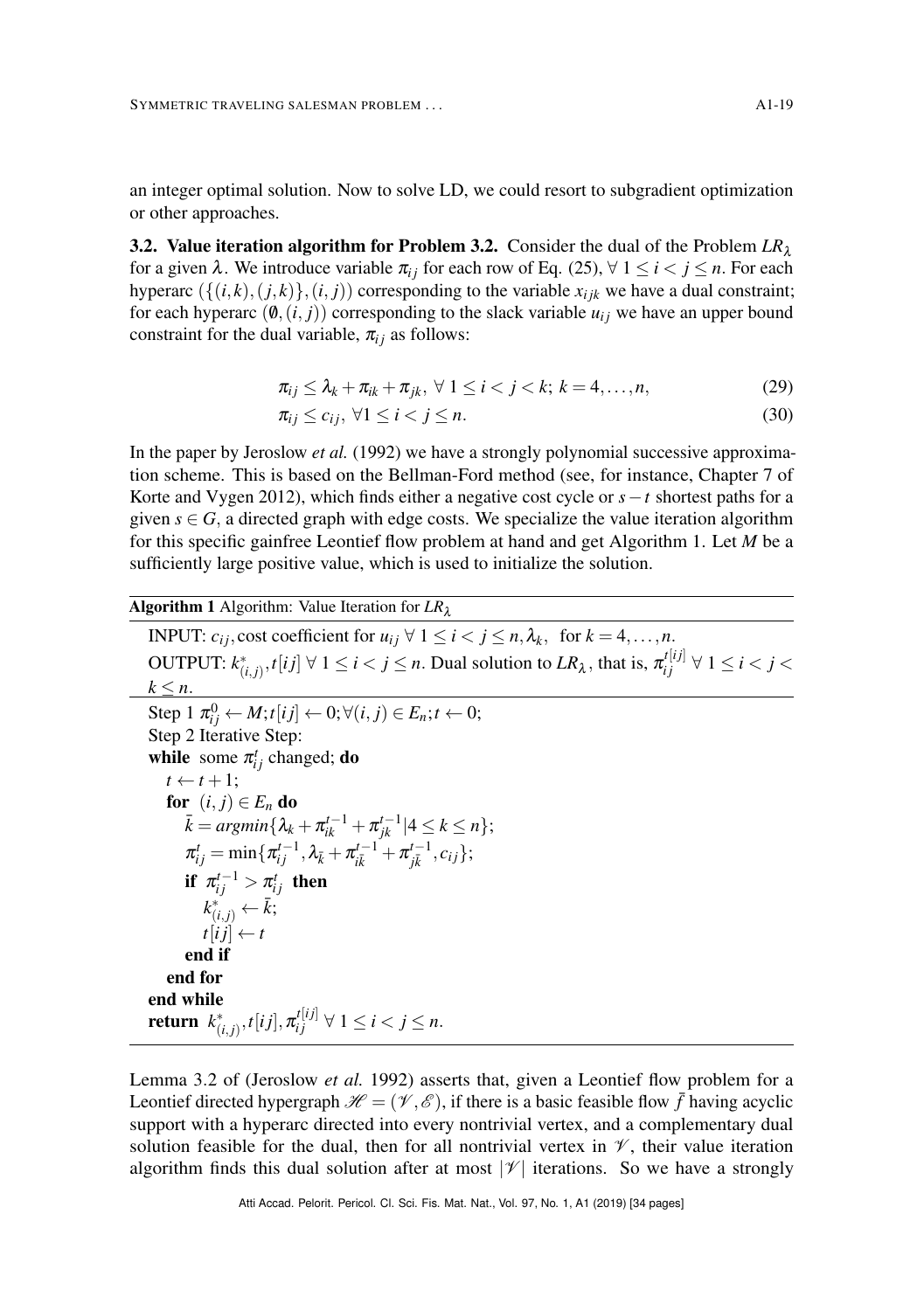polynomial method for solving the problem  $LR_{\lambda}$ . We can recover the primal solution for the problem  $LR_\lambda$  using the specialized version (Algorithm [2\)](#page-19-0) of the primal retrieval steps given by Jeroslow *et al.* [\(1992\)](#page-32-8). Let us denote  $x_{ijk}$  by  $x[k:(i,j)]$  for the hypergraph flow variable corresponding to the hyperarc  $({(i,k),(j,k)},(i,j))$ . This way the head of the hyperarc is clearly seen as  $(i, j)$  and the tail set  $\{(i, k), (j, k)\}$  corresponds to the insertion of  $k$  in  $(i, j)$ . We wish to retrieve these values for a given dual solution obtained from the value iteration Algorithm [1.](#page-18-0)

|  |  | <b>Algorithm 2</b> Algorithm: Primal Retrieval for $LR_{\lambda}$ |  |  |  |
|--|--|-------------------------------------------------------------------|--|--|--|
|--|--|-------------------------------------------------------------------|--|--|--|

INPUT:  $b_{ij}$ , demand at node  $(i, j)$ ;  $k^*_{(i, j)}$ ,  $t[i]$  from value iteration algorithm,  $\forall$  1  $\leq$  *i* <  $j \leq n$ . OUTPUT: Primal solution to  $LR_{\lambda}$ , that is,  $x[k:(i,j)] \forall 1 \leq i < j < k \leq n$ . Step 1: Set  $x[k:(i, j)] \leftarrow 0 \ \forall (k:(i, j) \in \mathcal{E}$ ; create active vertex list  $\tilde{V} \leftarrow E_n$ ; set vertex flows  $f_{ij} \leftarrow b_{ij} \geq 0 \ \forall \ (i, j) \in \tilde{V}$ . Step 2 Iterative Step: while  $\tilde{V} \neq \emptyset$ , do Let  $t[(\bar{i}, \bar{j})] = \max\{t[(i, j)] | (i, j) \in \tilde{V}\}.$ Choose the hyperarc with head  $(\bar{i}, \bar{j})$  and tail set  $\{(\bar{i}, k^*_{\bar{i}\bar{j}}),(\bar{j}, k^*_{\bar{i}\bar{j}})\}$  and update  $x[k_{\bar{i}\bar{j}}^*: (\bar{i},\bar{j})] \leftarrow f_{\bar{i}\bar{j}}$ ;  $f_{\bar{i},k^*_{\bar{i}\bar{j}}} \leftarrow f_{\bar{i},k^*_{\bar{i}\bar{j}}} + x[k^*_{\bar{i}\bar{j}}:(\bar{i},\bar{j})];$  $f_{\bar{j},k^*_{\bar{i}\bar{j}}} \leftarrow f_{\bar{j},k^*_{\bar{i}\bar{j}}} + x[k^*_{\bar{i}\bar{j}}:(\bar{i},\bar{j})];$  $\tilde{V} \leftarrow \tilde{V} \setminus \{(\vec{i},\vec{j})\}.$ end while **return** *x*[ $k$  :  $(i, j)$ ] ∀ 1 ≤  $i < j < k$  ≤ *n*.

<span id="page-19-0"></span>Thus we have a way to recover the primal solution from a solution to Problem [3.2](#page-17-7) without further increasing the complexity of solving the Problem [3.2](#page-17-7). The time complexity of solving this problem using value iteration algorithm and primal retrieval is  $O(n^2)$  as the number of rows in the gainfree Leontief flow problem (Problem [3.2](#page-17-7)) is  $p_n + (n-3)$ .

3.2.1. *Lagrangian Dual of Problem [3.1](#page-17-1): LD.* As discussed in subsection [2.3](#page-7-0) to find the best possible Lagrangian bound we solve the Langrangian Dual problem. Here we consider LD given by

<span id="page-19-1"></span>*Problem* 3.3. [Lagrangian Dual: LD] Find  $\lambda^*$  real  $\Rightarrow z(\text{LD}) = z(LR_{\lambda^*}) = \max_{\lambda} \{z(LR_{\lambda})\}.$ 

As mentioned earlier subgradient optimization is applied in practice to solve this problem, though we do not have any complexity bounds on using subgradient optimization. Theoretically, we can guarantee a polynomial time algorithm to find the optimal value of the problem [3.1](#page-17-1) using Vaidya's sliding objective algorithm (Vaidya [1990\)](#page-33-13), as discussed by Bertsimas and Orlin [\(1994\)](#page-30-13). Bertsimas and Orlin propose techniques for the solution of the LP relaxation and LD in combinatorial optimization problems. One can use simplified and strengthened version as in (Anstreicher [1997\)](#page-30-18) in place of Vaidya's algorithm. One of the structured LP problems they discuss is  $\min\{\sum_{r=1}^{N}c_rx_r \mid \sum_{r=1}^{N}A_rx_r = b, x_r \in \mathcal{S}_r, r = 1, ..., N\}$ . Notice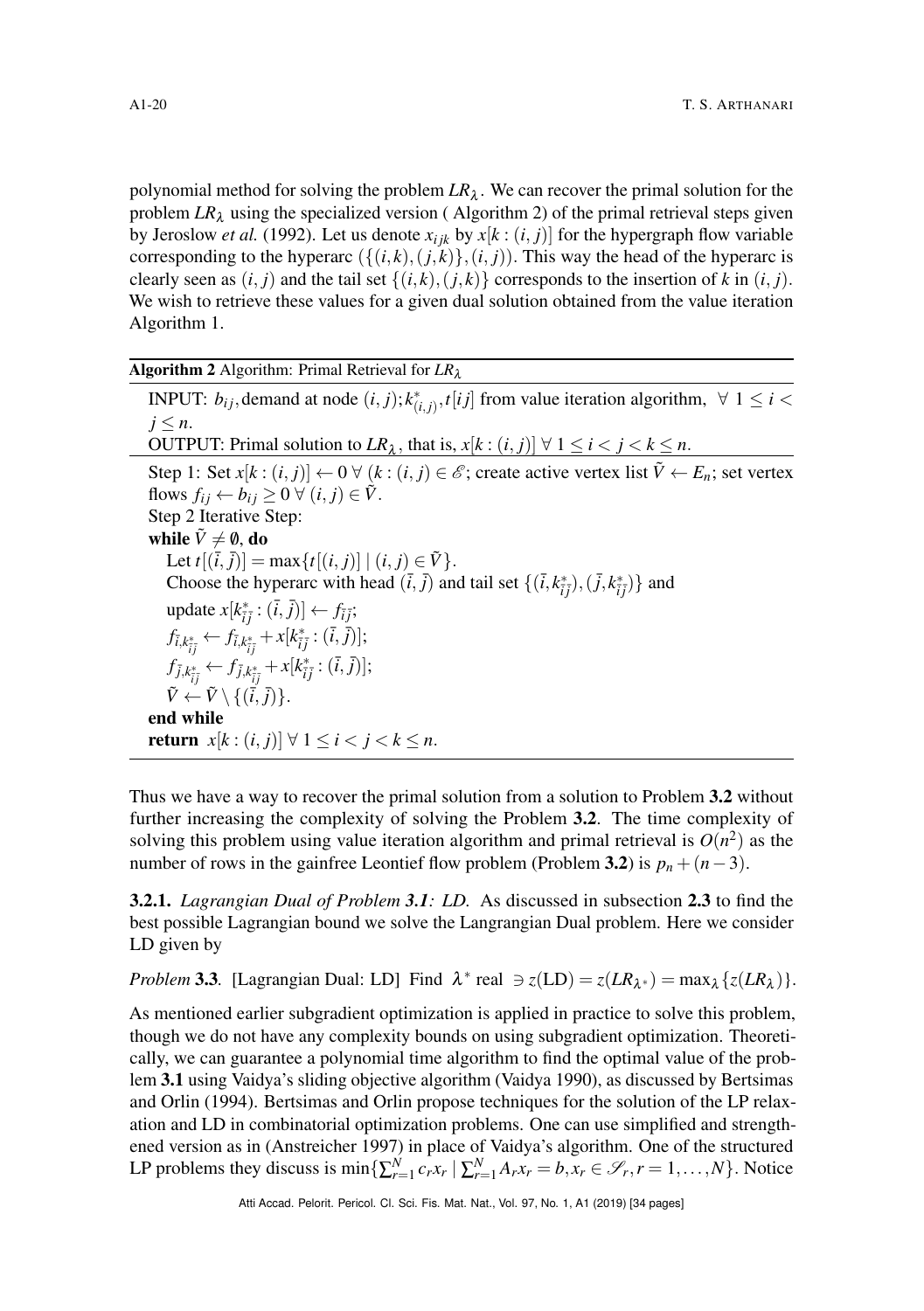that Problem [2.3](#page-7-0) can be written in this form using  $A^{(k)}$  matrices defined earlier (Definition [3.1](#page-15-0)) as:

$$
\min\{\sum_{1\leq i
$$

with

$$
\mathscr{S}_k = \{x_k = (x_{12k}, \dots, x_{k-2k-1k}) \ge 0 \mid \sum_{1 \le i < j < k} x_{ijk} = 1\}.
$$

Let  $\{x_k^l, l \in J_k\}$  be the set of extreme pints of  $\mathcal{S}_k$ . Let  $y, \mu \in R^{p_n}$ , and  $\sigma_k \in R, k = 4, \ldots, n$ . We can write the dual of the above problem as:

<span id="page-20-0"></span>*Problem* 3.4*.*

$$
z(D) = \max yb + \sum_{1 \le i < j \le n} \mu_{ij} + \sum_{k=4}^{n} \sigma_k \tag{31}
$$

subject to 
$$
yA^{(k)}x_k^l + \sigma_k \le 0, \forall l \in J_k \text{ and } k \in \{4,\ldots,n\},
$$
 (32)

$$
y + \mu \leq c. \tag{33}
$$

As suggested by Bertsimas and Orlin's approach we solve the problem [3.4](#page-20-0) using Vaidya's algorithm; which in turn solves a separation problem for all k, given a solution  $y, \mu, \sigma$  to this problem. Each separation problem turns out to be a problem of finding minimum over a multiple choice constrained set having  $p_k$  variables. So it can be done in time  $O(p_k)$ . So we could apply Theorem 2 of (Bertsimas and Orlin [1994\)](#page-30-13) to obtain a bound on the complexity of solving this problem given by

<span id="page-20-1"></span>Theorem 3.2. *The optimal solution value of problem [3.1](#page-17-1) and the optimal dual variables*  $\sum_{k=1}^{n} p_{k-1} (p_{n} + (n-3)) L + M [p_{n} + (n-3)] (p_{n} + (n-3)) L$ ) *arithmetic operations, where L is the input size of the instance, M*[*s*] *is the number of arithmetic operations to multiply two matrices of size*  $s \times s$ *.* 

Following Theorem 1 of (Bertsimas and Orlin [1994\)](#page-30-13), the authors discuss finding a solution to the problem [3.1](#page-17-1) without changing the overall complexity of the method. However, we often want to find the optimal solution value rather than the solution of the LP or Lagrangian relaxation, since the solution value can be later used in a branch and bound algorithm. Bertsimas and Orlin [\(1994\)](#page-30-13) apply their approach to solve LD discussed in general. So we could apply the same to problem [3.3](#page-19-1). The separation problem in this case turns out to be a Leontief substitution flow problem and so we can solve it in time  $O(p_n)$ , as observed earlier. Thus, using Theorem 4 in (Bertsimas and Orlin [1994\)](#page-30-13) we have a polynomial algorithm of complexity  $O(p_n(p_n+n-3)L+M(p_n+n-3)(p_n+n-3)L)$ to solve LD. Notice that this algorithm, complexity wise is superior to the one mentioned above in Theorem [3.2](#page-20-1).

However, in practice subgradient optimization and its variants are observed to perform well (Lorena and Narciso [2002;](#page-32-14) Zamani and Lau [2010\)](#page-33-11) for solving LD. There are other competing methods like Volume method and Bundle method, which could be compared with subgradient approach to solve LD.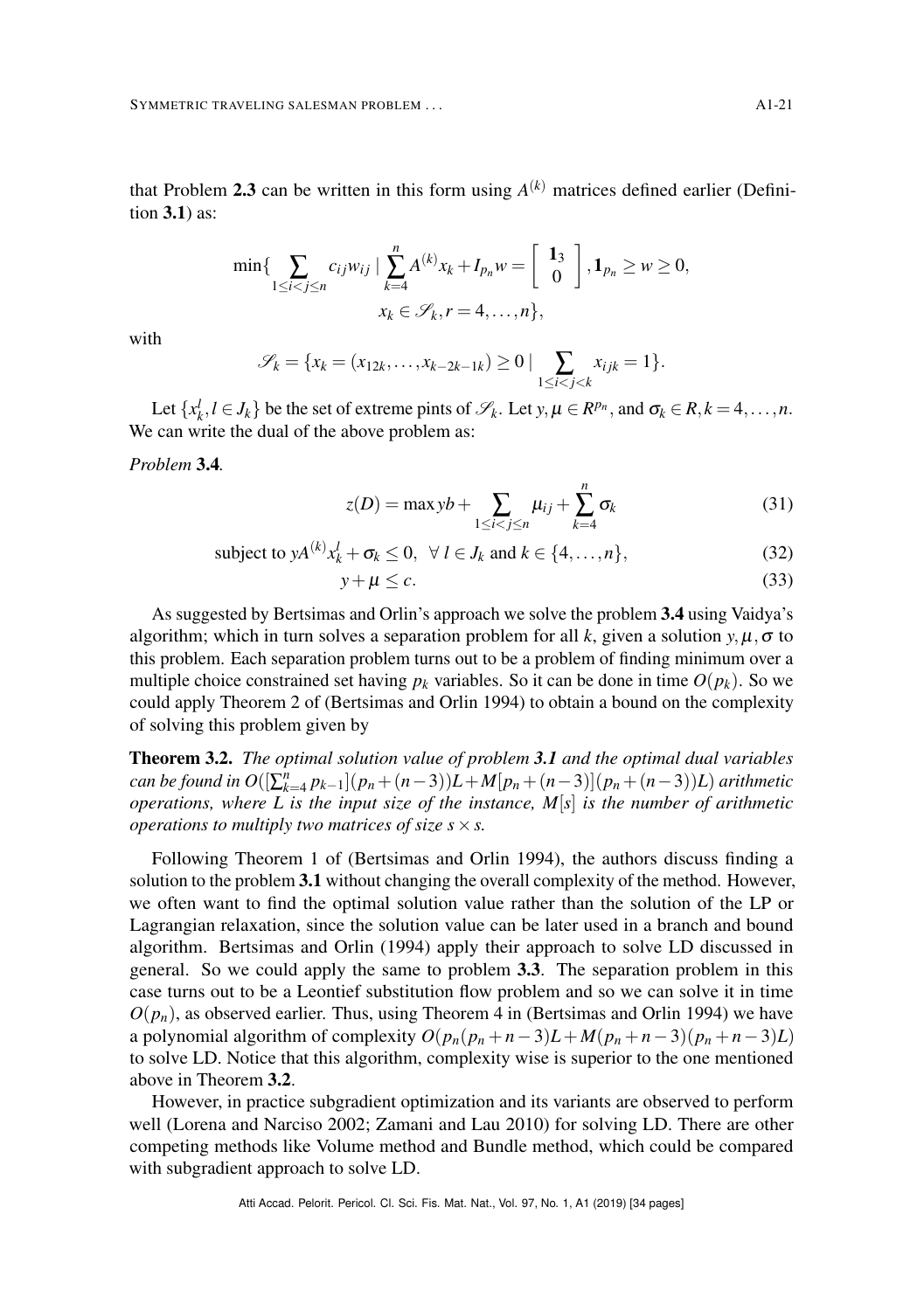#### <span id="page-21-0"></span>4. Hypergraph flow and MI-relaxation

A simple trick converts MI-relaxation problem into a minimum cost hypergraph flow problem. We noticed earlier that the system of equations is not a pre-Leontief system and since there are two  $+1$ 's in each column; it also does not correspond to a hypergraph flow problem. But multiplying both sides of the multiple choice Eqs. [\(23\)](#page-17-6) by  $-1$ , with the rest of the constraints intact, we get a minimum cost hypergraph flow problem corresponding to MI-relaxation. But this destroys the Leontief substitution flow structure as the righthand side elements are not nonnegative anymore. Here we study the special minimum cost hypergraph flow problem at hand bringing out the changes required in the procedures used in the hypergraph simplex algorithm of Cambini *et al.* [\(1992\)](#page-30-11).

We consider the following hypergraph  $\mathcal{H} = (\mathcal{V}, \mathcal{E})$  corresponding to MI-formulation. We have,  $\mathcal{V} = \{4, ..., n\} \cup \{(i, j) | 1 \le i < j \le n\}$  with  $\mathcal{E} = \{(\emptyset, (i, j)) | (i, j) \in \mathcal{V}\} \cup_{k=4}^{n} \{(k : j) | 1 \le i < j \le n\}$  $(i, j)$  |  $1 \le i < j < k$ } where  $(k : (i, j)$  denotes the hyperarc $(\{(i, k), (j, k), k\}, (i, j))$ , for  $1 \leq i < j < k, k \in \mathcal{V}$ .

# **Theorem 4.1.** *The hypergraph*  $\mathcal{H} = (\mathcal{V}, \mathcal{E})$  *corresponding to MI-formulation is cycle-free.*

**Proof:** Vertices in  $S = \{4, ..., n\}$  have no hyperarcs entering any of  $k \in S$ . So any directed path starting from *k* cannot end in *k*. So there are no cycles involving  $k \in S$ . Consider any  $(i, j) \in \mathcal{V}$ , for any  $1 \leq i < j \leq n$ .

Case 1:  $(i, j) \in \mathcal{V}, 1 \leq i < j \leq 3$ . Since none of these vertices is in the tail set of any hyperarc, a directed cycle involving such an  $(i, j)$  is not possible. Case 2:  $(i, j) \in \mathcal{V}, 1 \leq j$  $i < j, 4 \le j \le n$ . Suppose for some  $(i_0, j_0)$  there is a directed cycle, then  $(i_0, j_0)$  is the head for an hyperarc *e* and is in the tail set of another hyperarc, *e* ′ . Therefore, *e* ′ has to be an arc  $(j_0 : (u, v))$  for some  $u < v < j_0$  with  $u$  or  $v = i_0$  and  $e$  is either  $(\emptyset, (i_0, j_0))$  or  $(r : (i_0, j_0))$ for some  $n \ge r > j_0$ .

First we show that  $e = (\emptyset, (i_0, j_0))$  is not possible. In any directed path, if *e* appears as  $e_i$ for some  $1 \le i \le q$  then the vertex  $v_i$  is required to belong to  $\{h_{e_{i-1}}\} \cup T_{e_i}$ . But  $T_{e_i} = T_e = \emptyset$ implies *e* cannot appear in any such directed path.

So  $e = (r : (i_0, j_0))$  for some  $n \ge r > j_0$ . Now we have in the directed path,

 $\dots$ ,  $(r:(i_0, j_0)), (i_0, j_0), (j_0:(u, v)),...$ 

with  $u < v < j_0$  and one of  $u$  or  $v = i_0$ .

Thus any directed path  $P_{st} = (v_1 = s = (i, j), e_1, v_2, \dots, e_q, v_{q+1} = t)$  in  $\mathcal{H}$  is such that  $h_{e_q} = t$  and  $t = (a, b)$  with  $max\{a, b\} < j$ . Therefore  $t = s$  is not possible, and hence  $\mathcal{H}$  is  $cycle-free.$ 

**Theorem 4.2.** *Given any pedigree P, we have a spanning hypertree of*  $\mathcal{H} = (\mathcal{V}, \mathcal{E})$  *given by*  $(\mathcal{V}, E_T)$  *with* 

$$
E_T = \{ (k : (i, j) \mid (i, j) \in E(P) \} \cup \{ (\emptyset, (i, j) \mid (i, j) \in E_{n-1} \setminus E(P) \},
$$

*where,*  $E(P) = \{(i_k, j_k) | 4 \leq k \leq n, \exists P = ((i_4, j_4), \ldots, (i_n, j_n)) \}$  *is the given pedigree*  $\}$ *.* 

**Proof:**Since  $E_T \subset \mathcal{E}$  and  $(\mathcal{V}, E_T)$  is a subhypergraph of  $\mathcal{H}$ ,  $(\mathcal{V}, E_T)$  is cycle-free. Let  $R = \{k \mid 4 \leq k \leq n\}$ , then  $N = \mathcal{V} \setminus R$ . So  $(\mathcal{V}, E_T)$  satisfies the requirement  $R \cap N = \emptyset$ . No hyperarc in  $E_T$  has a vertex in *R* as its head. Every vertex  $v = (i, j) \in N$  either has a unique hyperarc  $(k : (i, j)$  entering  $(i, j)$  if  $(i, j) \in E(P)$  or has a unique hyperarc  $(\emptyset, (i, j))$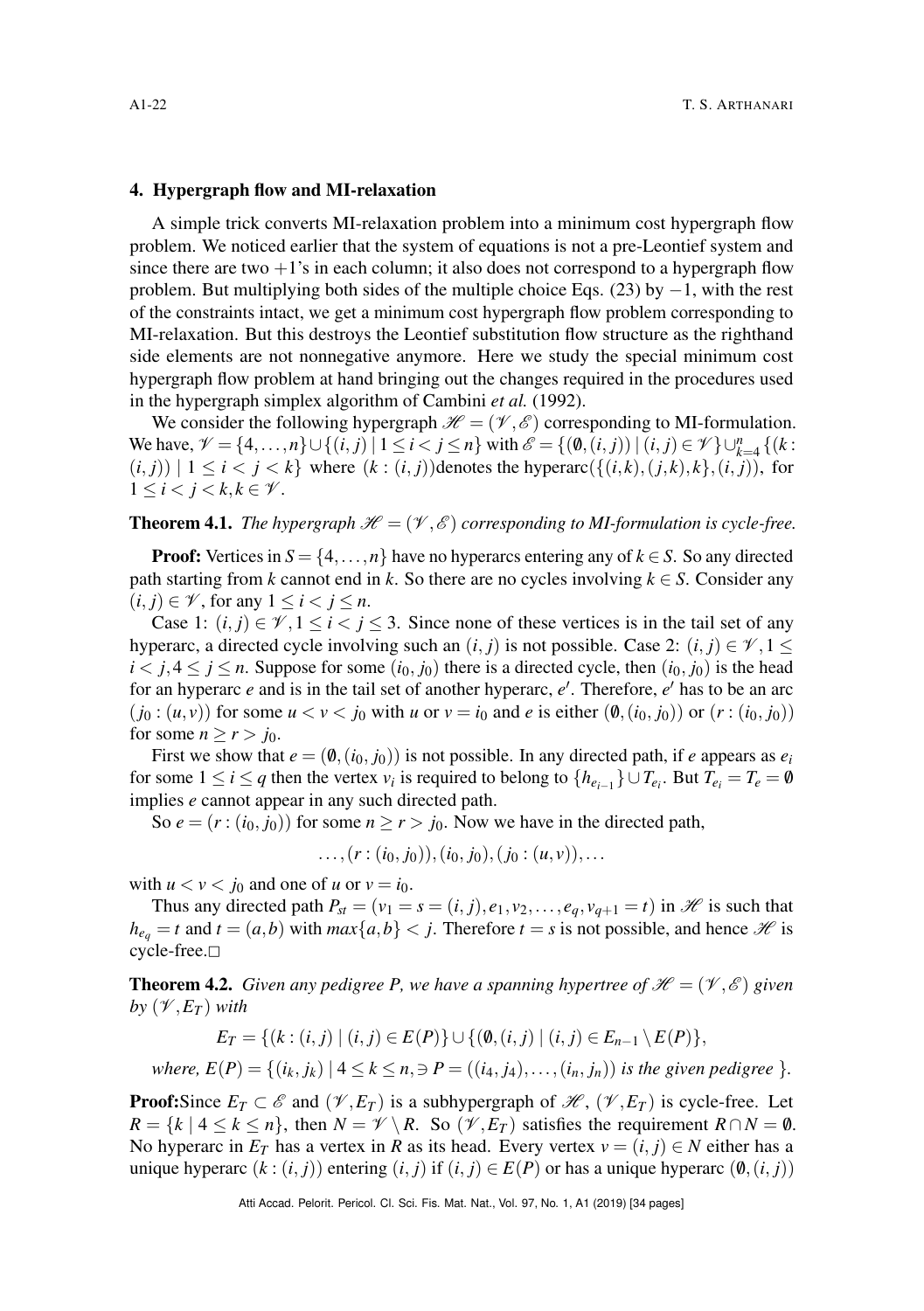entering  $(i, j)$  if  $(i, j) \notin E(P)$ . Thus  $(\mathcal{V}, E_T)$  is indeed a hypertree. Notice that it is a spanning hypertree as well, as all vertices in  $\mathcal V$  are spanned. Since we have  $m = |\mathcal V|$  is the number of vertices and we have only  $|E_T|$  hyperarcs, we need to add  $n-3$  other hyperarcs such that the incidence matrix corresponding to the spanning hypertree is extended to a basis of size  $m \times m$ . The  $n-3$  hyperarcs external to the hyperarcs in  $E_T$  are such that they have at least one non-zero element among the last  $E_n$  elements of the column. Let  $\mathcal{T}_R$  be a traverse of  $(\mathcal{V}, E_T)$  given by

$$
(R, (\emptyset, (i_n, n)), (i_n, n), (\emptyset, (j_n, n)), (j_n, n), (n : i_n, j_n), \ldots, (4 : i_4, j_4), (\emptyset, (i, j)), (i, j),
$$
  

$$
\forall (i, j) \notin E(P)).
$$

This introduces an order among the vertices and hyperarcs and this order is used in rearranging the incidence matrix of the spanning hypertree.

*Remark* 4.1*.*

- (1) Notice that  $\forall e \in \mathcal{E} \setminus E_T$ ,  $T_e \cup \{h_e\}$  is not a subset of *R* as every hyperarc not in  $E_T$ has  $h_e \in E_n$  and so not in *R*.
- (2) In general hypergraph flow problems, we may not always have an initial primal feasible solution to the hypergraph flow problem. But for MI-hypergraph flow problem, we have a feasible basis given by the spanning hypertree corresponding to any pedigree, so we can start the hypergraph simplex algorithms without phase I using artificial variables.
- (3) The set of linearly independent columns corresponding to the hyperarcs in  $E_T$ , needs to be expanded to a basis of size  $m \times m$ .

<span id="page-22-0"></span>**Example 4.1.** Consider  $n = 6$  and the pedigree in  $\mathcal{P}_6$  given by  $P = ((1,3),(1,4),(2,3))$ . The corresponding spanning tree is given in Figure [1.](#page-23-0) The corresponding traverse  $\mathcal{T}_R$  of the spanning hypertree with root  $R = \{4, 5, 6\}$  and  $E_T = \{(4 : (1,3)), (5 : (1,4)), (6 : (2,3))\}$  $\{(\emptyset, (i, j)) \mid (i, j) \in E_5 \text{ and } (i, j) \notin \text{ the pedigree } P\} \text{ is:}$ 

$$
\mathscr{T}_R = (R, (\emptyset, (2,6)), (2,6), (\emptyset, (3,6)), (3,6), (6 : (2,3)), (2,3), (\emptyset, (1,5)), (1,5), (\emptyset, (4,5)),
$$

 $(4,5)$ ,  $(5:(1,4))$ ,  $(1,4)$ ,  $(\emptyset, (3,4))$ ,  $(3,4)$ ,  $(4:(1,3))$ ,  $(1,3)$ ,  $(\emptyset, (1,2))$ ,  $(1,2)$ ,  $(\emptyset, (2,4))$ ,  $(2,4),(\emptyset,(2,5)),(2,5),(\emptyset,(3,5)),(3,5),(\emptyset,(1,6)),(1,6),(\emptyset,(4,6)),(4,6),(\emptyset,(5,6)),(5,6)).$ 

We expand this to a basis by adding  $3 (= 6-3)$  more external hyperarcs  $(4:(1,2),(5:(3,4))$ and  $(6:(3,5))$  that are linearly independent of the set of columns corresponding to the 15 hyperarcs in  $E_T$ . This initial basis is shown in Table [1.](#page-23-1) Notice that it is an upper triangular matrix.

We briefly reproduce the main steps of the Hypergraph Simplex from (Cambini *et al.* [1992;](#page-30-11) Scutellà *et al.* [1996\)](#page-33-14). Since we have an initial basis we proceed to discuss the hypergraph simplex method for solving the minimum cost hypergraph flow problem. Each basis *M* corresponds to a pair  $(\mathcal{T}_R, E_X)$  where  $\mathcal{T}_R$  is a spanning hypertree of the subhypergraph corresponding to  $M$ .  $E_X$  is the set of the external hyperarcs, that is, the basic hyperarcs other than the hyperarcs in the spanning hypertree. The number of external arcs is same as the number of root vertices of  $\mathcal{I}_R$ . The root matrix  $M_R$  is given by rows corresponding to the root vertices and columns corresponding to the external hyperarcs. *M*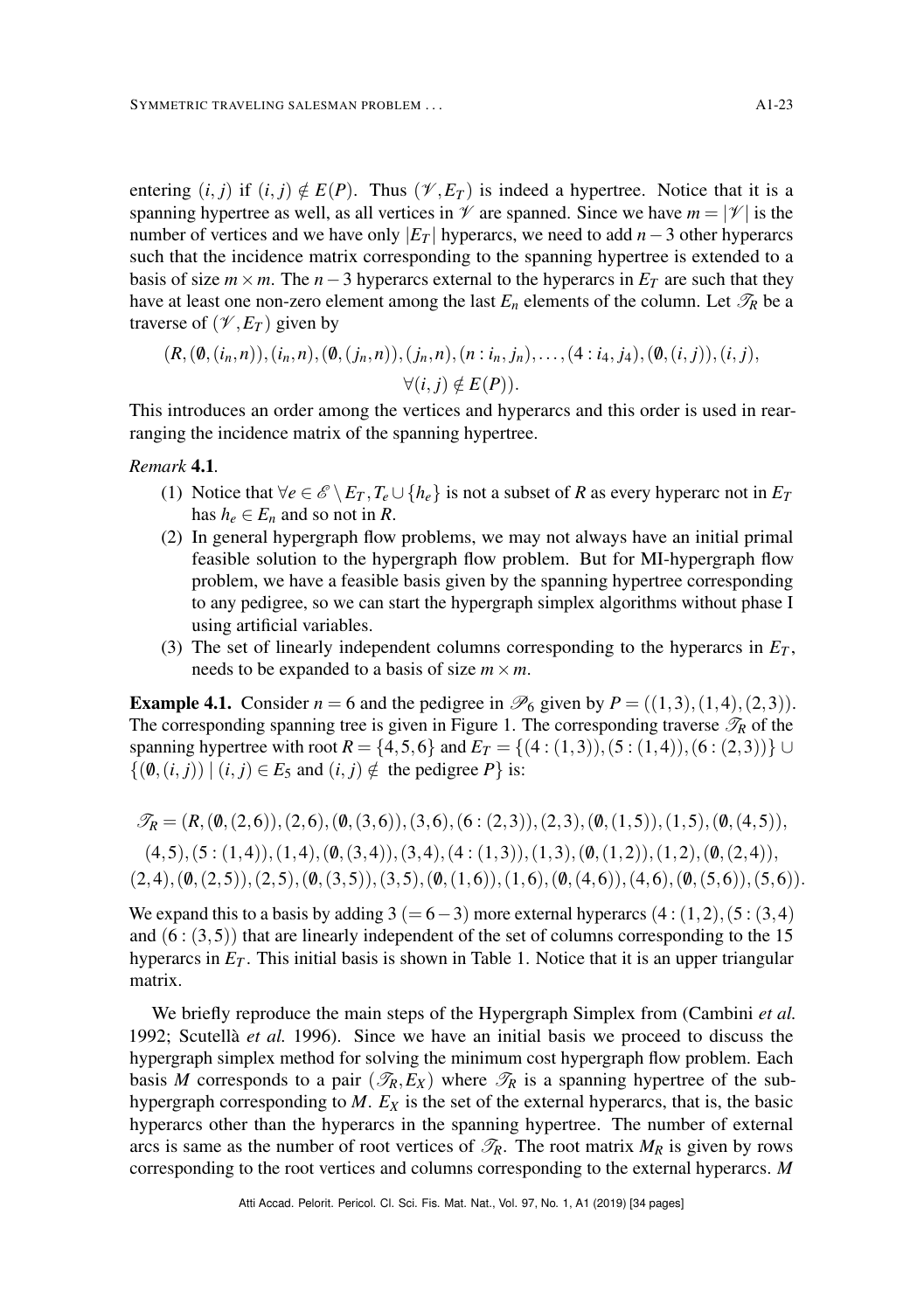<span id="page-23-1"></span><span id="page-23-0"></span>

TABLE 1. Initial basis corresponding to the spanning hypertree for Example [4.1](#page-22-0) (zeros are suppressed).

FIGURE 1. Spanning tree for Example [4.1](#page-22-0)

corresponds to a basis if and only if the matrix  $M_R$  is non-singular.  $M_R$  can be completely characterized in terms of hypergraph concepts like flows and potentials. Let  $\bar{b} = (\bar{b}(R), \bar{b}(N))$ be the demand vector induced on the vertices by the flows on the non-basic hyperarcs. Then the system  $M f = \overline{b}$  can be solved by the procedure PRIMAL, and  $\pi M = \overline{c}$  can be solved by the DUAL procedure given by Cambini *et al.* [\(1992\)](#page-30-11). The optimality of the current basis is checked using reduced costs thus computed. The optimality conditions are, as usual, based on the reduced costs: non- basic hyperarcs must have reduced costs  $\geq 0$  if their flow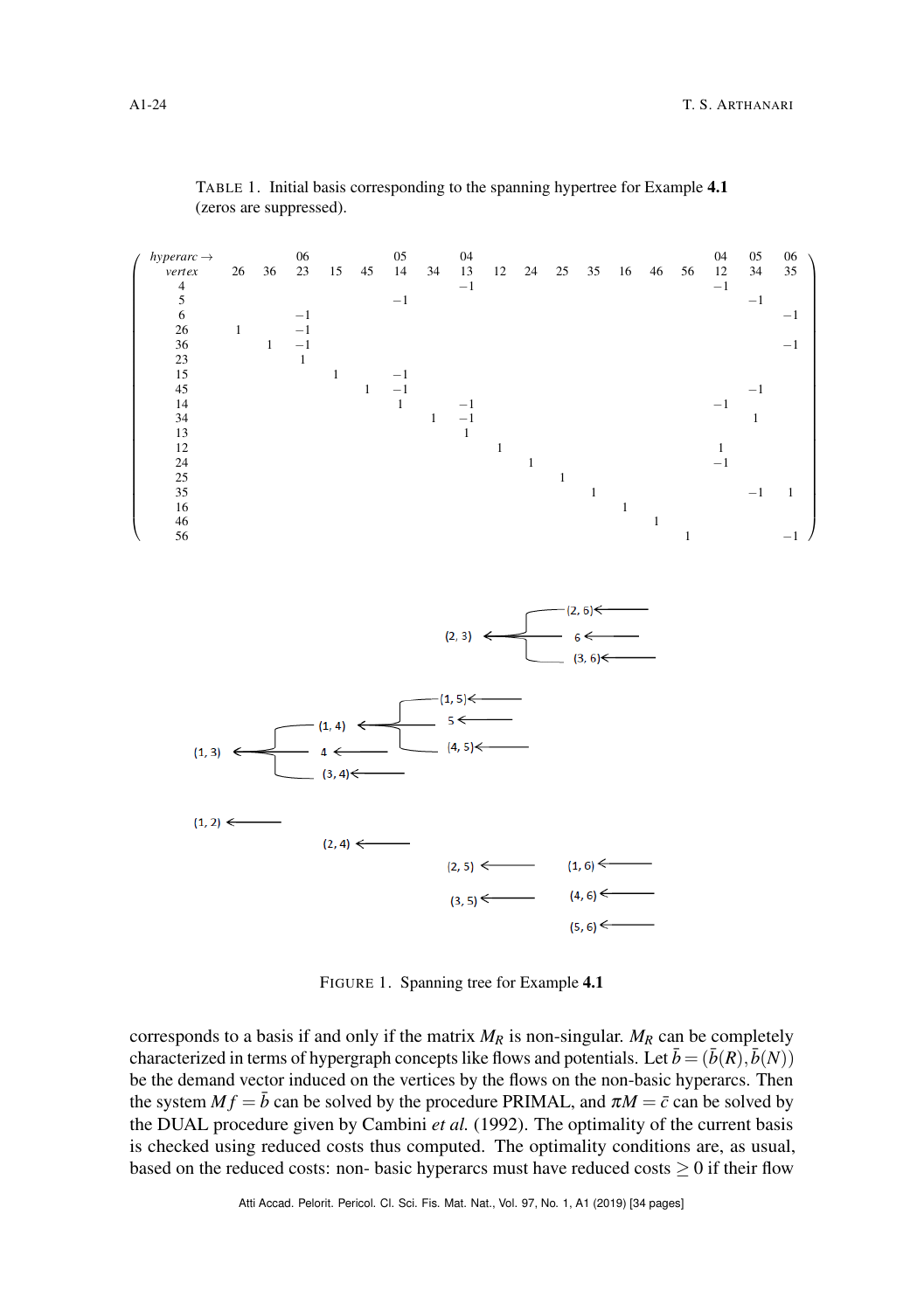is zero, and reduced costs  $\leq 0$  if their flow is at the upper bound. If these conditions are satisfied, M is optimal and the algorithm terminates. The steps of the simplex method are similarly inherited in hypergraph simplex, like choosing the hyperarc to enter and choosing the hyperarc to leave the basis; but these are done on the hypergraph, using hypergraph concepts.

Since the reported performance of the hypergraph simplex compared to that of generic LP solvers is superior, it is worth specializing the procedures  $FLOW<sup>1</sup>$  $FLOW<sup>1</sup>$  $FLOW<sup>1</sup>$ , POTENTIAL, and PRIMAL, DUAL of hypergraph simplex algorithm to the particular special hypergraph corresponding to MI-MIrelaxation. Once these are implemented in a computer, the new algorithms based on the value iteration algorithm for Leontief substitution flow problem and the special minimum cost hypergraph flow algorithm could be compared with commercially available/opensource LP solvers.

A four phase approach to experimentally compare the efficacy of the suggested new algorithms is planned. Phase 1 is generating the computer codes for the specialized subroutines and algorithms and testing them. Phase 2 is the implementation of a prototype from the algorithms in phase 1. Phase 3 consists of optimizing the prototype from phase 2. Phase 4 consists of computational experiments. First phase in this plan is recently completed and appears in (Arthanari and Qian [2018\)](#page-30-19).

### <span id="page-24-0"></span>5. Planned experiments to compare the proposed algorithms

Though some theoretical computational complexity results are given on the algorithms proposed in the preceding sections, the importance of conducting comparative computational experiments on TSBLIB test problems can not be undermined. For this reason experiments are planned to test Lagrangian based algorithms and minimum cost hypergraph flow simplex algorithm on two sets of problems: [1] STSP problems in (Reinelt [1991\)](#page-33-5) and [2] randomly generated Euclidean STSP problem instances with varying sizes. The integrality gap, CPU time, number of iterations and other performance statistics on procedures like the value iteration, flows and potentials used in the algorithms would be collected. The main aim of the experiments is to estimate the compression in computational time achieved by the new algorithms compared to solving these LP instances using commercial (as well as other open source) generic LP solvers. Based on the reported advantages of using Lagrangian approach in STSP and other difficult combinatorial problems, and the superior performance of Hypergraph Simplex algorithm of Cambini *et al.* [\(1992\)](#page-30-11), we are encouraged to conduct this computational comparisons. Also the special structure of MI-relaxation is expected to show additional computational advantage with further specialized versions of value iteration and hypergraph flow algorithms, fully exploiting MI-relaxations recursive structure.

## 6. Conclusions and future research directions

MI-formulation given by Arthanari [\(1982\)](#page-30-5) is a compact alternative formulation for STSP, which has fewer constraints than the standard formulation by Dantzig *et al.* [\(1954\)](#page-30-2). Computational experiments comparing MI-relaxation with other formulations have shown the

<span id="page-24-1"></span><sup>&</sup>lt;sup>1</sup>The specialized version of the procedure FLOW (Cambini *et al.* [1992\)](#page-30-11) is included in the Appendices (see Appendix 2).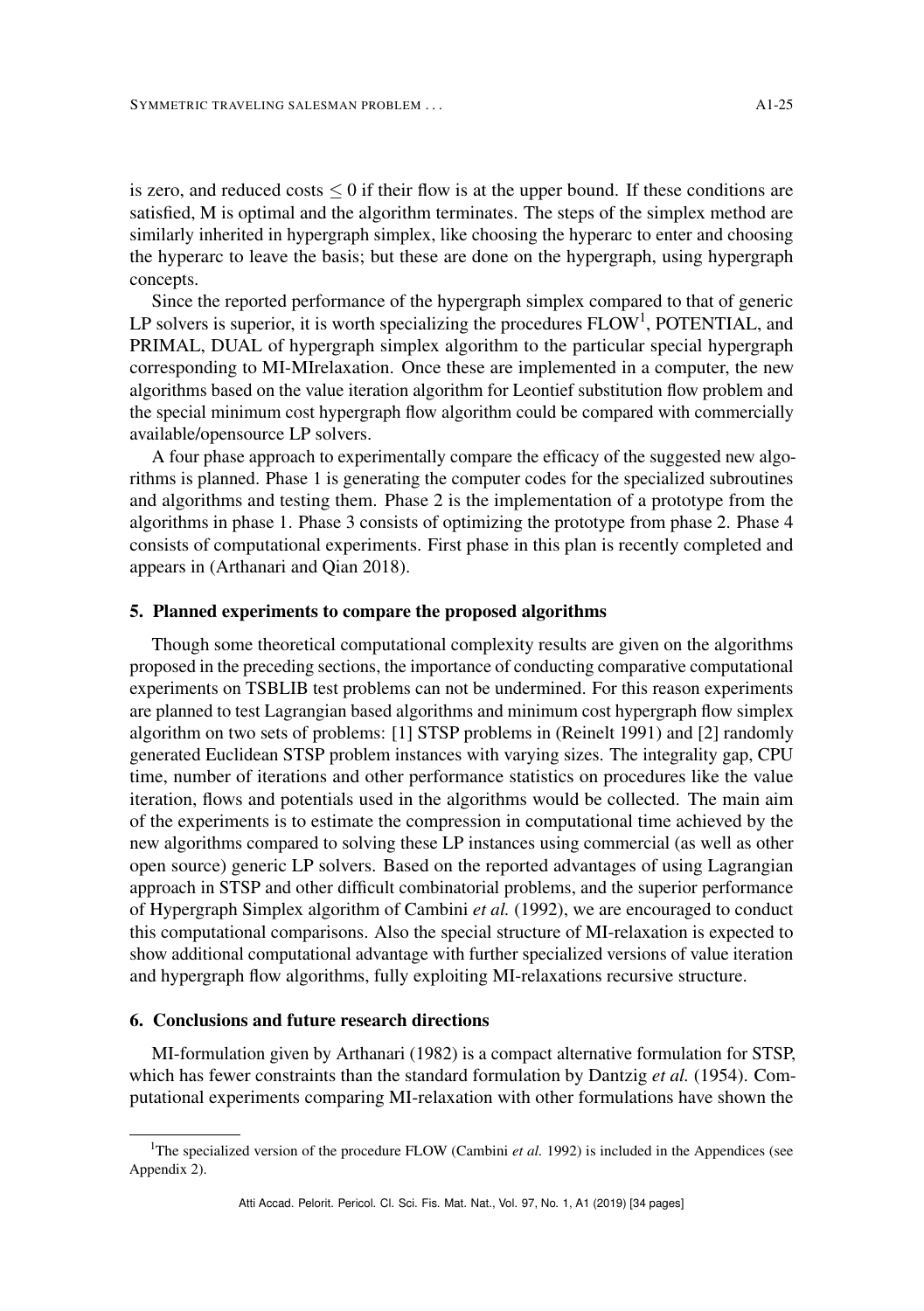superiority of MI-formulation with respect to integrality gap and other measures. However, in those, the size of the instances considered are less than 320 (Gubb [2003;](#page-31-6) Haerian Ardekani [2011\)](#page-31-5), and the relaxed LP problems are solved using commercially available general purpose LP solvers. So in this paper the possibility of devising special purpose algorithms that completely exploit the structure of MI-relaxation problem is addressed. New algorithms based on the Leontief substitution flow problem and the minimum cost hypergraph flow problem are given. Computational complexity of some of the algorithms suggested are discussed. The plan for a computational experiment to compare the new algorithms with commercially available LP solvers is outlined. From the positive experience reported on hypergraph simplex method of Cambini *et al.* [\(1992\)](#page-30-11) and Scutellà *et al.* [\(1996\)](#page-33-14), and Lagrangian approach in general for combinatorial optimization and the strongly polynomial value iteration method for the Leontief substitution flow problem given by Jeroslow *et al.* [\(1992\)](#page-32-8) we expect as a result of the algorithms proposed, in future we would be able to solve larger size instances of MI-relaxation. Also this paper advances the theoretical possibilities of understanding MI-formulation from the hypergraph flow perspective.

### Acknowledgements

The author thanks anonymous referees for their valuable suggestions for improved clarity of the presentation. The author thankfully acknowledges Dr. David Carfi and Prof. Maria Grazia Scutellà for access to a copy of a paper on the experiments with Hypergraph Simplex method.

### **Appendices**

### <span id="page-25-0"></span>Appendix 1: Excerpts from Haerian Ardekani [\(2011\)](#page-31-5)

In Table 6.1 of Haerian Ardekani [\(2011\)](#page-31-5) we have the computational comparisons of DFJ relaxation and MI-relaxation on STSP instances from (Reinelt [1991\)](#page-33-5). Here, column 1 gives problem name. The value of the 2-matching relaxation and its gap are shown in columns LP1 Value, and LP1 Gap respectively. The number of violated subtour elimination constraints found using two different algorithms are shown in column SEC1 and SEC2, respectively. The solutions given by MI-formulation are given in the table as well as the CPU seconds for the MI and the DFJ formulations. The results for the MI-relaxation formulation are given separately in Table 6.2 of Haerian Ardekani [\(2011\)](#page-31-5) in more detail. Table 6.2 includes the optimal solution of the instances and the optimal solution of the MI-relaxation. The solutions to the LP relaxation of the MI-formulation are equal to the results of the LP relaxation of the DFJ formulation. Problems larger than 318 for MI-relaxation could not be solved as it exceeded Cplex memory limit.

Ardekani solved diamond instances (Papadimitriou and Steiglitz [1977\)](#page-32-11) from size 16 to 104 using LP relaxations of various TSP formulations . We did not solve instances larger than 11-diamonds by the formulation of Wong [\(1980\)](#page-33-1), or instances larger than 12-diamonds by that of Claus [\(1984\)](#page-30-4) or instances larger than 13-diamonds by the formulation of Carr [\(1996\)](#page-30-12) as it would exceed Cplex memory. The results of this experiment are presented in Table 6.15 of Haerian Ardekani [\(2011\)](#page-31-5).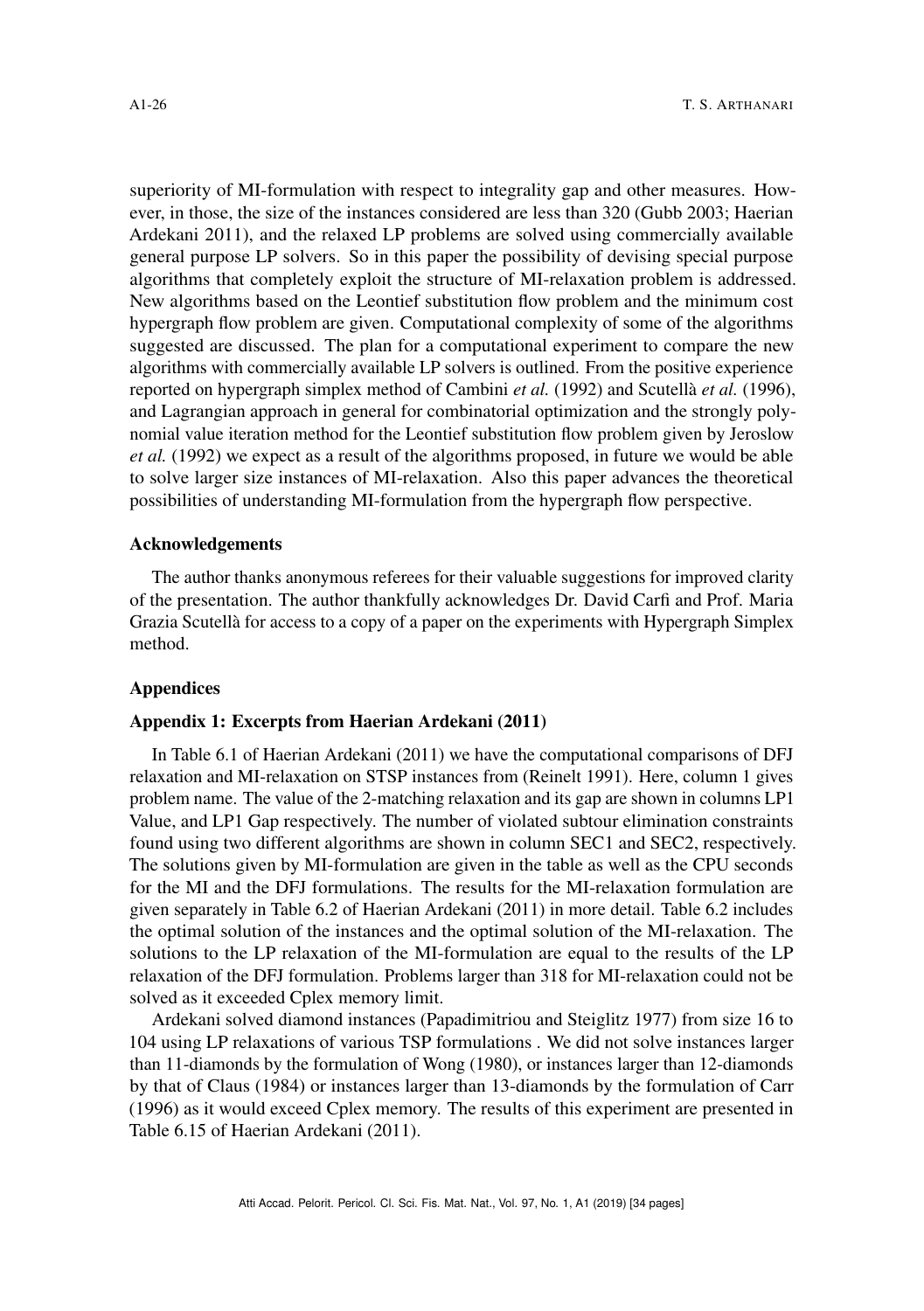|                     | Optimal    | $\rm MI$   | $\mathrm{LP}_1$ | $\rm MI$ | $\mathrm{LP}_1$ |                  |                  |            | CPU Seconds         |
|---------------------|------------|------------|-----------------|----------|-----------------|------------------|------------------|------------|---------------------|
| Problem             | Value      | Value      | Value           | gap      | gap             | SEC <sub>1</sub> | SEC <sub>2</sub> | $\rm{DFJ}$ | $\rm MI$            |
| gr17                | 2085       | 2085.0     | 1684.0          | $0.00\%$ | 19.23%          | 11               | $\overline{0}$   | 1.45       | 0.02                |
| gr21                | 2707       | 2707.0     | 2707.0          | $0.00\%$ | $0.00\%$        | $\boldsymbol{0}$ | $\boldsymbol{0}$ | 0.14       | $\boldsymbol{0.02}$ |
| gr24                | 1272       | 1272.0     | 1224.5          | $0.00\%$ | $3.73\%$        | $\,2$            | $\sqrt{2}$       | 0.73       | 0.03                |
| fri26               | 937        | 937.0      | 880.0           | $0.00\%$ | 6.08%           | 14               | $\overline{2}$   | 2.16       | 0.02                |
| bayg29              | 1610       | 1608.0     | 1546.0          | $0.12\%$ | $3.98\%$        | 8                | $\overline{2}$   | 1.40       | $\rm 0.03$          |
| bays29              | 2020       | 2013.5     | 1944.0          | $0.32\%$ | $3.76\%$        | 3                | $\mathbf 1$      | 0.63       | $\boldsymbol{0.03}$ |
| dantzig42           | 699        | 697.0      | 641.0           | $0.29\%$ | 8.30%           | $\bf 5$          | $\,2$            | 1.24       | 0.14                |
| swiss42             | 1273       | 1272.0     | 1214.5          | $0.08\%$ | 4.60%           | $\sqrt{3}$       | 8                | 2.03       | 0.16                |
| att48               | 10628      | 10604.0    | 10041.5         | $0.23\%$ | 5.52%           | 27               | $\overline{7}$   | 6.10       | 0.58                |
| gr48                | 5046       | $4959.0\,$ | 4769.0          | $1.72\%$ | $5.49\%$        | $\bf 5$          | $\overline{4}$   | 1.80       | $\boldsymbol{0.69}$ |
| $h$ k48             | 11461      | 11444.5    | 11197.0         | 0.14%    | 2.30%           | $14\,$           | 5                | 3.30       | 0.52                |
| eil51               | 426        | 422.5      | 416.5           | $0.82\%$ | $2.23\%$        | $\overline{4}$   | $\boldsymbol{0}$ | $0.74\,$   | $\rm 0.88$          |
| berlin52            | 7542       | 7542.0     | 7163.0          | $0.00\%$ | 5.03%           | $\,6\,$          | $\overline{0}$   | 1.05       | 0.97                |
| brazil58            | 25395      | 25345.5    | 20896.0         | $0.19\%$ | 17.72%          | $\boldsymbol{9}$ | $12\,$           | 4.73       | 1.42                |
| st70                | 675        | 671.0      | 623.5           | $0.59\%$ | 7.63%           | $19\,$           | $1\,6$           | 10.08      | $\bf 3.39$          |
| eil76               | 538        | 537.0      | 534.0           | $0.19\%$ | 0.74%           | $\overline{4}$   | $\boldsymbol{0}$ | 0.87       | $9.92\,$            |
| pr76                | $108159\,$ | 105120.0   | 98994.5         | $2.81\%$ | $8.47\%$        | $\rm 5$          | $\bf 5$          | $3.16\,$   | $\boldsymbol{2.80}$ |
| rat99               | 1211       | 1206.0     | 1198.0          | 0.41%    | $1.07\%$        | $\boldsymbol{9}$ | $11\,$           | 12.13      | 14.25               |
| $k_{\text{ro}}A100$ | 21282      | 20936.5    | 19378.5         | $1.62\%$ | 8.94%           | 18               | $\sqrt{23}$      | 22.79      | 29.89               |
| kroB100             | 22141      | 21834.0    | 20339.5         | $1.39\%$ | 8.14%           | 14               | 25               | 23.09      | 25.25               |
| $k\text{ro}C100$    | 20749      | 20472.5    | 19705.0         | 1.33%    | 5.03%           | 27               | 18               | 23.20      | 21.88               |
| kroD100             | 21294      | 21141.5    | 19952.5         | $0.72\%$ | $6.30\%$        | $\sqrt{23}$      | 25               | 27.87      | 27.78               |
| kroE100             | 22068      | 21799.5    | 20622.0         | $1.22\%$ | 6.55%           | 33               | 18               | 24.50      | 33.61               |
| rd100               | $7\,904$   | 7896.5     | 7334.0          | $0.09\%$ | 7.21%           | 28               | 27               | 31.29      | 41.14               |
| eil101              | 629        | 627.5      | 619.0           | $0.24\%$ | 1.59%           | 11               | 13               | 14.45      | 65.25               |
| $\ln 105$           | 14379      | 14370.5    | 13213.5         | $0.06\%$ | 8.11%           | 40               | 29               | 44.46      | 29.69               |
| pr107               | 44303      | 44303.0    | 43381.0         | $0.00\%$ | $2.08\%$        | 168              | 35               | 173.08     | 10.50               |
| pr124               | 59030      | 58067.5    | 50200.0         | $1.63\%$ | 14.96%          | 76               | 23               | 88.97      | 47.34               |
| bier127             | 118282     | 117431.0   | 112278.5        | $0.72\%$ | $5.08\%$        | $40\,$           | $\sqrt{28}$      | 62.66      | 146.80              |
| ch130               | 6110       | 6075.5     | 5597.0          | $0.56\%$ | 8.40%           | 50               | 35               | 85.77      | 143.49              |
| pr144               | $58537\,$  | 58189.3    | 32863.0         | $0.59\%$ | 43.86%          | $59\,$           | 69               | $234.70\,$ | 192.84              |
| ch150               | 6528       | 6490.1     | 6295.0          | $0.58\%$ | 3.57%           | 17               | 32               | 87.24      | 477.22              |
| kroA150             | 26524      | 26299.0    | 24848.8         | $0.85\%$ | 6.32%           | 30               | 47               | 127.02     | 733.44              |
| kroB150             | $26130\,$  | 25732.5    | 24698.0         | $1.52\%$ | $5.48\%$        | 53               | $30\,$           | 116.62     | 358.89              |
| u159                | 42080      | 41925.0    | 40685.0         | $0.37\%$ | 3.32%           | 21               | 29               | 85.87      | 1183.81             |
| si175               | 21407      | 21374.5    | 21140.0         | $0.15\%$ | 1.25%           | 84               | 40               | 287.76     | 799.61              |
| $\text{br}$ e 180   | 1950       | 1950.0     | 1800.0          | $0.00\%$ | 7.69%           | 29               | 17               | 113.69     | 2671.59             |

Table 6.1: Results for the DFJ Formulation Compared with the MI-relaxation

Table 6.1 from Haerian Ardekani (2011).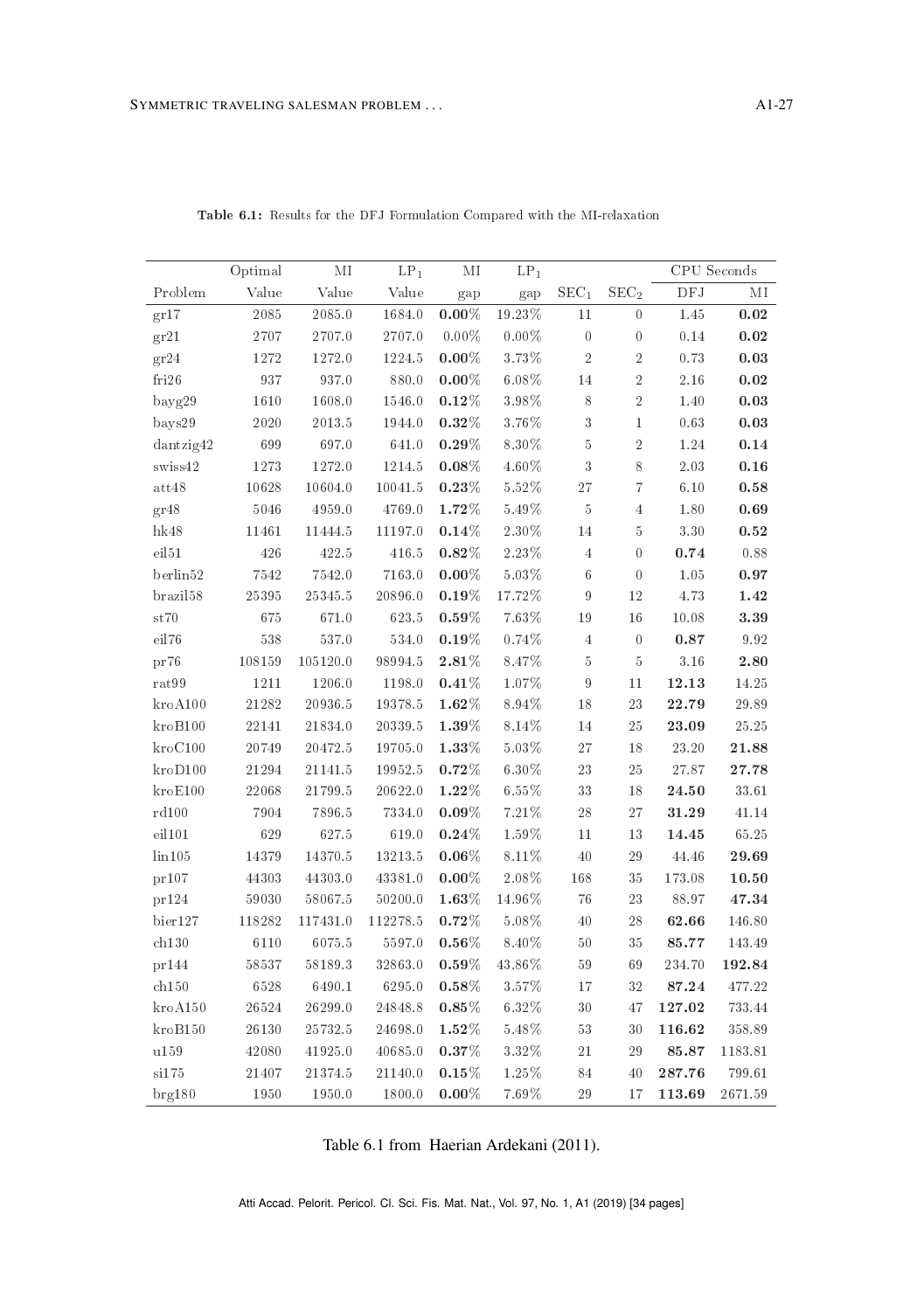| Problem              | Size | Optimal | $\rm MI$   | $\overline{\text{MI}}$ | Cplex                  | Solution |
|----------------------|------|---------|------------|------------------------|------------------------|----------|
|                      |      | Value   | relaxation | Gap                    | Iterations             | Seconds  |
| gr17                 | 17   | 2085    | 2085.0     | $0.00\%$               | 133                    | 0.02     |
| gr21                 | 21   | 2707    | 2707.0     | $0.00\%$               | 298                    | 0.02     |
| gr24                 | 24   | 1272    | 1272.0     | $0.00\%$               | 288                    | 0.03     |
| fri26                | 26   | 937     | 937.0      | $0.00\%$               | 224                    | 0.02     |
| bayg29               | 29   | 1610    | 1608.0     | 0.12%                  | 375                    | 0.03     |
| $b$ ays $29$         | 29   | 2020    | 2013.5     | 0.32%                  | 435                    | 0.03     |
| swiss42              | 42   | 1273    | 1272.0     | 0.08%                  | 960                    | 0.14     |
| dantzig42            | 42   | 699     | 697.0      | $0.29\%$               | 935                    | 0.16     |
| att48                | 48   | 10628   | 10604.0    | $0.23\%$               | 2028                   | 0.58     |
| gr48                 | 48   | 5046    | 4959.0     | 1.72%                  | 2363                   | 0.69     |
| $h$ k $48$           | 48   | 11461   | 11444.5    | $0.14\%$               | 1820                   | 0.52     |
| eil51                | 51   | 426     | 422.5      | 0.82%                  | 2217                   | 0.88     |
| berlin52             | 52   | 7542    | 7542.0     | $0.00\%$               | 2794                   | 0.97     |
| brazil <sup>58</sup> | 58   | 25395   | 25345.5    | $0.19\%$               | 3596                   | 1.42     |
| st70                 | 70   | 675     | 671.0      | $0.59\%$               | 4838                   | 3.39     |
| eil76                | 76   | 538     | 537.0      | $0.19\%$               | 7983                   | 9.92     |
| pr76                 | 77   | 108159  | 105120.0   | 2.81%                  | 3380                   | 2.80     |
| rat99                | 99   | 1211    | 1206.0     | 0.41%                  | 7994                   | 14.25    |
| $k$ ro $A100$        | 100  | 21282   | 20936.5    | 1.62%                  | 11708                  | 29.89    |
| kroB100              | 100  | 22141   | 21834.0    | $1.39\%$               | 10732                  | 25.25    |
| kroC100              | 100  | 20749   | 20472.5    | $1.33\%$               | 9386                   | 21.88    |
| kroD100              | 100  | 21294   | 21141.5    | $0.72\%$               | 11058                  | 27.78    |
| kroE100              | 100  | 22068   | 21799.5    | 1.22%                  | 12338                  | 33.61    |
| rd100                | 100  | 7904    | 7896.5     | $0.09\%$               | 12603                  | 41.14    |
| eil101               | 101  | 629     | 627.5      | 0.24%                  | 17586                  | 65.25    |
| $\ln 105$            | 105  | 14379   | 14371.0    | $0.06\%$               | 7358                   | 29.69    |
| pr107                | 107  | 44303   | 44303.0    | $0.00\%$               | 5988                   | 10.50    |
| gr120                | 120  | 6942    | 6911.3     | $0.44\%$               | 27553                  | 151.81   |
| pr124                | 124  | 59030   | 58067.5    | 1.63%                  | 9792                   | 47.34    |
| bier127              | 127  | 118282  | 117431.0   | $0.72\%$               | 22753                  | 146.80   |
| ch130                | 130  | 6110    | 6075.5     | $0.56\%$               | 24542                  | 143.49   |
| pr136                | 136  | 96772   | 95934.5    | 0.87%                  | 31818                  | 216.08   |
| pr144                | 144  | 58537   | 58189.3    | 0.59%                  | 19418                  | 192.84   |
| ch150                | 150  | 6528    | 6490.1     | 0.58%                  | 43906                  | 477.22   |
| kroA150              | 150  | 26524   | 26299.0    | 0.85%                  | 49837                  | 733.44   |
| kroB150              | 150  | 26130   | 25732.5    | 1.52%                  | 35071                  | 358.89   |
| pr152                | 152  | 73682   | 73208.5    | 0.64%                  | 24364                  | 224.98   |
| u159                 | 159  | 42080   | 41925.0    | 0.37%                  | 80621                  | 1183.81  |
| si175                | 175  | 21407   | 21374.5    | 0.15%                  | 47553                  | 799.61   |
| brg180               | 180  | 1950    | 1950.0     | $0.00\%$               | 135584                 | 2671.59  |
| rat 195              | 195  | 2323    | 2299.3     | 1.02%                  | 52534                  | 706.19   |
| d198                 | 198  | 15780   | 15722.0    | 0.37%                  | 69002                  | 958.75   |
| kroA200              | 200  | 29368   | 29065.0    | 1.03%                  | 93262                  | 3154.19  |
| kroB200              | 200  | 29437   | 28865.0    | 1.94%                  | 99720                  | 3043.31  |
|                      |      |         |            |                        | Continued on next page |          |

Table 6.2: Results for the LP Relaxation of MI Formulation for Some TSPLIB Instances

Table 6.2 from Haerian Ardekani (2011).

Atti Accad. Pelorit. Pericol. Cl. Sci. Fis. Mat. Nat., Vol. 97, No. 1, A1 (2019) [34 pages]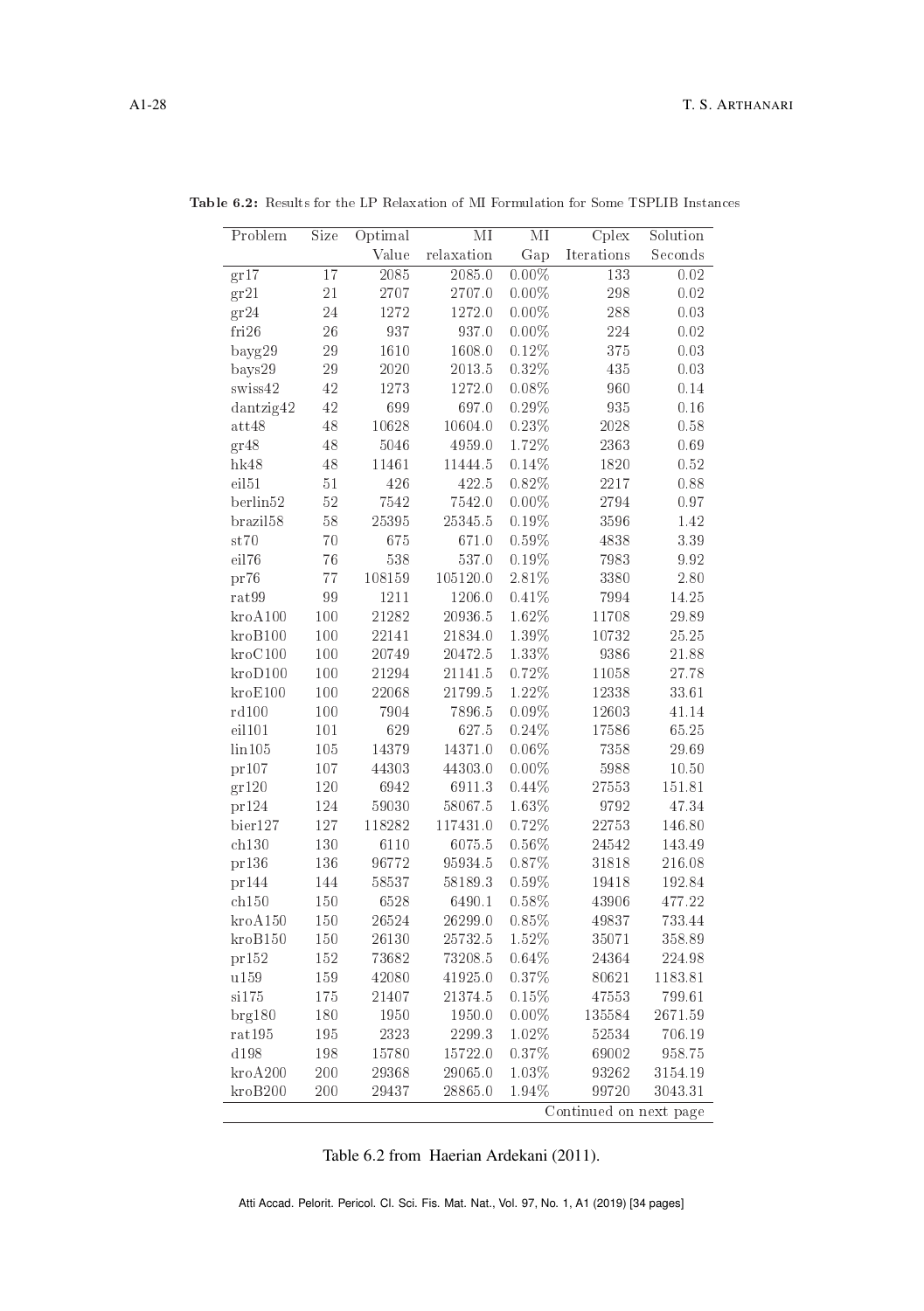| Problem            | Size | Optimal | ΜΙ         | МI       | C <sub>plex</sub> | Solution |
|--------------------|------|---------|------------|----------|-------------------|----------|
|                    |      | Value   | relaxation | Gap      | Iterations        | Seconds  |
| pr226              | 226  | 80369   | 80092.0    | $0.34\%$ | 141296            | 6776.33  |
| pr264              | 264  | 49135   | 49020.5    | $0.23\%$ | 90859             | 2022.39  |
| a280               | 280  | 2579    | 2566.0     | $0.50\%$ | 412138            | 34954.51 |
| pr299              | 299  | 48191   | 47423.0    | 1.59%    | 439825            | 35243.33 |
| $\lim 318$         | 318  | 42029   | 41888.8    | $0.33\%$ | 289438            | 23196.38 |
| $\lim_{h \to 318}$ | 318  | 41345   | 41245.8    | 0.24%    | 289438            | 22386.91 |

Continuation of Table 6.2 from Haerian Ardekani [\(2011\)](#page-31-5).

Table 6.15: Cplex Iterations for Solving Directed Diamond with ATSP Formulations

| k              | Si | Carr   | Claus  | FGG | Flood | МΙ   | <b>MTZ</b> |
|----------------|----|--------|--------|-----|-------|------|------------|
| $\mathbf{2}$   | 12 | 146    | 1230   | 10  | 9     | 7    | 10         |
| 3              | 18 | 1351   | 5636   | 16  | 105   | 38   | 16         |
| $\overline{4}$ | 24 | 3000   | 16510  | 24  | 206   | 88   | 22         |
| 5              | 30 | 5261   | 34980  | 30  | 384   | 243  | 28         |
| 6              | 36 | 12422  | 66997  | 37  | 587   | 464  | 35         |
| 7              | 42 | 24594  | 120050 | 52  | 400   | 339  | 42         |
| 8              | 48 | 43944  | 191265 | 58  | 794   | 751  | 46         |
| 9              | 54 | 58468  | 296440 | 69  | 974   | 1048 | 52         |
| 10             | 60 | 93089  | 422779 | 77  | 1565  | 1270 | 58         |
| 11             | 66 | 133179 | 633209 | 78  | 2256  | 1599 | 64         |
| 12             | 72 | 178982 | 949096 | 95  | 3276  | 2162 | 70         |
|                |    |        |        |     |       |      |            |

Table 6.15 from Haerian Ardekani [\(2011\)](#page-31-5).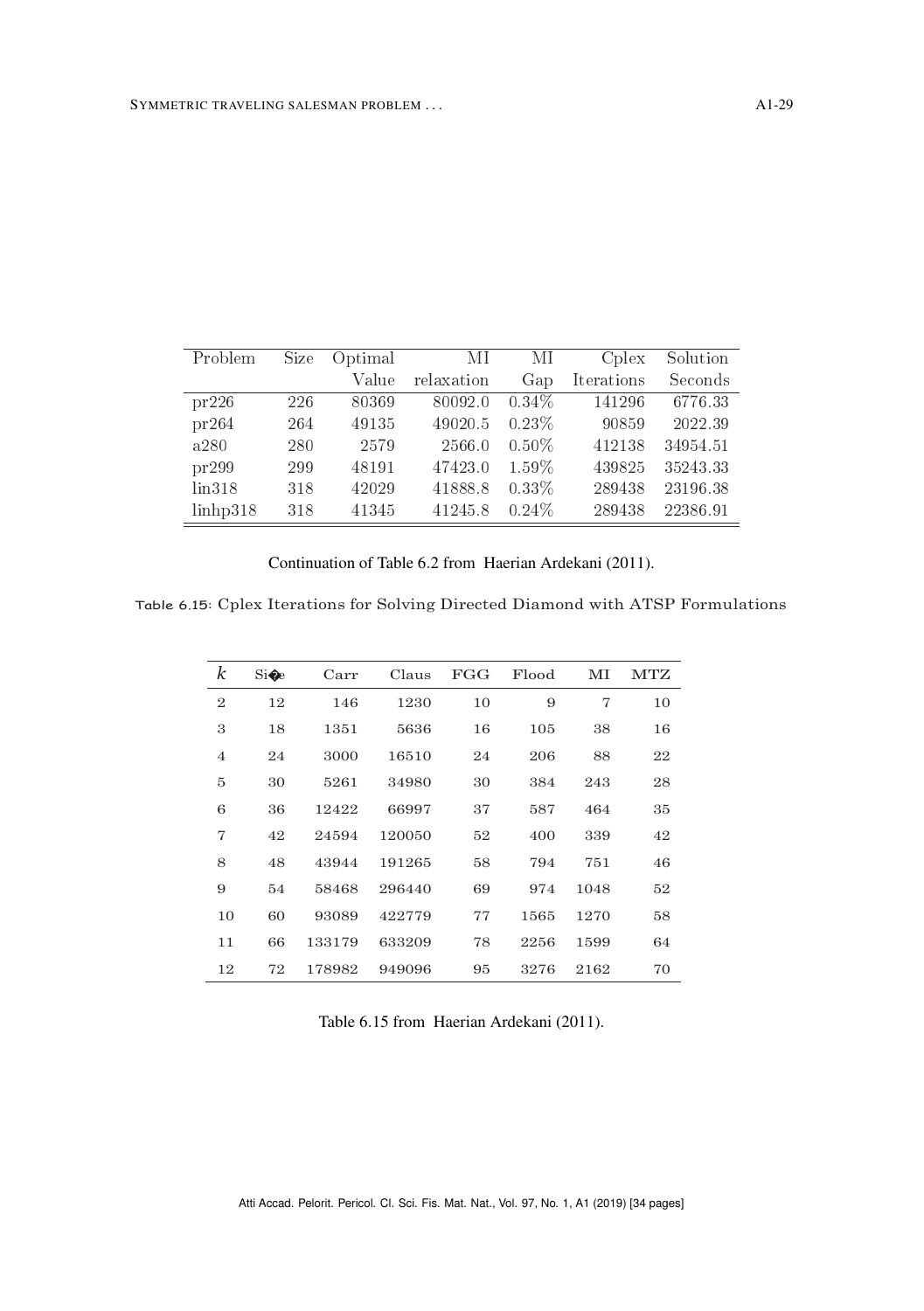### Appendix 2

Here we give the specialized version of the FLOW procedure from Cambini *et al.* [\(1992\)](#page-30-11). This version uses the fact that the tail of a hyperarc in MI-relaxation problem is either  $\emptyset$  or  $\{(i,k), (j,k), k\}$ , when the head is  $(i, j)$ .

Algorithm 3 Procedure flow:

INPUT: Hypergraph  $\mathcal{H} = (\mathcal{V}, \mathcal{E})$ , a spanning tree given by  $\mathcal{T}_R = (R \cup N, E_T)$ ; a traverse of the spanning tree  $\mathcal{T}_R = (R, e_1, v_1, \dots, e_q, v_q)$ ; demands at nonroot vertices  $d(N)$ , flows on external hyperarcs; external hyperarcs  $E_X = \mathscr{E} \setminus E_T$ . OUTPUT: demands at root vertices  $d(R)$ , and flows on tree hyperarcs  $f(T)$ ;

```
for v \in R do
   d(v) = 0;end for
for e = (k : (i, j)) \in E_X do
   d(i,k) \leftarrow d(i,k) + f(e);d(j,k) \leftarrow d(j,k) + f(e);d(k) \leftarrow d(k) + f(e);d(i, j) ← d(i, j) - f(e);
end for
for e = (\emptyset, (i, j)) \in E_X do
   d(i, j) ← d(i, j) − f(e);
end for
for v \in \mathscr{V} do
   unvisited(v) \leftarrow number of hyperarcs incident into v;
end for
Queue \leftarrow \{v \mid v \text{ is a leaf of } \mathcal{T}_R\};while Queue \neq \emptyset do
   Select a v ∈ Queue;
   Queue \leftarrow Queue \backslash v;
   let e_v = (k' : (i', j'));
    f(e_v) \leftarrow d(v) if v = i'j', -d(v) otherwise;
   for w \in \{i'j', i'k', j'k', k'\} \setminus \{v\} do
      d(w) ← d(w) − f(e<sub>v</sub>) if w = i'j',d(w) + f(e<sub>v</sub>), otherwise;
      unvisited(w) \leftarrow unvisited(w) - 1;if unvisited(w) = 1 and w \notin R then
         Queue ← Queue \cup {w};
      end if
   end for
end while
for v \in R do
   d(v) \leftarrow -d(v);end for
return demands at root vertices: d(R), and flows on tree hyperarcs: f(T);
```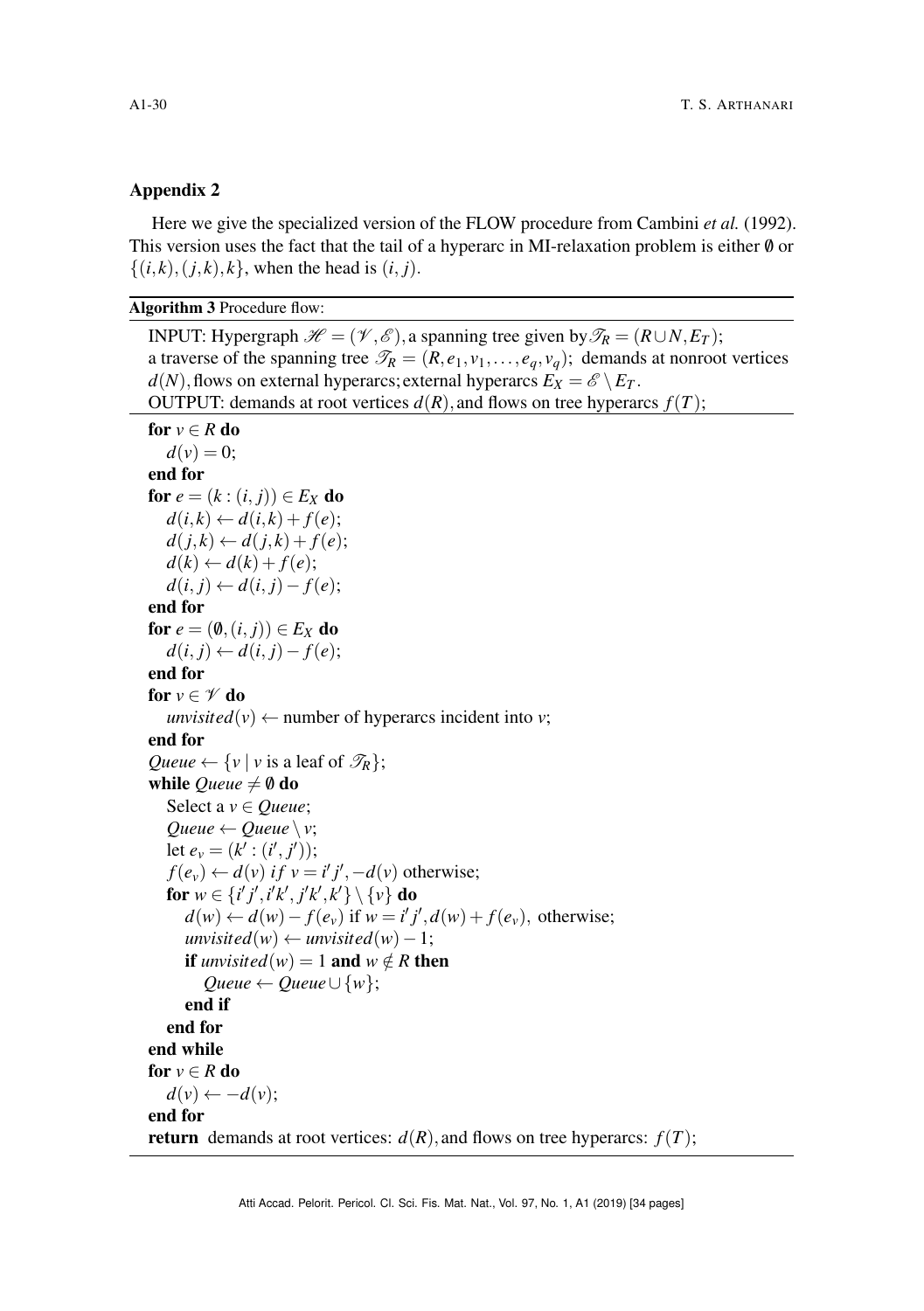### <span id="page-30-0"></span>References

- <span id="page-30-18"></span>Anstreicher, K. M. (1997). "On Vaidya's volumetric cutting plane method for convex programming". *Mathematics of Operations Research* 22(1), 63–89. URL: [https://www.jstor.org/stable/3690140.](https://www.jstor.org/stable/3690140)
- <span id="page-30-1"></span>Applegate, D. L., Bixby, R. E., Chvatál, V., and Cook, W. J. (2006). *The Traveling Salesman Problem: A Computational Study*. Princeton University Press. URL: [https://www.jstor.org/stable/j.ctt7s8xg.](https://www.jstor.org/stable/j.ctt7s8xg)
- <span id="page-30-5"></span>Arthanari, T. S. (1982). "On the traveling salesman problem". Paper presented at the XI International Symposium on Mathematical Programming (23-27 August 1982; Bonn. Germany).
- <span id="page-30-8"></span>Arthanari, T. S. (2005). "Pedigree polytope is a combinatorial polytope". In: *Operations Research with Economic and Industrial Applications: Emerging Trends*. Ed. by S. R. Mohan and S. K. Neogy. Anamaya Publishers.
- <span id="page-30-9"></span>Arthanari, T. S. (2006). "On pedigree polytopes and Hamiltonian cycles". *Discrete Mathematics* 306(14), 1474–1492. DOI: [10.1016/j.disc.2005.11.030.](https://doi.org/10.1016/j.disc.2005.11.030)
- <span id="page-30-10"></span>Arthanari, T. S. (2008). "On the membership problem of pedigree polytope". In: *Mathematical Programming and Game Theory for Decision Making*. Ed. by S. K. Neogy, R. B. Bapat, A. K. Das, and T. Parthasarathy. World Scientific. DOI: [10.1142/9789812813220\\_0006.](https://doi.org/10.1142/9789812813220_0006)
- <span id="page-30-16"></span>Arthanari, T. S. (2013a). "On pedigree polytope and its properties". *Atti della Accademia Peloritana dei Pericolanti. Classe di Scienze Fisiche, Matematiche e Naturali* 91(S2), 91S2A3 [24 pages]. DOI: [10.1478/AAPP.91S2A3.](https://doi.org/10.1478/AAPP.91S2A3)
- <span id="page-30-17"></span>Arthanari, T. S. (2013b). "Study of the pedigree polytope and a sufficiency condition for nonadjacency in the tour polytope". *Discrete Optimization* 10(3), 224–232. DOI: [10.1016/j.disopt.2013.07.001.](https://doi.org/10.1016/j.disopt.2013.07.001)
- <span id="page-30-19"></span>Arthanari, T. S. and Qian, K. (2018). "Symmetric Travelling Salesman Problem". In: *Mathematical Programming and Game Theory*. Ed. by S. K. Neogy, R. B. Bapat, and D. Dubey. Springer, pp. 87–114. DOI: [10.1007/978-981-13-3059-9\\_5.](https://doi.org/10.1007/978-981-13-3059-9_5)
- <span id="page-30-7"></span>Arthanari, T. S. and Usha, M. (2001). "On the equivalence of the multistage-insertion and cycle shrink formulations of the symmetric traveling salesman problem". *Operations Research Letters* 29(3), 129–139. DOI: [10.1016/S0167-6377\(01\)00088-8.](https://doi.org/10.1016/S0167-6377(01)00088-8)
- <span id="page-30-15"></span>Arthanari, T. S. and Usha, M. (2000). "An alternate formulation of the symmetric traveling salesman problem and its properties". *Discrete Applied Mathematics* 98(3), 173–190. DOI: [10.1016/S0166-](https://doi.org/10.1016/S0166-218X(99)00154-7) [218X\(99\)00154-7.](https://doi.org/10.1016/S0166-218X(99)00154-7)
- <span id="page-30-14"></span>Barahona, F. and Anbil, R. (2000). "The volume algorithm: producing primal solutions with a subgradient method". *Mathematical Programming* 87, 385–399. DOI: [10.1007/s101070050002.](https://doi.org/10.1007/s101070050002)
- <span id="page-30-13"></span>Bertsimas, D. and Orlin, J. B. (1994). "A technique for speeding up the solution of the Lagrangean dual". *Mathematical Programming* 63(1-3), 23–45. DOI: [10.1007/BF01582057.](https://doi.org/10.1007/BF01582057)
- <span id="page-30-11"></span>Cambini, R., Gallo, G., and Scutellà, M. G. (1992). *Minimum cost flows on hypergraphs*. Tech. rep. TR-1/92. Università degli Studi di Pisa.
- <span id="page-30-6"></span>Carr, R. (1995). "Polynomial separation procedures and facet determination for inequalities of the traveling salesman polytope". PhD thesis. Carnegie Mellon University.
- <span id="page-30-12"></span>Carr, R. (1996). "Separating over classes of TSP inequalities defined by 0 node-lifting in polynomial time". In: *Integer Programming and Combinatorial Optimization. IPCO 1996*. Ed. by W. H. Cunningham, S. T. McCormick, and Q. M. Vol. 1084. Lecture Notes in Computer Science. Berlin, Heidelberg: Springer, pp. 460–474. DOI: [10.1007/3-540-61310-2\\_34.](https://doi.org/10.1007/3-540-61310-2_34)
- <span id="page-30-4"></span>Claus, A. (1984). "A new formulation for the travelling salesman problem". *SIAM Journal on Algebraic and Discrete Methods* 5(1), 21–25. DOI: [10.1137/0605004.](https://doi.org/10.1137/0605004)
- <span id="page-30-3"></span>*Concorde TSP Solver* (2018). URL: <http://www.math.uwaterloo.ca/tsp/concorde/index.html> (visited on 12/14/2018).
- <span id="page-30-2"></span>Dantzig, G. B., Fulkerson, D. R., and Johnson, S. M. (1954). "Solution of a large-scale travelingsaesman problem". *Operations Research* 2(4), 393–410. DOI: [10.1287/opre.2.4.393.](https://doi.org/10.1287/opre.2.4.393)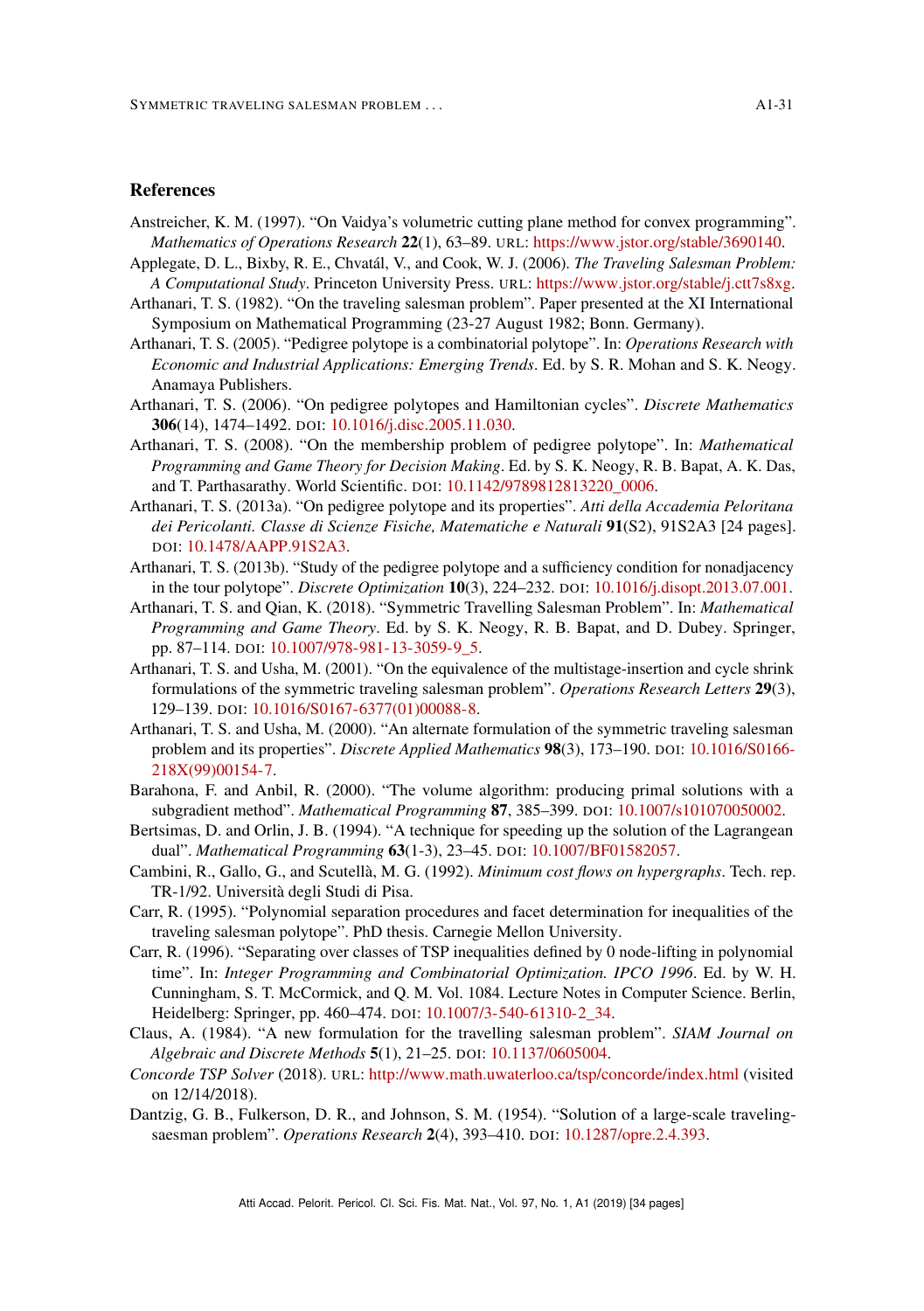- <span id="page-31-16"></span>Edmonds, J. and Giles, R. (1977). "A min-max relation for submodular functions on graphs". In: *Studies in Integer Programming*. Ed. by P. L. Hammer, E. L. Johnson, B. H. Korte, and G. L. Nemhauser. Vol. 1. Annals of Discrete Mathematics. Elsevier, pp. 185–204. DOI: [10.1016/S0167-](https://doi.org/10.1016/S0167-5060(08)70734-9) [5060\(08\)70734-9.](https://doi.org/10.1016/S0167-5060(08)70734-9)
- <span id="page-31-11"></span>Fischetti, M., Lodi, A., and Toth, P. (2003). "Solving Real-World ATSP Instances by Branch-and-Cut". In: *Combinatorial Optimization — Eureka, You Shrink!: Papers Dedicated to Jack Edmonds 5th International Workshop Aussois, France, March 5–9, 2001 Revised Papers*. Ed. by M. Jünger, G. Reinelt, and G. Rinaldi. Berlin, Heidelberg: Springer, pp. 64–77. DOI: [10.1007/3-540-36478-1\\_8.](https://doi.org/10.1007/3-540-36478-1_8)
- <span id="page-31-9"></span>Flood, M. M. (1956). "The traveling-salesman problem". *Operations Research* 4(1), 61–75. DOI: [10.1287/opre.4.1.61.](https://doi.org/10.1287/opre.4.1.61)
- <span id="page-31-8"></span>Fox, K. R., Gavish, B., and Graves, S. C. (1980). "Technical note – An *n*-constraint formulation of the (time-dependent) travelling salesman problem". *Operations Research* 28(4), 1018–1021. DOI: [10.1287/opre.28.4.1018.](https://doi.org/10.1287/opre.28.4.1018)
- <span id="page-31-1"></span>Garey, M. R. and Johnson, D. S. (1990). *Computers and Intractability: A Guide to the Theory of NP-Completeness*. New York, NY, USA: W. H. Freeman & Co. URL: [https://dl.acm.org/citation.](https://dl.acm.org/citation.cfm?id=574848) [cfm?id=574848.](https://dl.acm.org/citation.cfm?id=574848)
- <span id="page-31-7"></span>Gavish, B. and Graves, S. C. (1978). *The travelling salesman problem and related problems*. Tech. rep. OR-078-78. Massachusetts Institute of Technology, Operations Research Center. URL: [https:](https://dspace.mit.edu/handle/1721.1/5363) [//dspace.mit.edu/handle/1721.1/5363.](https://dspace.mit.edu/handle/1721.1/5363)
- <span id="page-31-15"></span>Geoffrion, A. M. (1974). "Lagrangean relaxation for integer programming". In: *Approaches to Integer Programming*. Ed. by M. Balinski. Vol. 2. Mathematical Programming Studies. Berlin, Heidelberg: Springer, pp. 82–114. DOI: [10.1007/BFb0120690.](https://doi.org/10.1007/BFb0120690)
- <span id="page-31-3"></span>Godinho, M. T., Gouveia, L., and Pesneau, P. (2014). "Natural and extended formulations for the time-dependent traveling salesman problem". *Discrete Applied Mathematics* 164, 138–153. DOI: [10.1016/j.dam.2011.11.019.](https://doi.org/10.1016/j.dam.2011.11.019)
- <span id="page-31-10"></span>Gouveia, L. and Pires, J. M. (1999). "The asymmetric travelling salesman problem and a reformulation of the Miller-Tucker-Zemlin constraints". *European Journal of Operational Research* 112(1), 134– 146. DOI: [10.1016/S0377-2217\(97\)00358-5.](https://doi.org/10.1016/S0377-2217(97)00358-5)
- <span id="page-31-2"></span>Gouveia, L. and Voß, S. (1995). "A classification of formulations for the (time-dependent) traveling salesman problem". *European Journal of Operational Research* 83(1), 69–82. DOI: [10.1016/0377-](https://doi.org/10.1016/0377-2217(93)E0238-S) [2217\(93\)E0238-S.](https://doi.org/10.1016/0377-2217(93)E0238-S)
- <span id="page-31-6"></span>Gubb, M. (2003). *Flows, Insertions and Subtours Modelling the Travelling Salesman*. Tech. rep. Part IV Project. Engineering Science & Biomedical Engineering, University of Auckland, New Zealand.
- <span id="page-31-12"></span>Guignard, M. (2003). "Lagrangean relaxation". *Top* 11(2), 151–200. DOI: [10.1007/BF02579036.](https://doi.org/10.1007/BF02579036)
- <span id="page-31-0"></span>Gutin, G. and Punnen, A., eds. (2007). *The Traveling Salesman Problem and Its Variations*. Vol. 12. Combinatorial Optimization. Boston, MA: Springer. DOI: [10.1007/b101971.](https://doi.org/10.1007/b101971)
- <span id="page-31-5"></span>Haerian Ardekani, L. (2011). "New Insights on the Multistage Insertion Formulation of the Traveling SalesmanProblem – Polytopes, Experiments, and Algorithm". PhD thesis. University of Auckland, New Zealand. URL: [https://researchspace.auckland.ac.nz/handle/2292/6981.](https://researchspace.auckland.ac.nz/handle/2292/6981)
- <span id="page-31-4"></span>Haerian Ardekani, L. and Arthanari, T. S. (2008). "Traveling salesman problem and membership in pedigree polytope - A numerical illustration". In: *Modelling, Computation and Optimization in Information Systems and Management Science. MCO 2008*. Ed. by H. A. Le Thi, P. Bouvry, and Pham Dinh, T. Vol. 14. Communications in Computer and Information Science. Berlin, Heidelberg: Springer, pp. 145–154. DOI: [10.1007/978-3-540-87477-5\\_16.](https://doi.org/10.1007/978-3-540-87477-5_16)
- <span id="page-31-13"></span>Held, M. and Karp, R. M. (1970). "The travelling salesman problem and minimum spanning trees". *Operations Research* 18(6), 1138–1162. DOI: [10.1287/opre.18.6.1138.](https://doi.org/10.1287/opre.18.6.1138)
- <span id="page-31-14"></span>Held, M. and Karp, R. M. (1971). "The travelling salesman problem and minimum spanning trees: Part II". *Mathematical Programming* 1(1), 6–25. DOI: [10.1007/BF01584070.](https://doi.org/10.1007/BF01584070)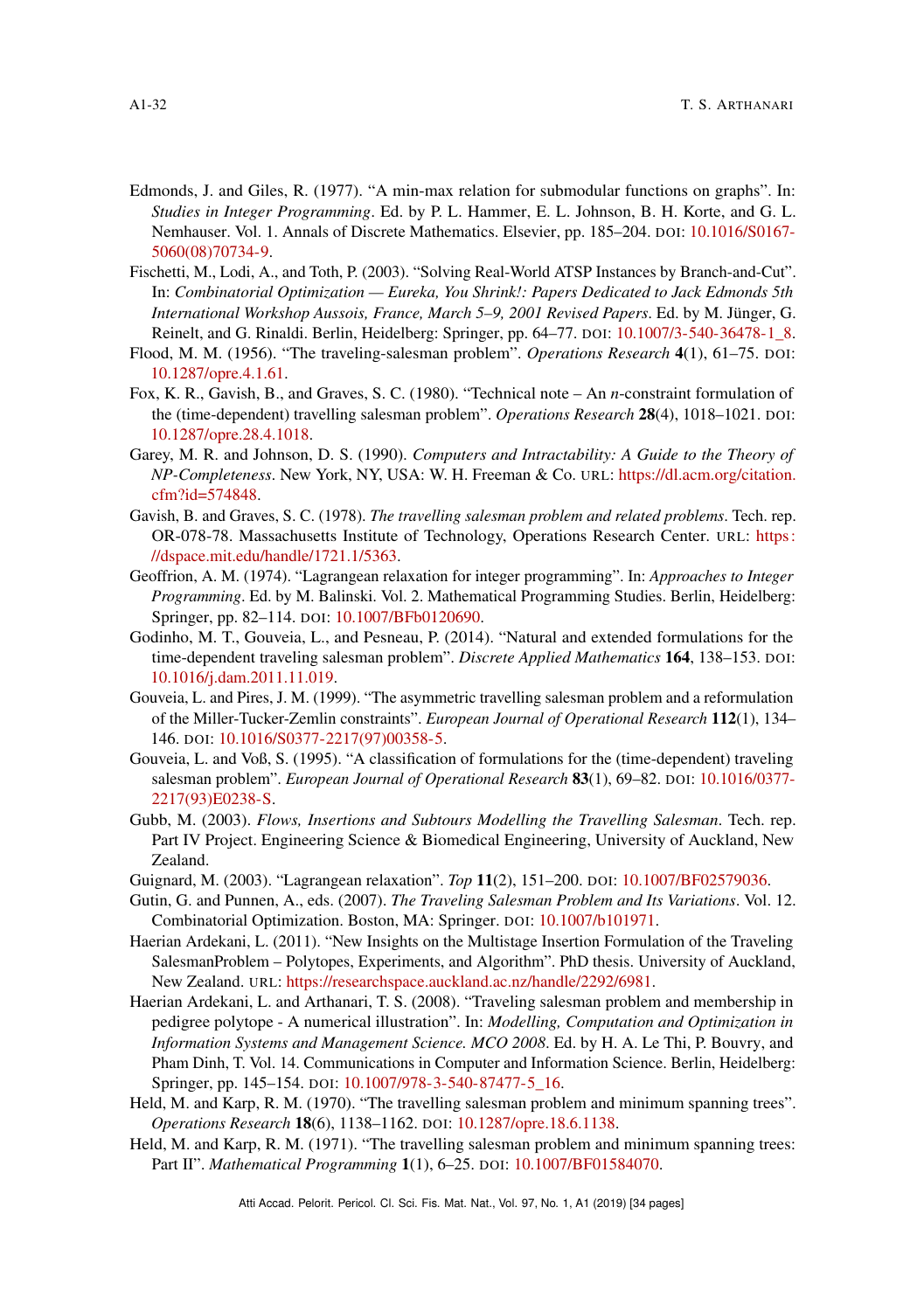- <span id="page-32-8"></span>Jeroslow, R. G., Martin, R. K., Rardin, R. L., and Wang, J. (1992). "Gainfree Leontief substitution flow problems". *Mathematical Programming* 57(1-3), 375–414. DOI: [10.1007/BF01581090.](https://doi.org/10.1007/BF01581090)
- <span id="page-32-2"></span>Jünger, M., Reinelt, G., and Rinaldi, G. (1997). "The traveling salesman problem". In: *Annotated Bibliographies in Combinatorial Optimization*. Ed. by M. Dell'Amico, F. Maffioli, and S. Martello. Wiley Series in Discrete Mathematics & Optimization. John Wiley & Sons, pp. 199–221.
- <span id="page-32-3"></span>Korte, B. and Vygen, J. (2012). *Combinatorial Optimization. Theory and Algorithms*. 5th ed. Vol. 21. Algorithms and Combinatorics. Berlin, Heidelberg: Springer. DOI: [10.1007/3-540-29297-7.](https://doi.org/10.1007/3-540-29297-7)
- <span id="page-32-5"></span>Langevin, A., Soumis, F., and Desrosiers, J. (1990). "Classification of travelling salesman problem formulations". *Operation Research Letters* 9(2), 127–132. DOI: [10.1016/0167-6377\(90\)90052-7.](https://doi.org/10.1016/0167-6377(90)90052-7)
- <span id="page-32-1"></span>Laporte, G. (1992). "The traveling salesman problem: An overview of exact and approximate algorithms". *European Journal of Operational Research* 59(2), 231–247. DOI: [10.1016/0377-](https://doi.org/10.1016/0377-2217(92)90138-Y) [2217\(92\)90138-Y.](https://doi.org/10.1016/0377-2217(92)90138-Y)
- <span id="page-32-0"></span>Lawler, E. L., Lenstra, J. K., Rinnooy Kan, A. H., and Shmoys, D. B. (1985). *The Traveling Salesman Problem: A Guided Tour of Combinatorial Optimization*. Wiley Series in Discrete Mathematics & Optimization. John Wiley & Sons.
- <span id="page-32-15"></span>Lemaréchal, C. (2003). "The omnipresence of Lagrange". *4OR - A Quarterly Journal of Operations Research* 1(1), 7–25. DOI: [10.1007/s10288-002-0003-1.](https://doi.org/10.1007/s10288-002-0003-1)
- <span id="page-32-14"></span>Lorena, L. A. N. and Narciso, M. G. (2002). "Using logical surrogate information in Lagrangean relaxation: An application to symmetric traveling salesman problems". *European Journal of Operational Research* 138(3), 473–483. DOI: [10.1016/S0377-2217\(01\)00159-X.](https://doi.org/10.1016/S0377-2217(01)00159-X)
- <span id="page-32-18"></span>Makkeh, A., Pourmoradnasseri, M., and Theis, D. O. (2016). "On the graph of the pedigree polytope". arXiv: [1611.08431.](https://arxiv.org/abs/1611.08431)
- <span id="page-32-7"></span>Miller, C. E., Tucker, A. W., and Zemlin, R. A. (1960). "Integer programming formulations of traveling salesman problems". *Journal of the Association for Computing Machinery* 7(4), 326–329. DOI: [10.1145/321043.321046.](https://doi.org/10.1145/321043.321046)
- <span id="page-32-4"></span>Naddef, D. (2007). "Polyhedral theory and branch-and-cut algorithms for the symmetric TSP." In: *The Traveling Salesman Problem and its Variations*. Ed. by G. Gutin and A. P. Punnen. Vol. 12. Combinatorial Optimization. Boston, MA: Springer. DOI: [10.1007/0-306-48213-4\\_2.](https://doi.org/10.1007/0-306-48213-4_2)
- <span id="page-32-16"></span>Naddef, D. and Pulleyblank, W. R. (1981). "Hamiltonicity and combinatorial polyhedra". *Journal of Combinatorial Theory* B 31(3), 297–312. DOI: [10.1016/0095-8956\(81\)90032-0.](https://doi.org/10.1016/0095-8956(81)90032-0)
- <span id="page-32-13"></span>Nedic, A. and Ozdaglar, A. (2009). "Approximate Primal Solutions and Rate Analysis for Dual ́ Subgradient Methods". *SIAM Journal on Optimization* 19(4), 1757–1780. DOI: [10.1137/07070811](https://doi.org/10.1137/070708111) [1.](https://doi.org/10.1137/070708111)
- <span id="page-32-6"></span>Öncan, T., Altınel, ̇I. K., and Laporte, G. (2009). "A comparative analysis of several asymmetric traveling salesman problem formulations". *Computers & Operations Research* 36(3), 637–654. DOI: [10.1016/j.cor.2007.11.008.](https://doi.org/10.1016/j.cor.2007.11.008)
- <span id="page-32-10"></span>Orman, A. J. and Williams, H. P. (2007). "A survey of different integer programming formulations of the travelling salesman problem". In: *Optimization, Econometric and Financial Analysis*. Ed. by E. J. Kontoghiorghes and C. Gatu. Vol. 9. Advances in Computational Management Science. Berlin, Heidelberg: Springer, pp. 91–104. DOI: [10.1007/3-540-36626-1\\_5.](https://doi.org/10.1007/3-540-36626-1_5)
- <span id="page-32-9"></span>Padberg, M. and Sung, T.-Y. (1991). "An analytical comparison of different formulations of the traveling salesman problem". *Mathematical Programming* 52(1-3), 315–357. DOI: [10 . 1007 /](https://doi.org/10.1007/BF01582894) [BF01582894.](https://doi.org/10.1007/BF01582894)
- <span id="page-32-11"></span>Papadimitriou, C. H. and Steiglitz, K. (1977). "On the complexity of local search for the traveling salesman problem". *SIAM Journal on Computing* 6(1), 76–83. DOI: [10.1137/0206005.](https://doi.org/10.1137/0206005)
- <span id="page-32-17"></span>Pashkovich, K. and Weltge, S. (2015). "Hidden vertices in extensions of polytopes". *Operations Research Letters* 43(2), 161–164. DOI: [10.1016/j.orl.2015.01.004.](https://doi.org/10.1016/j.orl.2015.01.004)
- <span id="page-32-12"></span>Poljak, B. T. (1967). "A general method for solving extremal problems". *Doklady Akademii Nauk SSSR* 174(1), 33–36. URL: [http://www.mathnet.ru/eng/dan33049.](http://www.mathnet.ru/eng/dan33049)